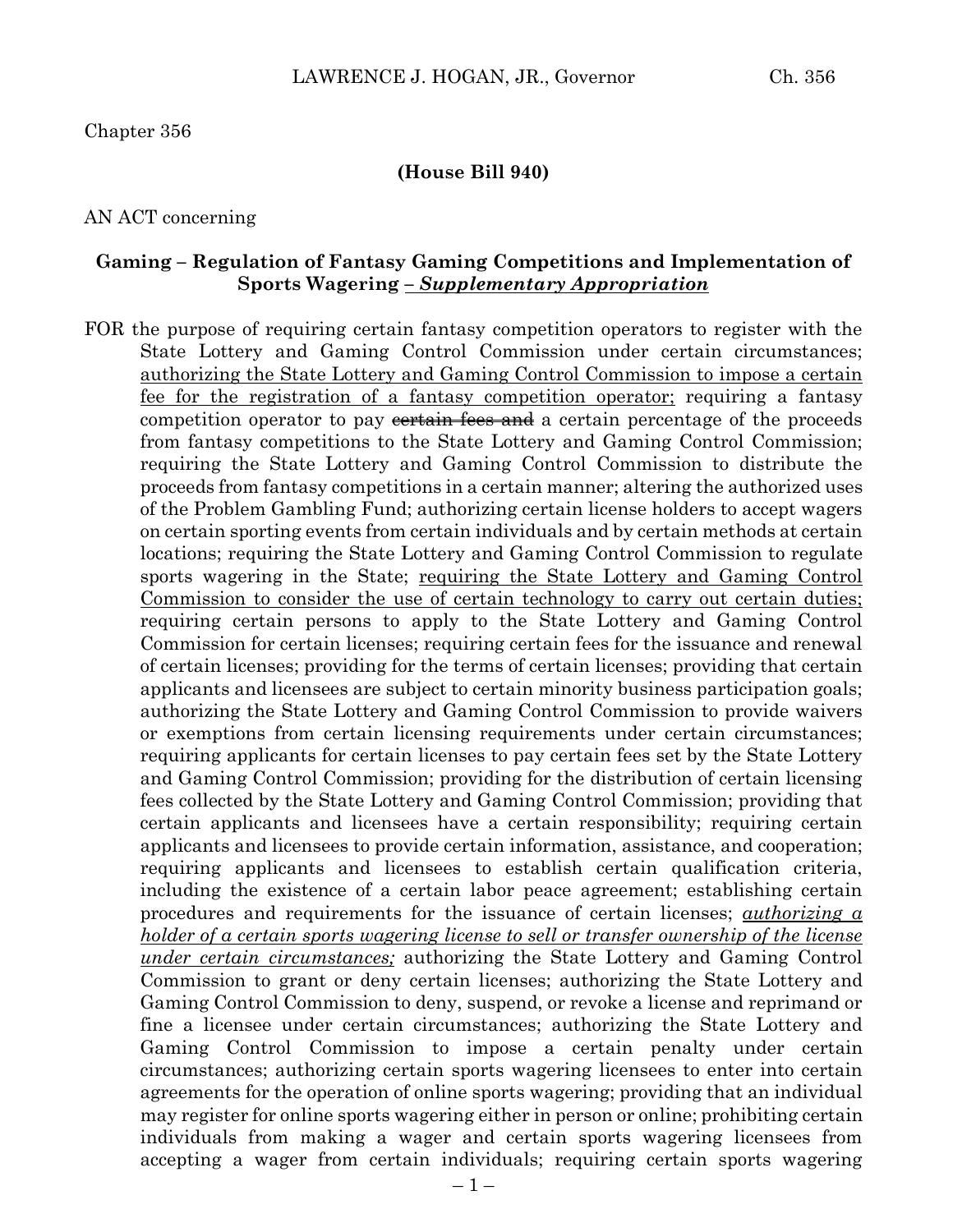licensees to establish certain procedures, provide certain safeguards, and report certain information to the State Lottery and Gaming Control Commission; authorizing the State Lottery and Gaming Control Commission to prohibit certain types or forms of wagering or certain individuals from wagering at the request of certain interested parties under certain circumstances; requiring the State Lottery and Gaming Control Commission to respond to certain requests from certain interested parties by a certain time; providing for the accounting and distribution of certain sports wagering proceeds and certain unclaimed winning wagers; requiring the State Lottery and Gaming Control Commission to adopt certain regulations; requiring the State Lottery and Gaming Control Commission to report annually to the Governor and the General Assembly on certain matters on or before a certain date; *requiring the State Lottery and Gaming Control Commission to report to the General Assembly, on or before a certain date, on certain information concerning certain license holders, certain market saturation information, and whether the number of certain licenses should be increased in order to meet a demand for sports wagering in the State; requiring the State Lottery and Gaming Control Commission, before submitting a certain report, to provide the Legislative Policy Committee at least a certain number of days to comment on the report;* establishing a Sports Wagering Application Review Commission, its membership, and certain eligibility requirements for membership; providing for certain reimbursements and staffing; authorizing the Sports Wagering Application Review Commission to award not more than a certain number of certain sports wagering licenses; requiring the State Lottery and Gaming Control Commission and the Sports Wagering Application Review Commission, in consultation with certain entities, to evaluate a certain study of the sports wagering industry, make a certain determination relating to certain business participation in the sports wagering industry, evaluate certain race–neutral programs and other methods, *consider certain matters,* and adopt certain regulations; requiring the Sports Wagering Application Review Commission, in a certain manner, to seek to achieve racial, ethnic, and gender diversity when awarding certain licenses and to conduct certain outreach to certain small, minority, and women business owners and entrepreneurs for certain purposes; providing for the termination of the Sports Wagering Application Review Commission; authorizing the Governor to reconstitute the Sports Wagering Application Review Commission under certain circumstances; *establishing the Small, Minority–Owned, and Women–Owned Business Sports Wagering Assistance Fund as a special, nonlapsing fund; specifying the purpose of the Fund; requiring the Department of Commerce to administer the Fund; requiring the State Treasurer to hold the Fund and the Comptroller to account for the Fund; specifying the contents of the Fund; specifying the purpose for which the Fund may be used; providing for the investment of money in and expenditures from the Fund; repealing a certain limitation on the holder of a video lottery operation license for Worcester County or certain other persons to build or convert certain lodging facilities on or within a certain distance of the facility;* requiring a certain certification agency, in consultation with the Office of the Attorney General and the Governor's Office of Small, Minority, and Women Business Affairs, to initiate a certain analysis; requiring a certain certification agency to submit a certain report to the Legislative Policy Committee on or before a certain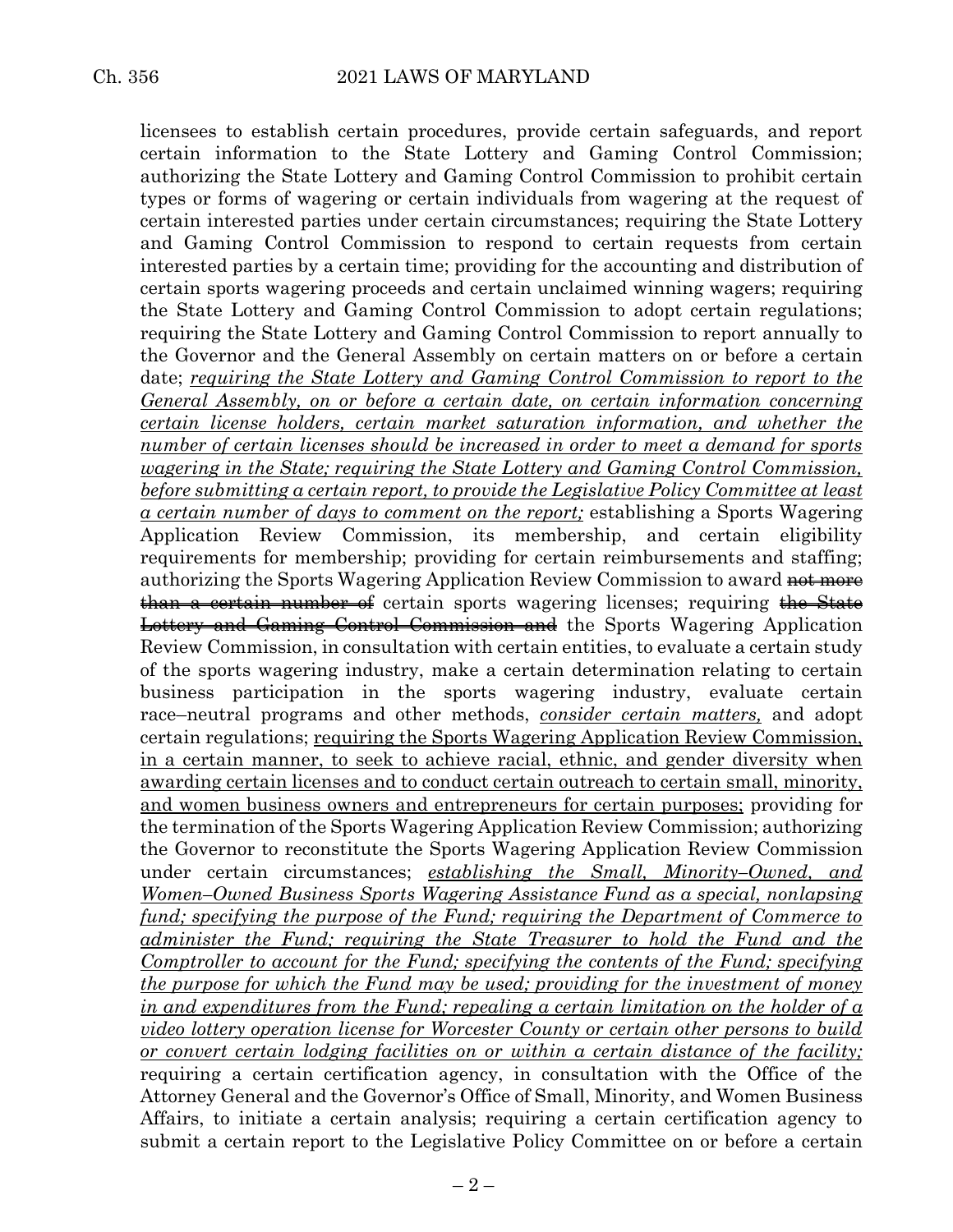date; *requiring the Governor to include certain appropriations in the annual budget bill for a certain fiscal year; making this Act a supplementary appropriation to fund certain education–related programs; providing that the appropriation provided under this Act shall have priority over any other appropriation from the additional revenues resulting from this Act that are credited to a certain fund for a certain fiscal year; making the provisions of this Act severable; making this Act an emergency measure;* declaring the intent of the General Assembly; making conforming changes; defining certain terms; and generally relating to wagering on fantasy competitions and sporting events.

#### BY renumbering

Article – State Government Section 9–1D–01(b) and 9–1D–01(c), respectively to be Section 9–1D–02 and 9–1D–05, respectively Annotated Code of Maryland (2014 Replacement Volume and 2020 Supplement)

BY repealing and reenacting, without amendments, Article – Education Section 5–219(b) *5–206(b)* Annotated Code of Maryland (2018 Replacement Volume and 2020 Supplement) *(As enacted by Chapter 36 of the Acts of the General Assembly of 2021)* 

BY repealing and reenacting, with amendments, Article – Education Section 5–219(f) *5–206(f)* Annotated Code of Maryland (2018 Replacement Volume and 2020 Supplement) *(As enacted by Chapters 36, 37, and 38 of the Acts of the General Assembly of 2021)* 

BY repealing and reenacting, without amendments, Article – State Government Section  $9-1A-01(a)$  and  $(k)$ Annotated Code of Maryland (2014 Replacement Volume and 2020 Supplement)

BY repealing and reenacting, with amendments, Article – State Government Section 9–1A–03, 9–1A–33(b), *9–1A–36(h)(3),* and 9–1D–01(a) Annotated Code of Maryland (2014 Replacement Volume and 2020 Supplement)

BY repealing and reenacting, with amendments, Article – State Government Section 9–1D–02 and 9–1D–05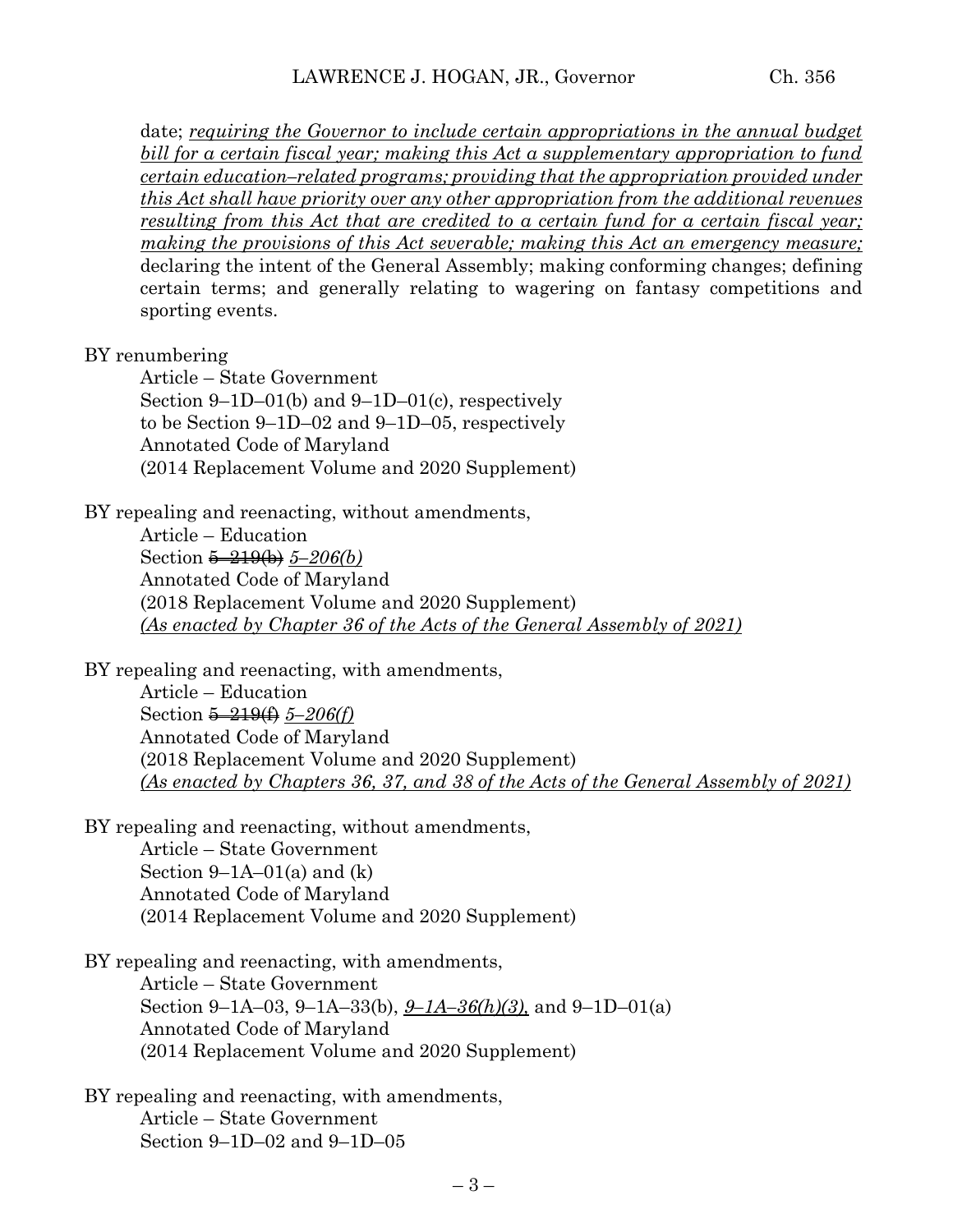## Ch. 356 2021 LAWS OF MARYLAND

Annotated Code of Maryland (2014 Replacement Volume and 2020 Supplement) (As enacted by Section 1 of this Act)

BY adding to

Article – State Government Section 9–1D–03 and 9–1D–04; and 9–1E–01 through 9–1E–15 *9–1E–16* to be under the new subtitle "Subtitle 1E. Sports Wagering" Annotated Code of Maryland (2014 Replacement Volume and 2020 Supplement)

SECTION 1. BE IT ENACTED BY THE GENERAL ASSEMBLY OF MARYLAND, That Section(s) 9–1D–01(b) and 9–1D–01(c), respectively, of Article – State Government of the Annotated Code of Maryland be renumbered to be Section(s) 9–1D–02 and 9–1D–05, respectively.

SECTION 2. AND BE IT FURTHER ENACTED, That the Laws of Maryland read as follows:

## **Article – Education**

5–219. *5–206.*

- (b) There is The Blueprint for Maryland's Future Fund.
- (f) The Fund consists of:

(1) Revenue distributed to the Fund under **TITLE 9, SUBTITLES 1D AND 1E OF THE STATE GOVERNMENT ARTICLE AND** §§ 2–605.1 *2–4A–02, 2–605.1, 2–1302.1,* and 2–1303 of the Tax – General Article;

(2) Money appropriated in the State budget for the Fund; and

(3) Any other money from any other source accepted for the benefit of the Fund.

### **Article – State Government**

#### 9–1A–01.

- (a) In this subtitle the following words have the meanings indicated.
- (k) "Commission" means the State Lottery and Gaming Control Commission.

9–1A–03.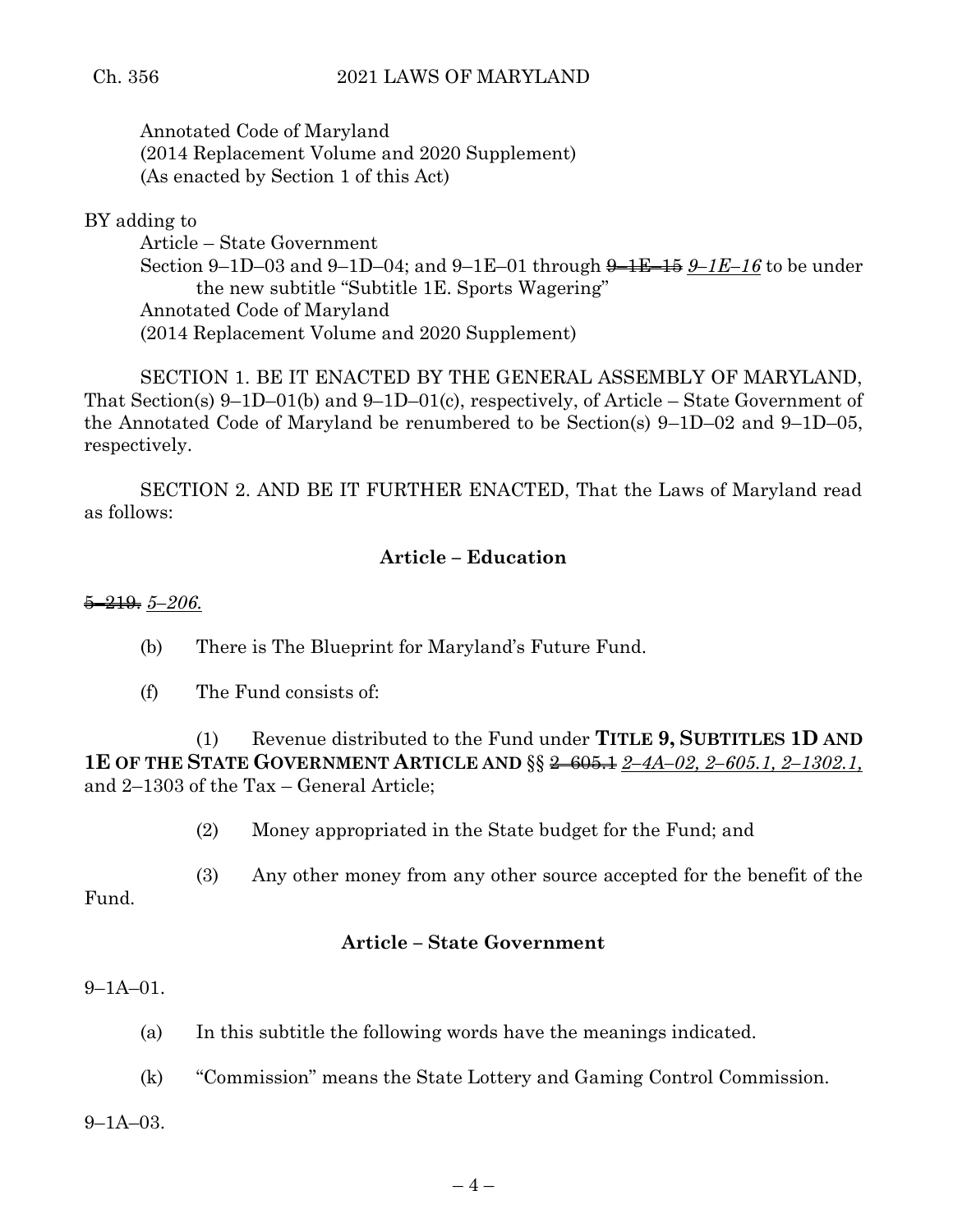(a) Except as provided in subsection (b) of this section, any additional forms or expansion of commercial gaming other than as expressly provided in this subtitle **AND SUBTITLE 1E OF THIS TITLE** are prohibited.

(b) This subtitle, including the authority provided to the Commission under this subtitle, does not apply to:

(1) lotteries conducted under Subtitle 1 of this title;

(2) wagering on horse racing conducted under Title 11 of the Business Regulation Article;

(3) the operation of slot machines as provided under Titles 12 and 13 of the Criminal Law Article; or

(4) other gaming conducted under Titles 12 and 13 of the Criminal Law Article.

9–1A–33.

(b) (1) (i) There is a Problem Gambling Fund in the Maryland Department of Health.

(ii) The purpose of the Fund is primarily to provide funding for problem gambling treatment and prevention programs, including:

- 1. inpatient and residential services;
- 2. outpatient services;
- 3. intensive outpatient services;
- 4. continuing care services;
- 5. educational services;
- 6. services for victims of domestic violence; and
- 7. other preventive or rehabilitative services or treatment.

(2) The Problem Gambling Fund is a special, nonlapsing fund that is not subject to § 7–302 of the State Finance and Procurement Article.

(3) Money in the Problem Gambling Fund shall be invested and reinvested by the Treasurer, and interest and earnings shall accrue to the Fund.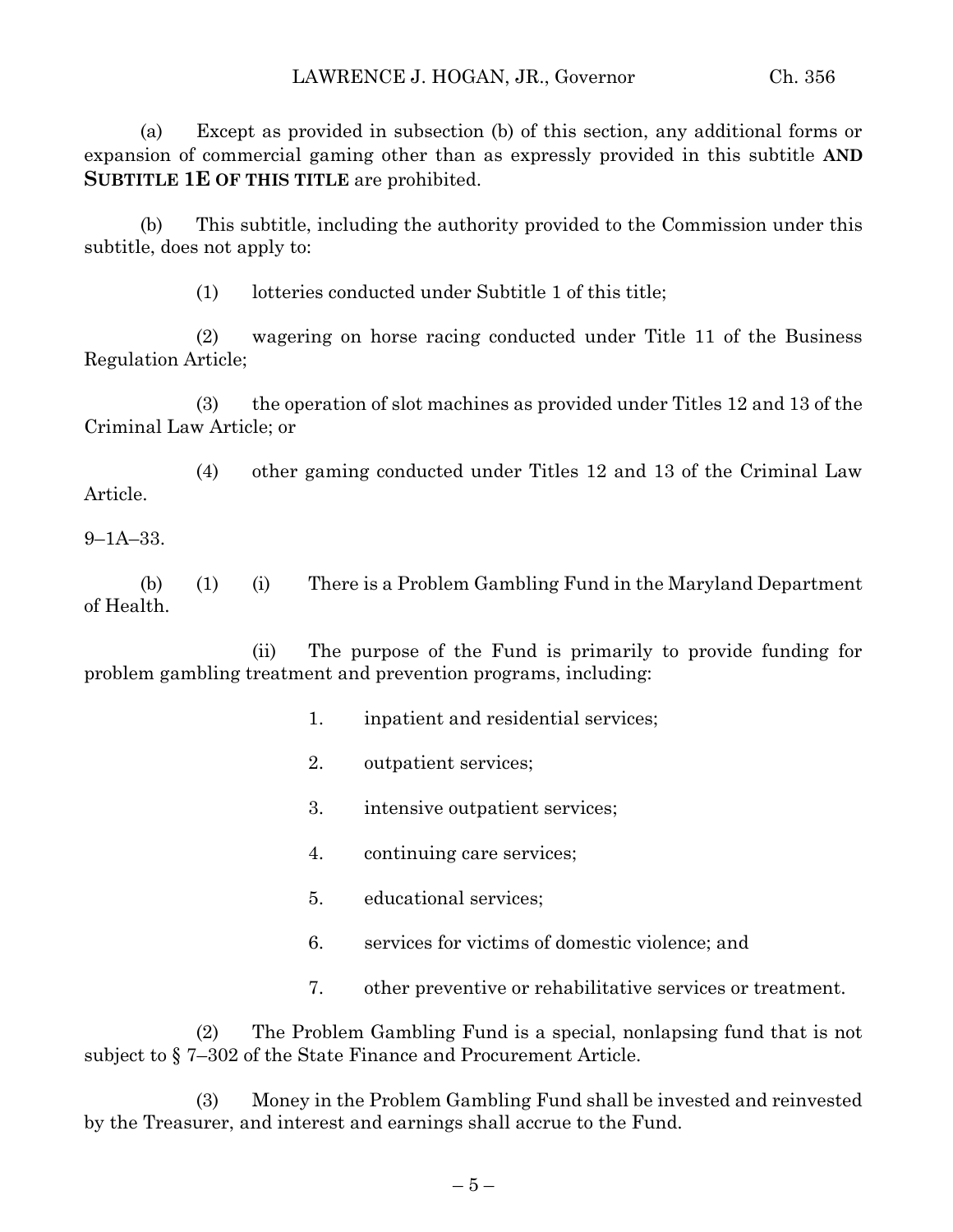(4) Except as provided in paragraph (5) of this subsection, expenditures from the Problem Gambling Fund shall be made only by the Maryland Department of Health to:

(i) establish a 24–hour hotline for compulsive and problem gamblers and to provide counseling and other support services for compulsive and problem gamblers;

(ii) establish an outreach program for compulsive and problem gamblers, including individuals who requested placement on the voluntary exclusion list established by the Commission under § 9–1A–24 of this subtitle, for the purpose of participating in problem gambling treatment and prevention programs; **[**and**]**

(iii) develop and implement free or reduced cost problem gambling treatment and prevention programs, including the programs established under Title 19, Subtitle 8 of the Health – General Article**; AND**

# **(IV) DEVELOP AND IMPLEMENT FREE OR REDUCED COST PROBLEM GAMBLING TREATMENT AND PREVENTION PROGRAMS TARGETED AT INDIVIDUALS WITH PROBLEM GAMBLING ISSUES RELATED TO SPORTS WAGERING, PARTICIPATION IN FANTASY COMPETITIONS, AND OTHER FORMS OF WAGERING, WHETHER LEGAL OR ILLEGAL, CONDUCTED IN THE STATE OR THROUGH ONLINE MEANS**.

(5) After satisfying the requirements of paragraph (4) of this subsection, any unspent funds in the Problem Gambling Fund may be expended by the Maryland Department of Health on drug and other addiction treatment services.

(6) Expenditures from the Problem Gambling Fund shall be made in accordance with an appropriation approved by the General Assembly in the annual State budget or by the budget amendment procedure provided for in § 7–209 of the State Finance and Procurement Article.

# *9–1A–36.*

*(h) (3) (i) With respect to a video lottery operation license awarded to a location under paragraph (1)(iv) of this subsection, the holder of the video lottery operation license or any other person with a direct or indirect legal or financial interest in the Ocean Downs racetrack or video lottery facility may not[:*

*1. build any type of hotel, motel, or other public lodging accommodation on or within 10 miles of the property owned by the holder of the license on which a video lottery facility is operated;*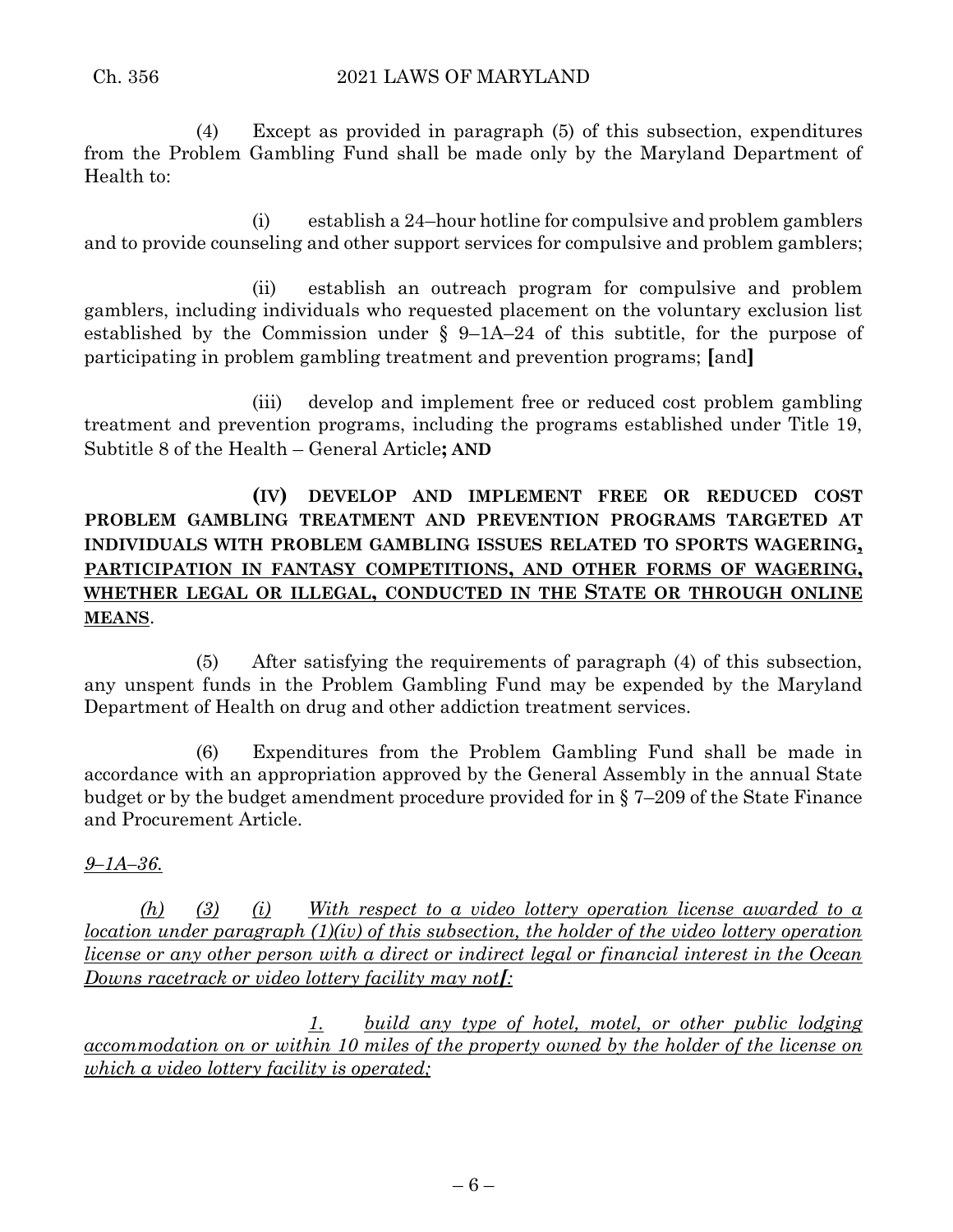*2. convert an existing facility on or within 10 miles of the property described in item 1 of this subparagraph into any type of hotel, motel, or other public lodging accommodation; or*

*3.] build or operate a conference center or convention center, amusement park, amusement rides, arcade, or miniature golf course on or within 10 miles of the property [described in item 1 of this subparagraph] OWNED BY THE HOLDER OF THE LICENSE ON WHICH A VIDEO LOTTERY FACILITY IS OPERATED.*

*(ii) The prohibitions under subparagraph (i) of this paragraph apply to any subsequent holder of a video lottery operation license awarded under paragraph (1)(iv) of this subsection.*

9–1D–01.

(a) In this **[**section, "fantasy**] SUBTITLE THE FOLLOWING WORDS HAVE THE MEANINGS INDICATED.**

**(B) "COMMISSION" HAS THE MEANING STATED IN § 9–1A–01 OF THIS TITLE.**

# **(C) "ENTRY FEE" MEANS CASH OR CASH EQUIVALENTS THAT A FANTASY COMPETITION PLAYER IS REQUIRED TO PAY TO A FANTASY COMPETITION OPERATOR IN ORDER TO PARTICIPATE IN A FANTASY COMPETITION.**

**(D) "FANTASY** competition" includes any online fantasy or simulated game or contest such as fantasy sports, in which:

(1) participants own, manage, or coach imaginary teams;

(2) all prizes and awards offered to winning participants are established and made known to participants in advance of the game or contest;

(3) the winning outcome of the game or contest reflects the relative skill of the participants and is determined by statistics generated by actual individuals (players or teams in the case of a professional sport); and

(4) no winning outcome is based:

(i) solely on the performance of an individual athlete; or

(ii) on the score, point spread, or any performances of any single real–world team or any combination of real–world teams.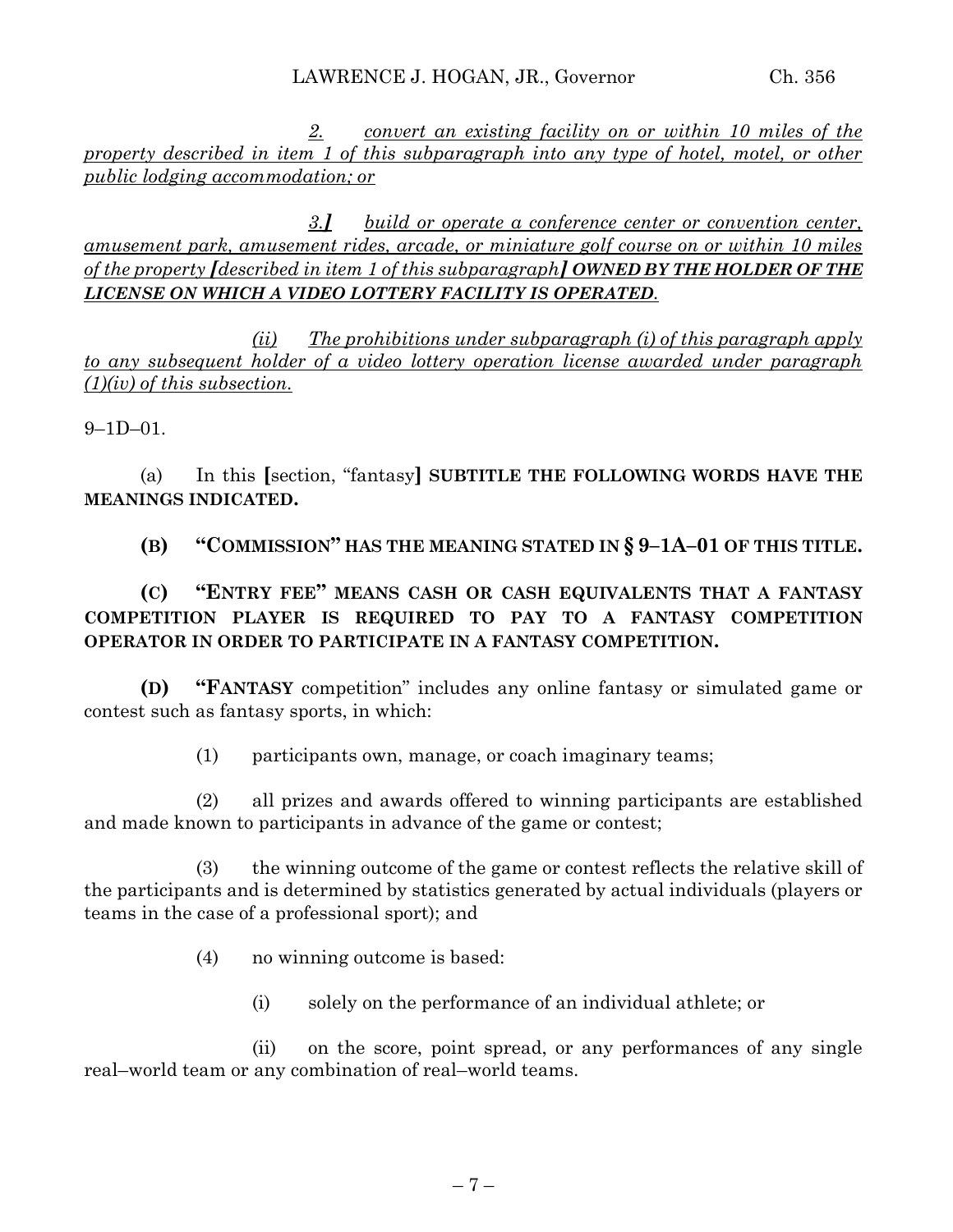**(E) (1) "FANTASY COMPETITION OPERATOR" MEANS ANY PERSON THAT OFFERS SERVICES IN CONNECTION WITH FANTASY COMPETITIONS TO INDIVIDUALS BY MEANS OF:**

**(I) THE INTERNET;**

**(II) A SMART PHONE APPLICATION; OR** 

**(III) ANY OTHER ELECTRONICS, DIGITAL MEDIA, COMMUNICATION TECHNOLOGY, OR DEVICE.**

**(2) "FANTASY COMPETITION OPERATOR" INCLUDES, FOR PURPOSES OF THE FEDERAL BANK SECRECY ACT OF 1970 AND ITS RELATED REGULATIONS, A GAMING ESTABLISHMENT HAVING AT LEAST \$1,000,000 IN ANNUAL GROSS REVENUE.**

**(2) (3) "FANTASY COMPETITION OPERATOR" DOES NOT INCLUDE AN INDIVIDUAL WHO:**

**(I) ORGANIZES A FANTASY COMPETITION IN WHICH THE INDIVIDUAL ALSO PARTICIPATES;** *AND*

**(II) RECEIVES NO COMPENSATION FOR ORGANIZING THE FANTASY COMPETITION; AND** 

**(III) IS NOT AFFILIATED WITH A FANTASY COMPETITION OPERATOR.**

**(F) "FANTASY COMPETITION PLAYER" MEANS AN INDIVIDUAL WHO PARTICIPATES IN A FANTASY COMPETITION OFFERED BY A FANTASY COMPETITION OPERATOR.**

*(G) "LOCATION PERCENTAGE" MEANS, FOR A FANTASY COMPETITION, THE PERCENTAGE, ROUNDED TO THE NEAREST ONE–TENTH OF A PERCENT, OF THE TOTAL ENTRY FEES COLLECTED BY A FANTASY COMPETITION OPERATOR FROM FANTASY COMPETITION PLAYERS IN THE STATE DIVIDED BY THE TOTAL ENTRY FEES COLLECTED FROM ALL FANTASY COMPETITION PLAYERS, REGARDLESS OF THE PLAYERS' LOCATIONS, OF THE FANTASY CONTESTS.*

**(G)** *(H)* **"PROCEEDS" MEANS, FOR A FANTASY COMPETITION, THE AMOUNT OF ENTRY FEES COLLECTED BY A FANTASY COMPETITION OPERATOR FROM ALL FANTASY COMPETITION PLAYERS ENTERING THE FANTASY COMPETITION, LESS**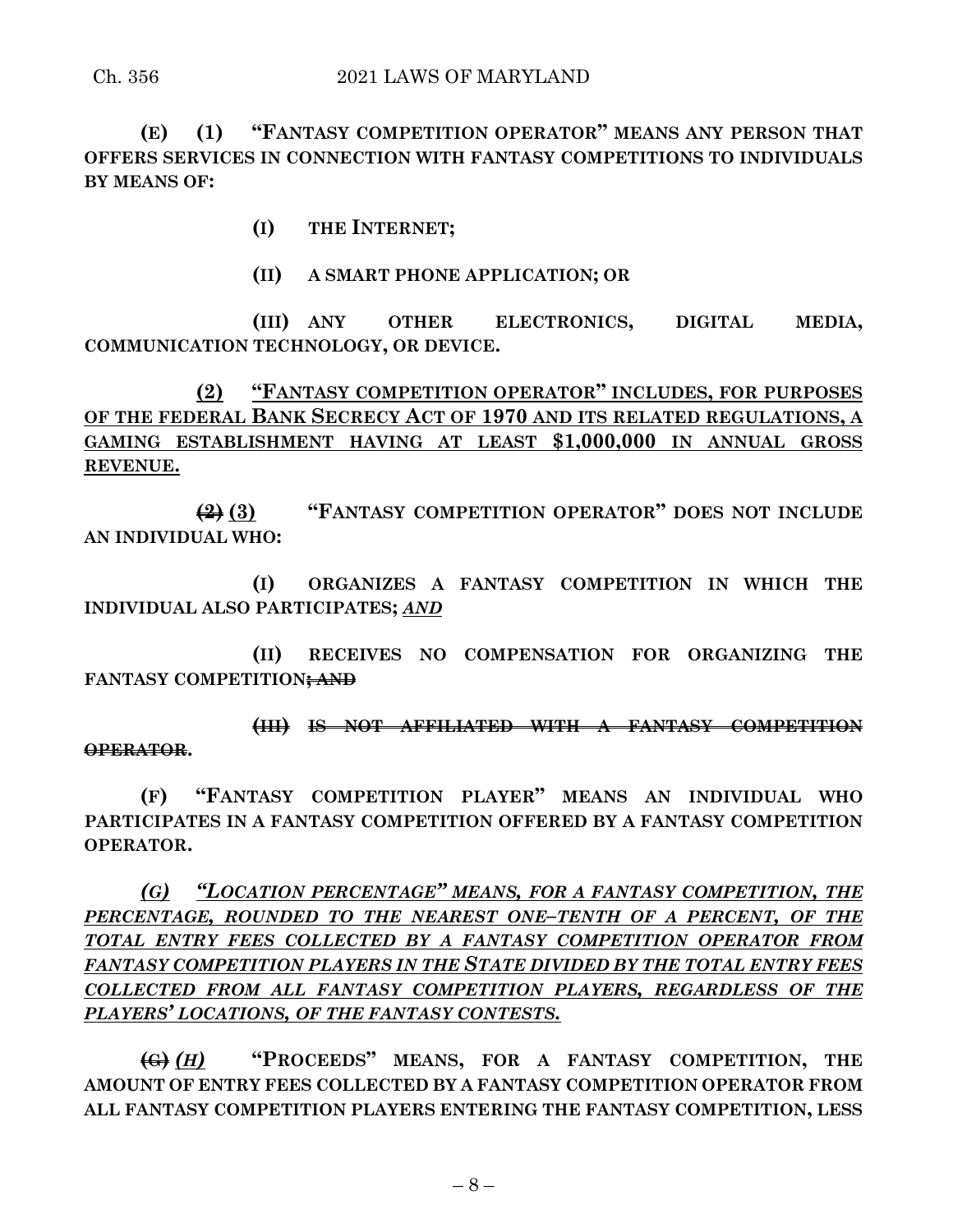**WINNINGS PAID TO FANTASY COMPETITION PLAYERS, MULTIPLIED BY THE RESIDENT** *LOCATION* **PERCENTAGE.**

**(H) "RESIDENT PERCENTAGE" MEANS, FOR A FANTASY COMPETITION, THE PERCENTAGE, ROUNDED TO THE NEAREST ONE–HUNDREDTH OF A PERCENT, OF THE TOTAL ENTRY FEES COLLECTED BY A FANTASY COMPETITION OPERATOR FROM STATE RESIDENTS DIVIDED BY THE TOTAL ENTRY FEES COLLECTED FROM ALL PLAYERS, REGARDLESS OF THE PLAYERS' LOCATIONS, OF THE FANTASY CONTESTS.**

 $9-1D-02$ 

**[**(1)**] (A)** Notwithstanding the provisions of Title 12 of the Criminal Law Article or any other title, and except as provided under **[**paragraph (2)**] SUBSECTION (B)** of this **[**subsection**] SECTION**, the prohibitions against betting, wagering, and gambling do not apply to participation in a fantasy competition.

**[**(2)**] (B)** A person may not operate a kiosk or machine that offers fantasy competition to the public in a place of business physically located in the State.

### **9–1D–03.**

**(A) A FANTASY COMPETITION OPERATOR SHALL REGISTER WITH THE COMMISSION AND PAY AN INITIAL REGISTRATION FEE OF \$50,000 BEFORE THE FANTASY COMPETITION OPERATOR MAY OFFER A FANTASY COMPETITION OR SERVICES IN CONNECTION WITH A FANTASY COMPETITION IN THE STATE.**

**(B) (1) UNLESS A REGISTRATION IS RENEWED FOR A 1–YEAR TERM, THE REGISTRATION EXPIRES 1 YEAR FROM THE PAYMENT OF THE INITIAL REGISTRATION FEE OR A REGISTRATION RENEWAL FEE INITIAL DATE OF REGISTRATION.**

## **(2) BEFORE A REGISTRATION EXPIRES, THE REGISTRATION MAY BE RENEWED FOR 1 YEAR, IF THE FANTASY COMPETITION OPERATOR PAYS A REGISTRATION RENEWAL FEE OF \$50,000.**

## **(C) THE COMMISSION MAY IMPOSE A FEE FOR THE REGISTRATION OF A FANTASY COMPETITION OPERATOR IN ACCORDANCE WITH THIS SECTION.**

### **9–1D–04.**

**(A) A FANTASY COMPETITION OPERATOR SHALL RETAIN 85% OF THE PROCEEDS AND PAY THE REMAINDER TO THE COMMISSION.**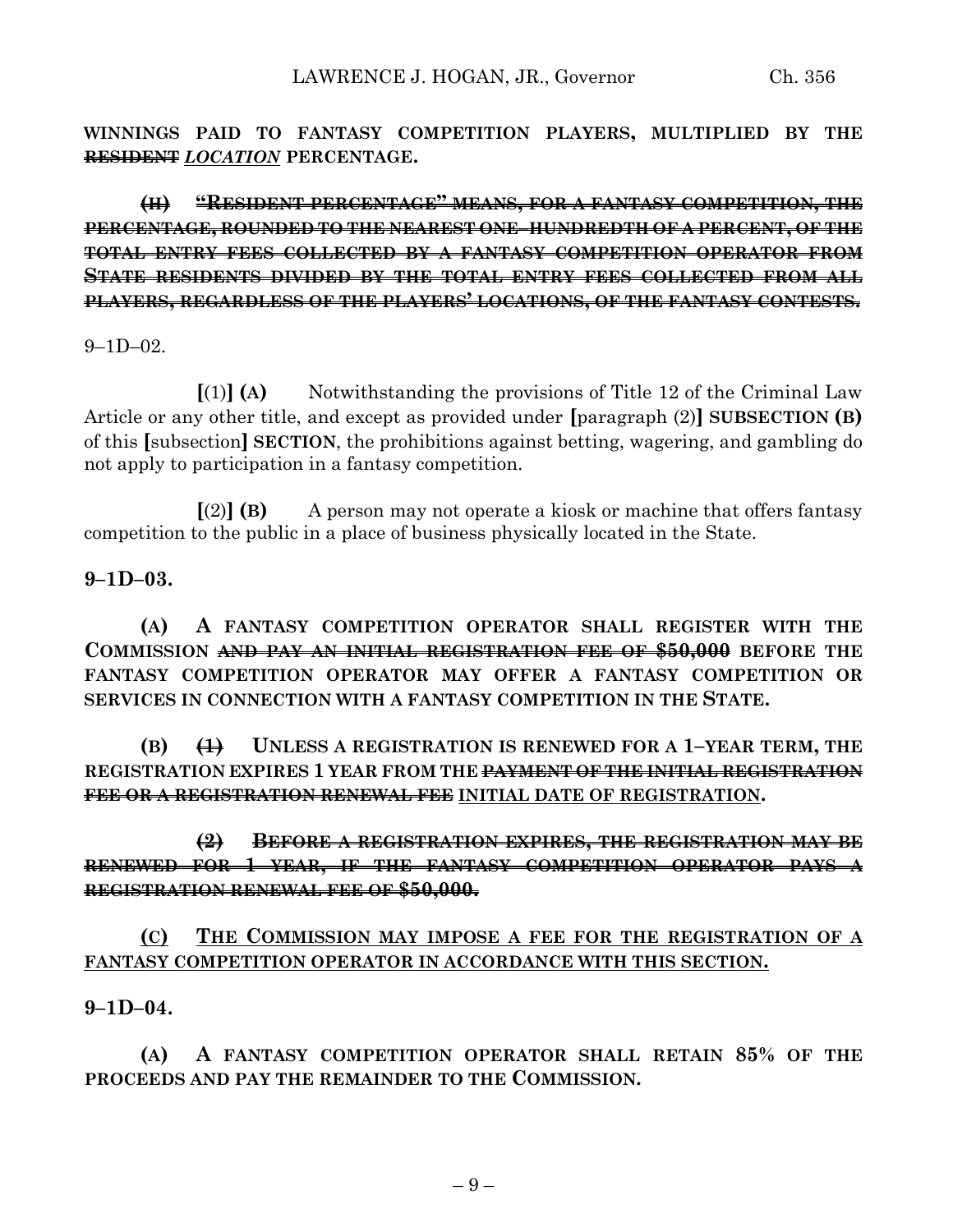# **(B) THE COMMISSION SHALL DISTRIBUTE THE PROCEEDS PAID UNDER SUBSECTION (A) OF THIS SECTION TO THE BLUEPRINT FOR MARYLAND'S FUTURE FUND ESTABLISHED UNDER § 5–219** *5–206* **OF THE EDUCATION ARTICLE.**

 $9-1D-05$ .

**(A)** The **[**State Lottery and Gaming Control**]** Commission **[**may**] SHALL** adopt regulations to carry out the provisions of this **[**section**] SUBTITLE**.

## **(B) THE REGULATIONS ADOPTED UNDER THIS SECTION MAY INCLUDE REQUIREMENTS FOR THE ESTABLISHMENT OF A VOLUNTARY EXCLUSION LIST.**

### **SUBTITLE 1E. SPORTS WAGERING.**

**9–1E–01.**

**(A) IN THIS SUBTITLE THE FOLLOWING WORDS HAVE THE MEANINGS INDICATED.**

**(B) "COMMISSION" HAS THE MEANING STATED IN § 9–1A–01 OF THIS TITLE.**

**(C) "GAMING ESTABLISHMENT" MEANS, FOR PURPOSES OF THE FEDERAL BANK SECRECY ACT OF 1970 AND ITS RELATED REGULATIONS, A SPORTS WAGERING LICENSEE HAVING AT LEAST \$1,000,000 IN ANNUAL GROSS REVENUE.**

**(C) (D) (1) "HORSE RACING LICENSEE" MEANS:**

**(I) THE HOLDER OF A LICENSE ISSUED BY THE STATE RACING COMMISSION UNDER TITLE 11, SUBTITLE 5 OF THE BUSINESS REGULATION ARTICLE, INCLUDING, IN THE CASE OF A SUBSIDIARY OF THE MARYLAND STATE FAIR AND AGRICULTURAL SOCIETY, INC., A SUBSIDIARY OF THE LICENSE HOLDER; AND**

**(II) THE HOLDER OF A PERMIT ISSUED UNDER TITLE 11, SUBTITLE 8, PART III OF THE BUSINESS REGULATION ARTICLE TO HOLD SATELLITE SIMULCAST BETTING IN CHARLES COUNTY** *TO HOLD RACING IN ANNE ARUNDEL COUNTY***.**

**(2) "HORSE RACING LICENSEE" DOES NOT INCLUDE THE HOLDER OF A LICENSE ISSUED UNDER § 11–526 OF THE BUSINESS REGULATION ARTICLE.**

**(D) (E) "MOBILE SPORTS WAGERING LICENSEE" MEANS A SPORTS WAGERING LICENSEE WHO IS AUTHORIZED TO CONDUCT AND OPERATE ONLINE SPORTS WAGERING.**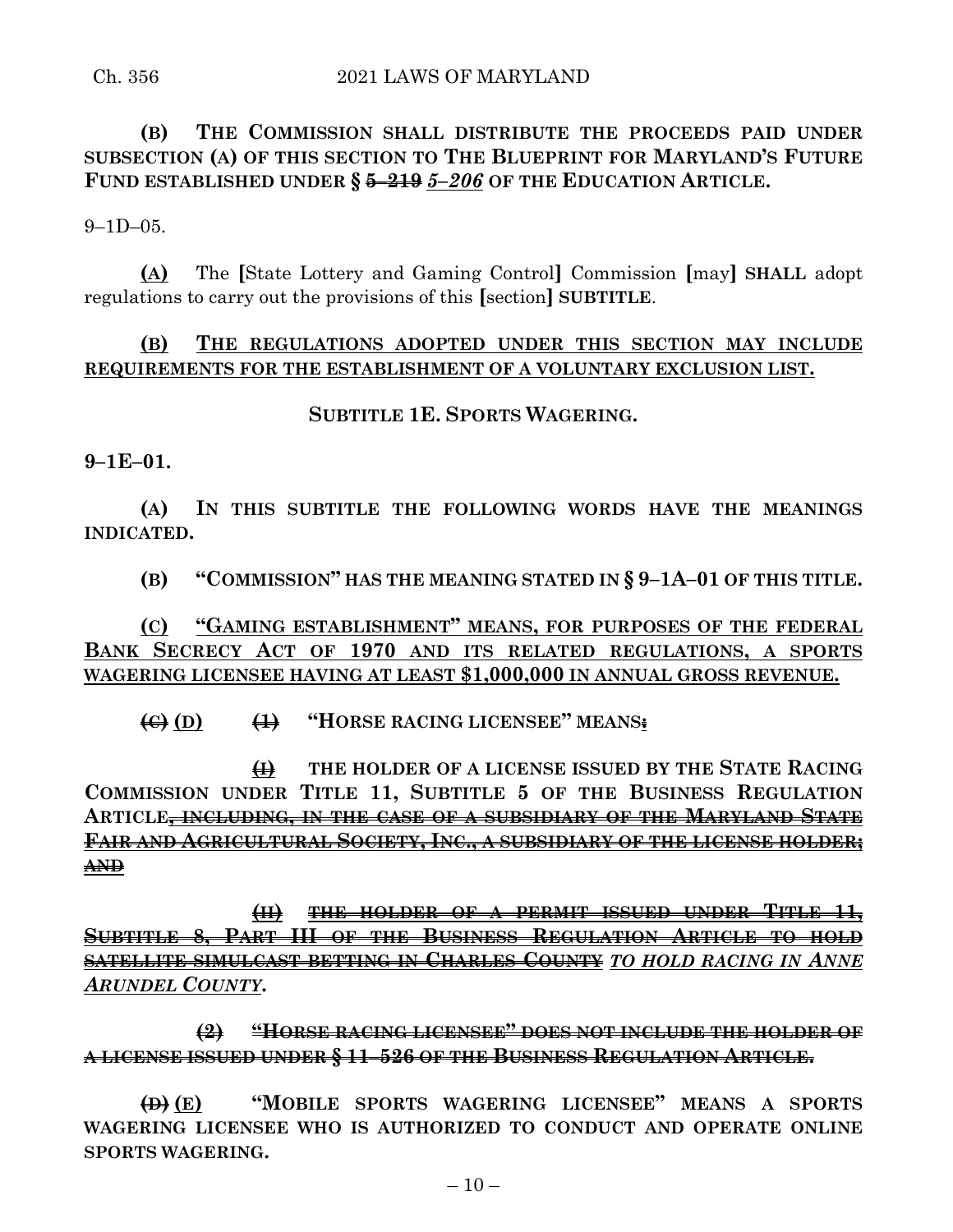**(E) (F) "ONLINE SPORTS WAGERING" MEANS SPORTS WAGERING THROUGH AN ONLINE GAMING SYSTEM:**

**(1) ON A COMPUTER, A MOBILE DEVICE, OR ANY OTHER INTERACTIVE DEVICE; AND**

**(2) THAT IS ACCEPTED BY A SPORTS WAGERING LICENSEE OR AN ONLINE SPORTS WAGERING OPERATOR.**

**(F) (G) "ONLINE SPORTS WAGERING OPERATOR" MEANS AN ENTITY**  *REGISTERED WITH A STATE TO DO BUSINESS WITHIN A JURISDICTION OF THE UNITED STATES* **THAT HOLDS A LICENSE ISSUED BY THE COMMISSION UNDER THIS SUBTITLE TO OPERATE ONLINE SPORTS WAGERING ON BEHALF OF A SPORTS WAGERING LICENSEE.**

**(G) (H) "PROCEEDS" MEANS THE AMOUNT OF MONEY WAGERED ON A SPORTING EVENT THAT IS NOT RETURNED TO SUCCESSFUL BETTORS BUT IS OTHERWISE ALLOCATED UNDER THIS SUBTITLE, INCLUDING THE CASH EQUIVALENTS OF ANY MERCHANDISE OR THING OF VALUE AWARDED AS A PRIZE TO SUCCESSFUL BETTORS, LESS:**

*(1) THE AMOUNT RETURNED TO SUCCESSFUL BETTORS;*

*(2) THE CASH EQUIVALENTS OF ANY MERCHANDISE OR THING OF VALUE AWARDED AS A PRIZE TO SUCCESSFUL BETTORS;*

**(1)** *(3)* **FREE BETS AND PROMOTIONAL CREDITS REDEEMED BY BETTORS; AND**

**(2)** *(4)* **ALL EXCISE TAXES PAID BY A SPORTS WAGERING LICENSEE PURSUANT TO** *IN ACCORDANCE WITH* **FEDERAL LAW.**

- **(H) (I) (1) "SPORTING EVENT" MEANS:**
- **(I) A PROFESSIONAL SPORTS OR ATHLETIC EVENT;**
- **(II) A COLLEGIATE SPORTS OR ATHLETIC EVENT;**
- **(III) AN OLYMPIC OR INTERNATIONAL SPORTS OR ATHLETIC**

**EVENT;**

**(IV) AN ELECTRONIC SPORTS OR VIDEO GAME COMPETITION IN WHICH EACH PARTICIPANT IS AT LEAST 18 YEARS OLD;**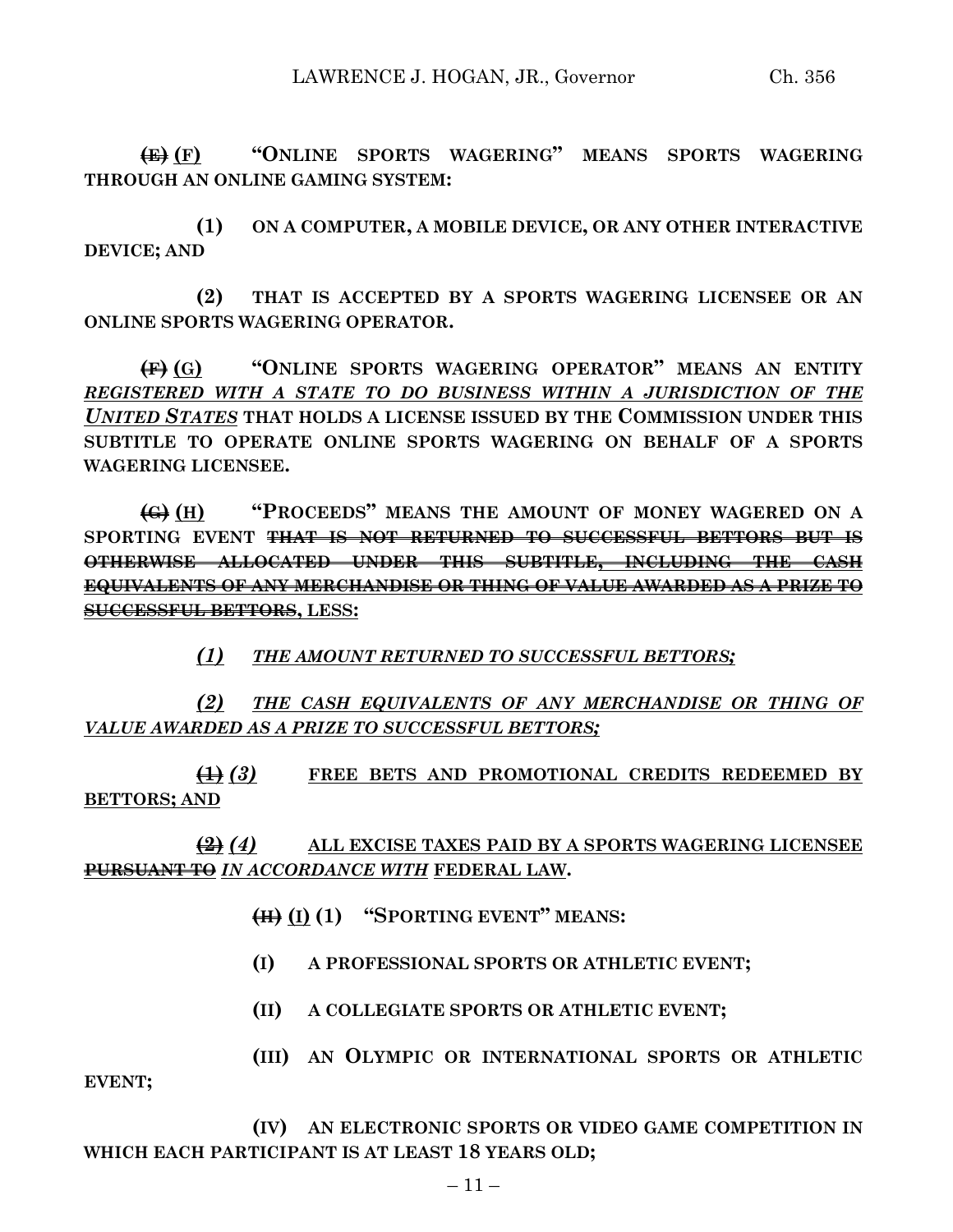Ch. 356 2021 LAWS OF MARYLAND

**(V) A MOTOR RACE EVENT SANCTIONED BY A MOTOR RACING GOVERNING ENTITY;**

**(VI) EXCEPT AS OTHERWISE PROHIBITED UNDER TITLE 11 OF THE BUSINESS REGULATION ARTICLE OR THE FEDERAL INTERSTATE HORSE RACING ACT, A HORSE RACE, HELD IN OR OUT OF THE STATE, IF CONSENTED TO AND APPROVED BY:**

**1. THE HORSE RACING LICENSEE OF THE APPLICABLE** 

**BREED;**

**2. THE ORGANIZATION REPRESENTING THE MAJORITY OF THE OWNERS AND TRAINERS OF THE APPLICABLE BREED IN THE STATE;**

**3. THE ORGANIZATION REPRESENTING THE MAJORITY OF THE APPLICABLE BREEDERS IN THE STATE; AND**

**4. THE STATE RACING COMMISSION; OR**

**(VII) ANY PORTION OF A SPORTING EVENT, INCLUDING THE INDIVIDUAL PERFORMANCE STATISTICS OF ATHLETES OR COMPETITORS IN A SPORTING EVENT; OR**

**(VIII) AN AWARD EVENT OR COMPETITION OF NATIONAL OR INTERNATIONAL PROMINENCE IF EXPRESSLY AUTHORIZED BY THE COMMISSION.**

- **(2) "SPORTING EVENT" DOES NOT INCLUDE:**
	- **(I) A HIGH SCHOOL SPORTS OR ATHLETIC EVENT; OR**

**(II) A FANTASY COMPETITION REGULATED UNDER SUBTITLE 1D OF THIS TITLE.**

**(I) (J) "SPORTS WAGERING" MEANS THE BUSINESS OF ACCEPTING WAGERS ON ANY SPORTING EVENT BY ANY SYSTEM OR METHOD OF WAGERING, INCLUDING SINGLE–GAME BETS, TEASER BETS, PARLAYS, OVER–UNDER, MONEYLINE, POOLS, EXCHANGE WAGERING, IN–GAME WAGERING, IN–PLAY BETS, PROPOSITION BETS, AND STRAIGHT BETS.**

**(J) (K) (1) "SPORTS WAGERING FACILITY LICENSEE" MEANS A SPORTS WAGERING LICENSEE WHO IS AUTHORIZED TO CONDUCT AND OPERATE SPORTS**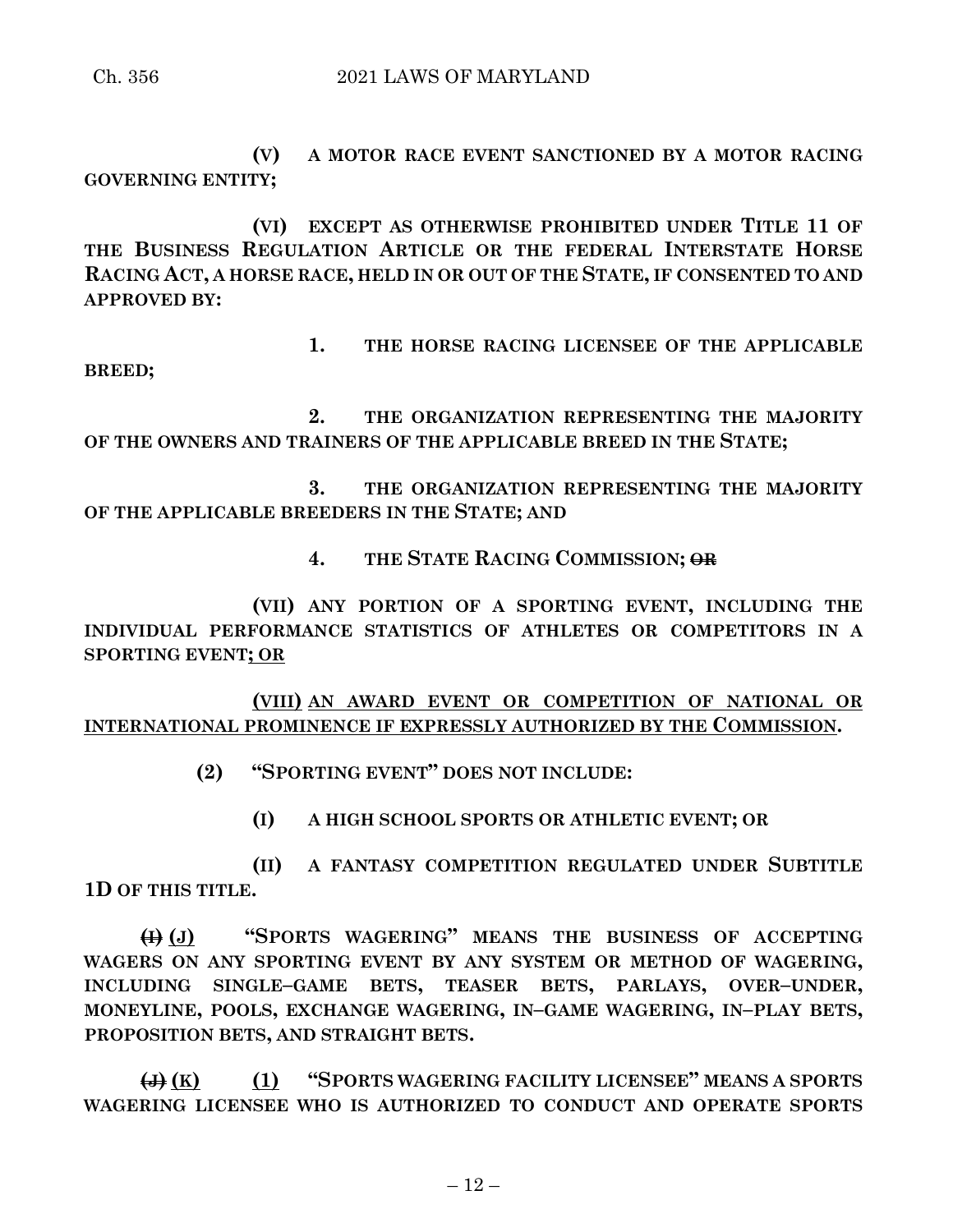**WAGERING AT THE SPORTS WAGERING FACILITY OWNED***, LEASED, OR OCCUPIED* **BY THE SPORTS WAGERING LICENSEE.**

**(2) "SPORTS WAGERING FACILITY LICENSEE" INCLUDES THE HOLDER OF A CLASS A** *A–1, A–2, B–1, OR B–2* **SPORTS WAGERING FACILITY LICENSE OR A CLASS B SPORTS WAGERING FACILITY LICENSE ISSUED UNDER § 9–1E–06 OF THIS SUBTITLE.**

**(K) (L) "SPORTS WAGERING LICENSE" MEANS A LICENSE ISSUED BY THE COMMISSION UNDER THIS SUBTITLE THAT AUTHORIZES THE HOLDER TO ACCEPT WAGERS ON SPORTING EVENTS.**

**(L) (M) "SPORTS WAGERING LICENSEE" MEANS THE HOLDER OF A SPORTS WAGERING LICENSE.**

**(M) (N) "VIDEO LOTTERY FACILITY" HAS THE MEANING STATED IN § 9–1A–01 OF THIS TITLE.**

**(N) (O) "VIDEO LOTTERY OPERATION LICENSE" HAS THE MEANING STATED IN § 9–1A–01 OF THIS TITLE.**

**(O) (P) "VIDEO LOTTERY OPERATOR" HAS THE MEANING STATED IN § 9–1A–01 OF THIS TITLE.**

**9–1E–02.**

**IT IS THE INTENT OF THE GENERAL ASSEMBLY THAT THIS SUBTITLE IS TO BE IMPLEMENTED IN A MANNER THAT, TO THE EXTENT PERMITTED BY STATE AND FEDERAL LAW, MAXIMIZES THE ABILITY OF MINORITIES, WOMEN, AND MINORITY AND WOMEN–OWNED BUSINESSES TO PARTICIPATE IN THE SPORTS WAGERING INDUSTRY, INCLUDING THROUGH THE OWNERSHIP OF ENTITIES LICENSED TO CONDUCT SPORTS WAGERING UNDER THIS SUBTITLE.**

**9–1E–03.**

**(A) (1) UNLESS THE CONTEXT REQUIRES OTHERWISE, THE**  REQUIREMENTS UNDER §§ 9-1A-04, 9-1A-06, 9-1A-07, 9-1A-08, 9-1A-12, 9-1A-14, 9-1A-18, 9-1A-19, 9-1A-20, AND 9-1A-25 OF THIS TITLE APPLY TO THE **AUTHORITY, DUTIES, AND RESPONSIBILITIES OF THE COMMISSION, A SPORTS WAGERING LICENSEE, AND AN EMPLOYEE OR A CONTRACTOR OF A SPORTS WAGERING LICENSEE UNDER THIS SUBTITLE.**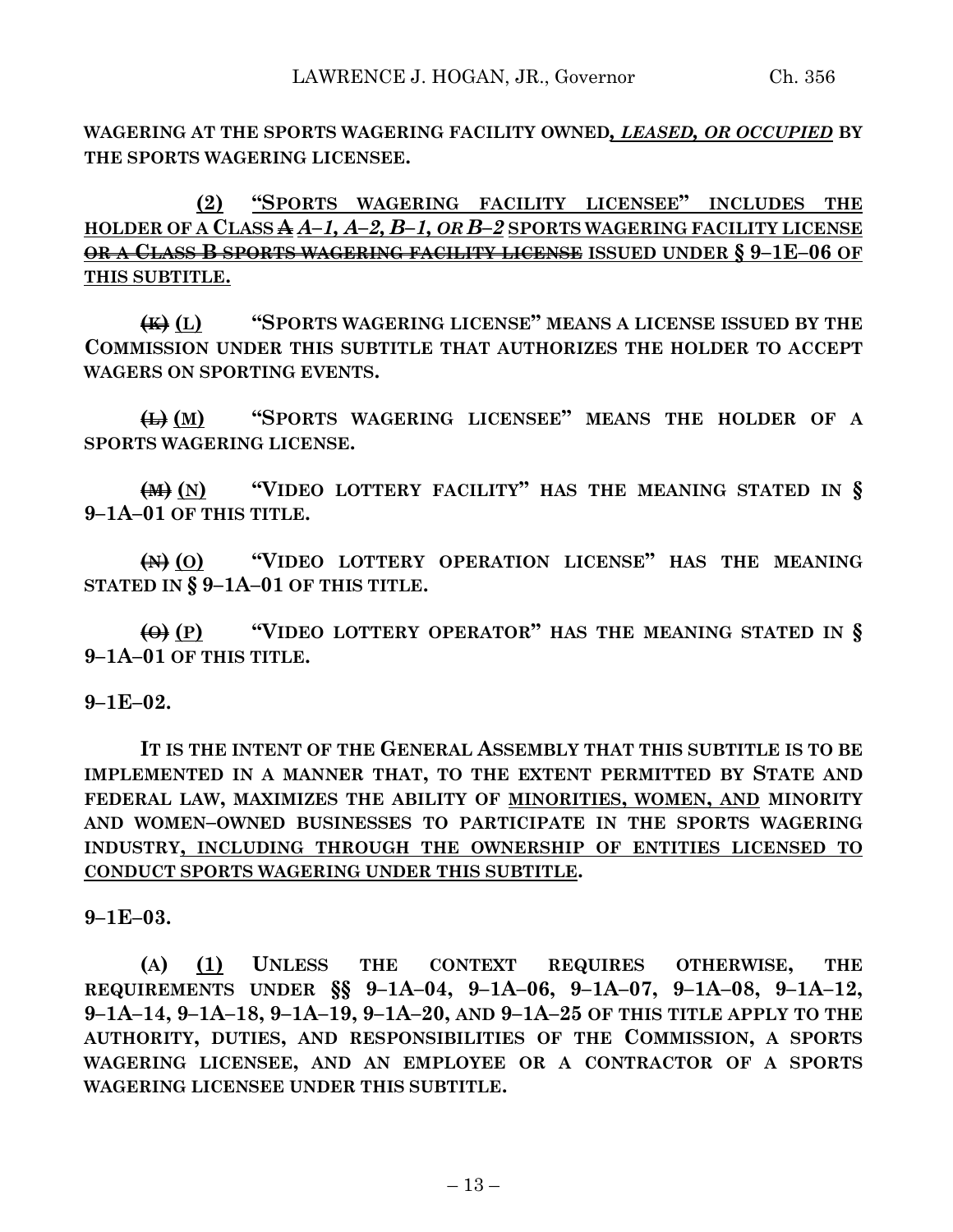**(2) THE COMMISSION SHALL CONSIDER THE USE OF TECHNOLOGY, REMOTE SURVEILLANCE, AND OTHER SIMILAR MEASURES TO CARRY OUT ITS DUTIES UNDER THIS SUBSECTION** *AND § 9–1E–04 OF THIS SUBTITLE***.**

**(B) THIS SUBTITLE AUTHORIZES A SPORTS WAGERING LICENSEE TO CONDUCT AND OPERATE SPORTS WAGERING IN THE STATE AS PROVIDED IN THIS SUBTITLE.**

*(C) A SPORTS WAGERING LICENSEE:*

*(1) SHALL:*

*(I) COMPLY WITH ALL STATE AND FEDERAL DATA SECURITY LAWS; AND*

*(II) MAINTAIN ALL SPORTS WAGERING DATA SECURELY FOR AT LEAST 5 YEARS; AND*

*(2) MAY NOT:*

*(I) SHARE ANY PERSONALLY IDENTIFIABLE INFORMATION WITH ANY THIRD PARTIES WITHOUT PERMISSION, EXCEPT AS NEEDED TO OPERATE SPORTS WAGERING AND ADMINISTER THE LICENSEE'S OBLIGATIONS UNDER THIS SUBTITLE;*

*(II) TARGET ADVERTISING TO INDIVIDUALS WHO ARE PROHIBITED FROM PARTICIPATING IN SPORTS WAGERING AND OTHER AT–RISK INDIVIDUALS; OR*

*(III) ENGAGE IN ANY FALSE OR DECEPTIVE ADVERTISING.*

*(D) (1) EXCEPT AS PROVIDED IN PARAGRAPH (2) OF THIS SUBSECTION, A SPORTS WAGERING FACILITY IS SUBJECT TO LOCAL ZONING LAWS.*

*(2) THE USE OF A FACILITY FOR SPORTS WAGERING IS NOT REQUIRED TO BE SUBMITTED TO OR APPROVED BY ANY COUNTY OR MUNICIPAL ZONING BOARD, AUTHORITY, OR UNIT IF THE FACILITY IS PROPERLY ZONED AND OPERATING AS OF THE EFFECTIVE DATE OF THIS ACT FOR THE FOLLOWING ACTIVITIES:*

- *(I) OPERATION OF A VIDEO LOTTERY FACILITY;*
- *(II) PARI–MUTUEL BETTING ON HORSE RACING; OR*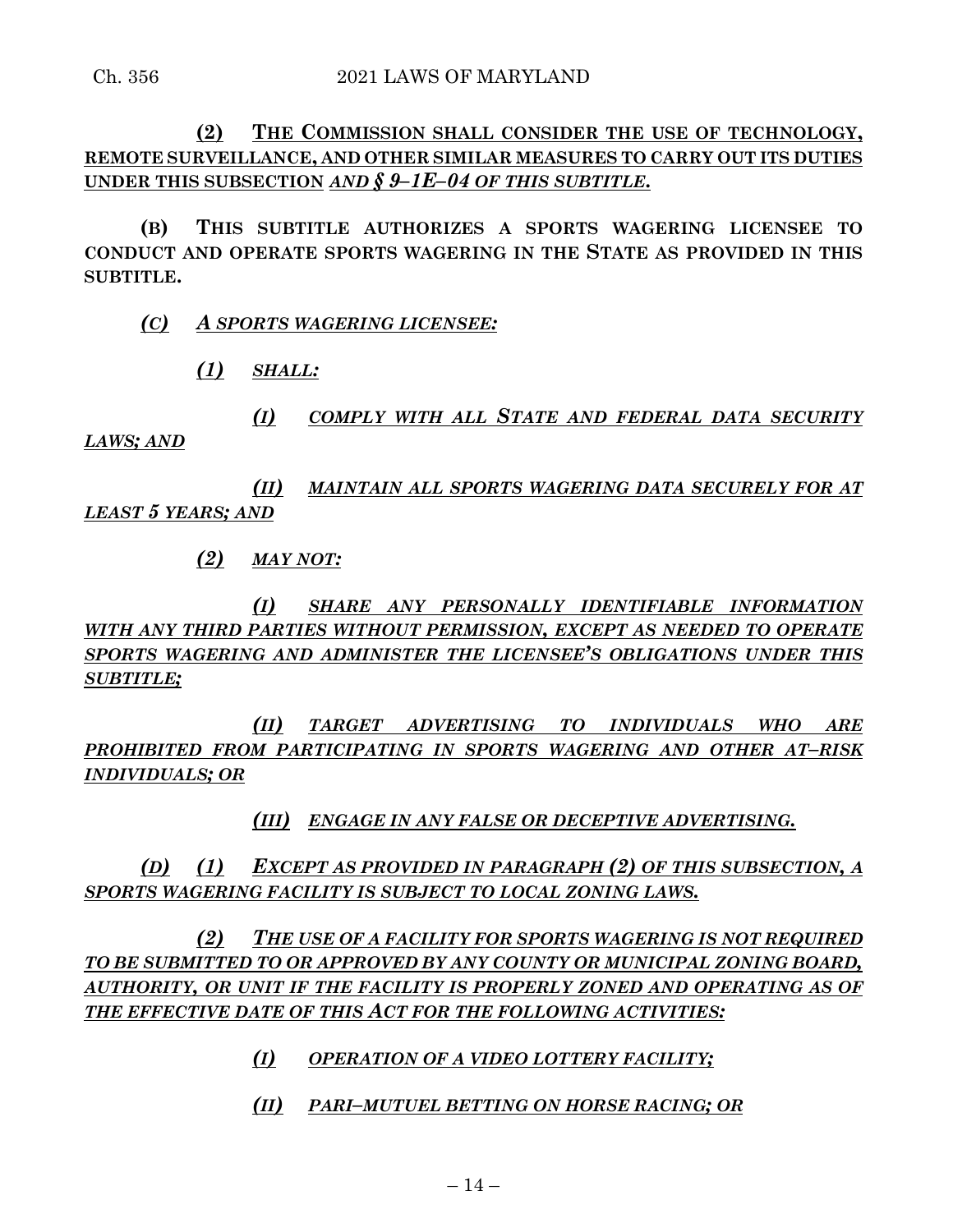## *(III) OPERATION OF ELECTRONIC BINGO OR ELECTRONIC TIP JAR MACHINES.*

**9–1E–04.**

**(A) EXCEPT AS OTHERWISE PROVIDED IN THIS SUBTITLE, THE COMMISSION SHALL REGULATE SPORTS WAGERING AND THE CONDUCT OF SPORTS WAGERING TO THE SAME EXTENT THAT THE COMMISSION REGULATES THE OPERATION OF VIDEO LOTTERY TERMINALS AND TABLE GAMES UNDER SUBTITLE 1A OF THIS TITLE.**

**(B) IN ACCORDANCE WITH THIS SUBTITLE, THE COMMISSION SHALL ADOPT REGULATIONS THAT ESTABLISH:**

**(1) SUBJECT TO § 9–1E–15(H)** *9–1E–15* **OF THIS SUBTITLE, THE FORM AND CONTENT OF AN APPLICATION FOR ANY LICENSE REQUIRED UNDER THIS SUBTITLE;**

**(2) THE METHODS, PROCEDURES, AND FORM FOR DELIVERY OF INFORMATION FROM AN APPLICANT OR A LICENSEE CONCERNING ANY PERSON'S FAMILY, HABITS, CHARACTER, ASSOCIATES, CRIMINAL RECORD, BUSINESS ACTIVITIES, AND FINANCIAL AFFAIRS;**

**(3) THE PROCEDURES FOR THE FINGERPRINTING OF AN APPLICANT FOR ANY LICENSE REQUIRED UNDER THIS SUBTITLE OR OTHER METHODS OF IDENTIFICATION THAT MAY BE NECESSARY IN THE JUDGMENT OF THE COMMISSION TO ACCOMPLISH EFFECTIVE ENFORCEMENT OF THE PROVISIONS OF THIS SUBTITLE;**

**(4) THE GROUNDS AND PROCEDURES FOR REPRIMANDS OF LICENSEES OR THE REVOCATION OR SUSPENSION OF LICENSES ISSUED UNDER THIS SUBTITLE;**

**(5) THE MANNER AND METHOD OF COLLECTION OF TAXES, FEES, AND CIVIL PENALTIES;**

**(6) STANDARDS, PROCEDURES, AND RULES THAT GOVERN THE CONDUCT OF SPORTS WAGERING, INCLUDING:**

**(I) THE APPROVAL PROCESS FOR SELF–SERVICE KIOSKS***, DEVICES,* **OR MACHINES, SECURITY MEASURES FOR THE KIOSKS***, DEVICES,* **OR MACHINES, THE AMOUNT OF WAGERS AUTHORIZED ON THE KIOSKS***, DEVICES,* **OR MACHINES, AND ANY OTHER MATTER RELATING TO A SELF–SERVICE KIOSK***, DEVICE,* **OR MACHINE NECESSARY TO CARRY OUT THE PROVISIONS OF THIS SUBTITLE;**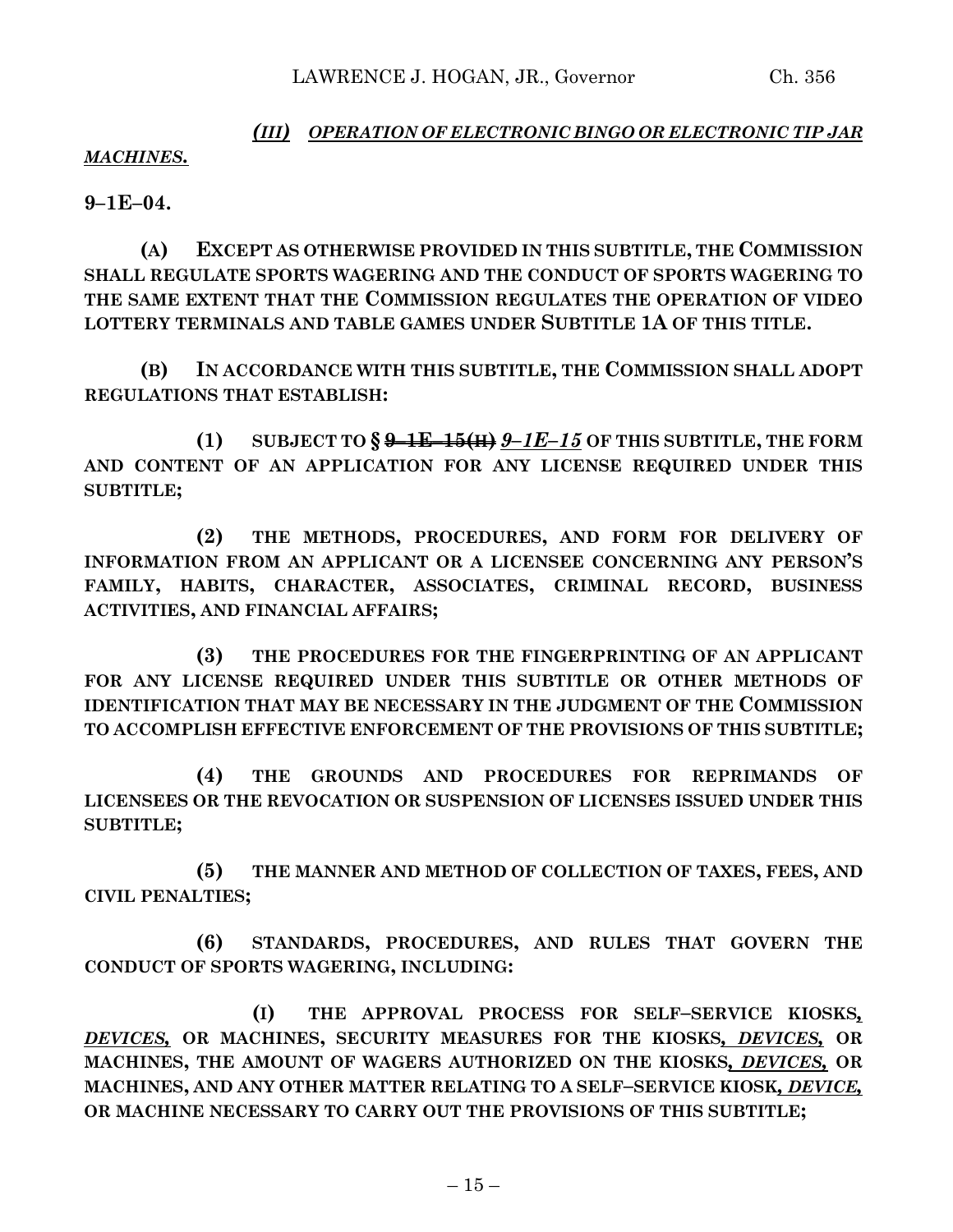**(II) THE TYPES OF WAGERS ON SPORTING EVENTS THAT MAY BE ACCEPTED BY A SPORTS WAGERING LICENSEE AND PROHIBITED WAGERS, SUCH AS WAGERS ON INJURIES, PENALTIES,** *THE OUTCOME OF PLAYER DISCIPLINARY RULINGS, REPLAY REVIEWS,* **AND OTHER TYPES OR FORMS OF WAGERING THAT ARE CONTRARY TO PUBLIC POLICY OR UNFAIR TO BETTORS;**

**(III) THE TYPES AND VALUES OF PROMOTIONAL ITEMS THAT MAY BE GIVEN AWAY TO ENCOURAGE SPORTS WAGERING;**

**(IV) THE MANNER IN WHICH WAGERS ARE RECEIVED,** *AND* **PAYOUTS ARE REMITTED, AND POINT SPREADS, LINES, AND ODDS ARE DETERMINED;**

**(V) THE MAXIMUM WAGERS THAT MAY BE ACCEPTED BY A SPORTS WAGERING LICENSEE OR ONLINE SPORTS WAGERING OPERATOR FROM A SINGLE BETTOR ON A SINGLE SPORTING EVENT;**

**(VI) THE AMOUNT OF CASH RESERVES OR OTHER FINANCIAL SECURITY TO BE MAINTAINED BY SPORTS WAGERING LICENSEES TO COVER WINNING WAGERS;**

**(VII) ACCEPTABLE FORMS OF PAYMENT AND ADVANCE DEPOSIT METHODS BY BETTORS;**

**(VIII) MINIMUM UNIFORM STANDARDS OF ACCOUNTANCY METHODS, PROCEDURES, AND FORMS AS ARE NECESSARY TO ENSURE CONSISTENCY, COMPARABILITY, AND EFFECTIVE DISCLOSURE OF ALL FINANCIAL INFORMATION, INCLUDING PERCENTAGES OF PROFIT;**

**(IX) PERIODIC FINANCIAL REPORTS AND THE FORM OF THE REPORTS, INCLUDING AN ANNUAL AUDIT PREPARED BY A CERTIFIED PUBLIC ACCOUNTANT LICENSED TO DO BUSINESS IN THE STATE IN ACCORDANCE WITH THE STATEMENT ON STANDARDS FOR ATTESTATION ENGAGEMENTS AND GENERALLY ACCEPTED ACCOUNTING PRINCIPLES;**

**(X) REQUIRING LICENSEES UNDER THIS SUBTITLE TO DEMONSTRATE AND MAINTAIN FINANCIAL VIABILITY; AND**

**(XI) ENSURING THAT SPORTS WAGERING IS CONDUCTED LEGALLY; AND**

*(XII) REQUIRING LICENSEES TO PROMINENTLY PUBLISH COMPLAINT PROCEDURES; AND*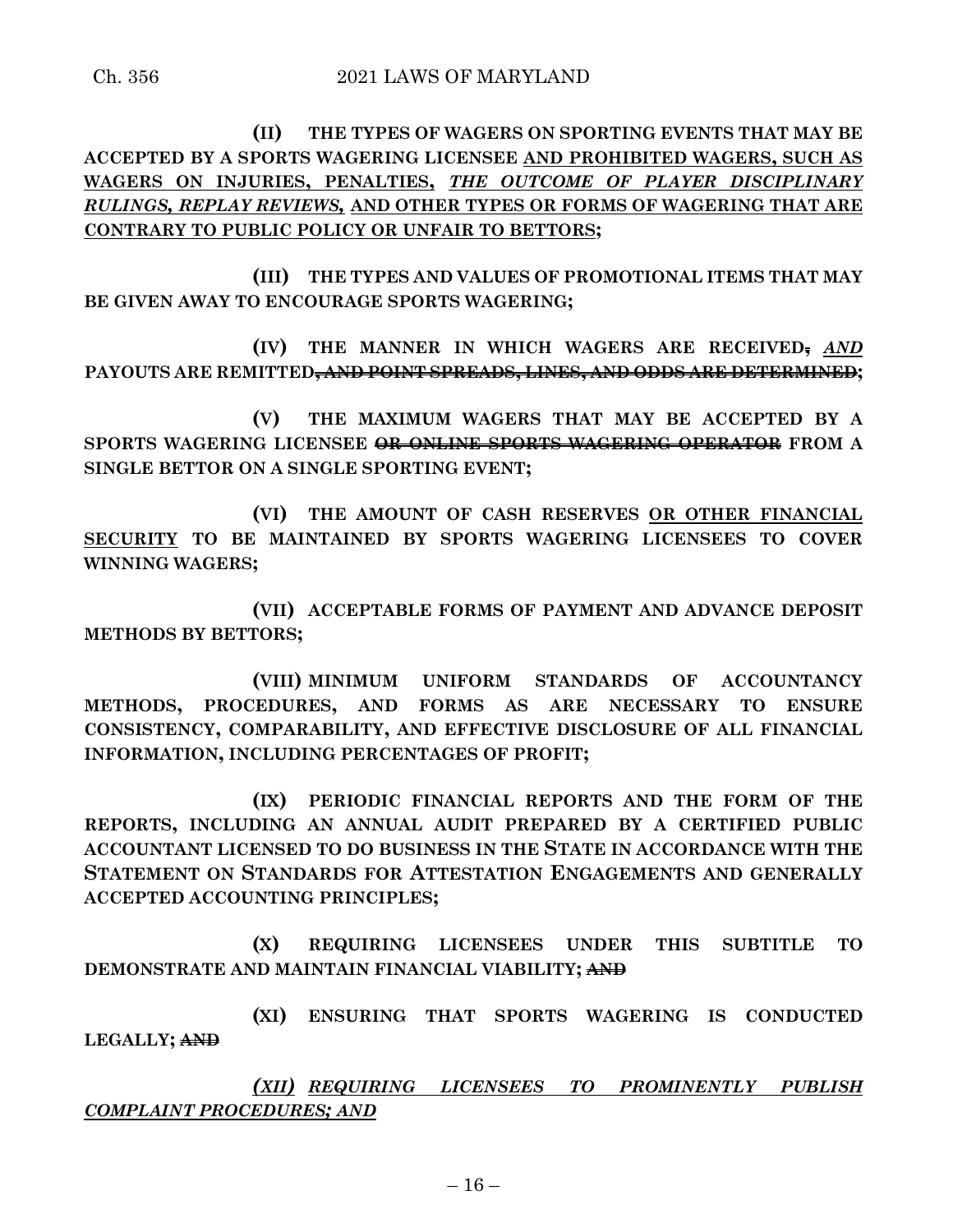## *(XIII) ESTABLISHING A LIST OF INDIVIDUALS WHO ARE TO BE MANDATORILY EXCLUDED OR EJECTED BY A SPORTS WAGERING LICENSEE FROM ANY FACILITY OR WEBSITE OPERATED BY A SPORTS WAGERING LICENSEE; AND*

**(7) ANY OTHER REGULATION NECESSARY TO CARRY OUT THE PROVISIONS OF THIS SUBTITLE.**

**(C) (1) THE COMMISSION, IN CONSULTATION WITH THE CERTIFICATION AGENCY AS DEFINED IN § 14–301 OF THE STATE FINANCE AND PROCUREMENT ARTICLE, THE GOVERNOR'S OFFICE OF SMALL, MINORITY, AND WOMEN BUSINESS AFFAIRS, AND THE OFFICE OF THE ATTORNEY GENERAL, SHALL:**

**(I) EVALUATE A STUDY OF THE SPORTS WAGERING INDUSTRY AND MARKET TO DETERMINE WHETHER THERE IS A COMPELLING INTEREST TO IMPLEMENT REMEDIAL MEASURES, IN ADDITION TO THE APPLICATION OF THE STATE MINORITY BUSINESS ENTERPRISE PROGRAM UNDER TITLE 14, SUBTITLE 3 OF THE STATE FINANCE AND PROCUREMENT ARTICLE OR A SIMILAR PROGRAM, TO ASSIST MINORITIES AND WOMEN IN THE SPORTS WAGERING INDUSTRY;**

**(II) EVALUATE RACE–NEUTRAL PROGRAMS OR OTHER METHODS THAT MAY BE USED TO ADDRESS THE NEEDS OF MINORITY AND WOMEN APPLICANTS AND MINORITY AND WOMEN–OWNED BUSINESSES SEEKING TO PARTICIPATE IN THE SPORTS WAGERING INDUSTRY; AND**

**(III) ADOPT REGULATIONS TO IMPLEMENT REMEDIAL MEASURES, IF NECESSARY AND TO THE EXTENT PERMITTED BY STATE AND FEDERAL LAW, BASED ON THE FINDINGS OF THE STUDY EVALUATED UNDER ITEM (I) OF THIS PARAGRAPH.**

**(2) THE COMMISSION MAY REPORT TO THE GENERAL ASSEMBLY, IN ACCORDANCE WITH § 2–1257 OF THE STATE GOVERNMENT ARTICLE, ANY INFORMATION THAT THE COMMISSION DETERMINES IS NECESSARY TO CONSIDER, DEVELOP, OR IMPLEMENT ANY REMEDIAL MEASURES REQUIRED UNDER THIS SECTION.**

**9–1E–05.**

- **(A) THE FOLLOWING PERSONS SHALL BE LICENSED UNDER THIS SUBTITLE:**
	- **(1) A PERSON THAT OPERATES SPORTS WAGERING;**

**(2) A PERSON THAT OPERATES SPORTS WAGERING ON BEHALF OF A SPORTS WAGERING LICENSEE, INCLUDING AN ONLINE SPORTS WAGERING OPERATOR;**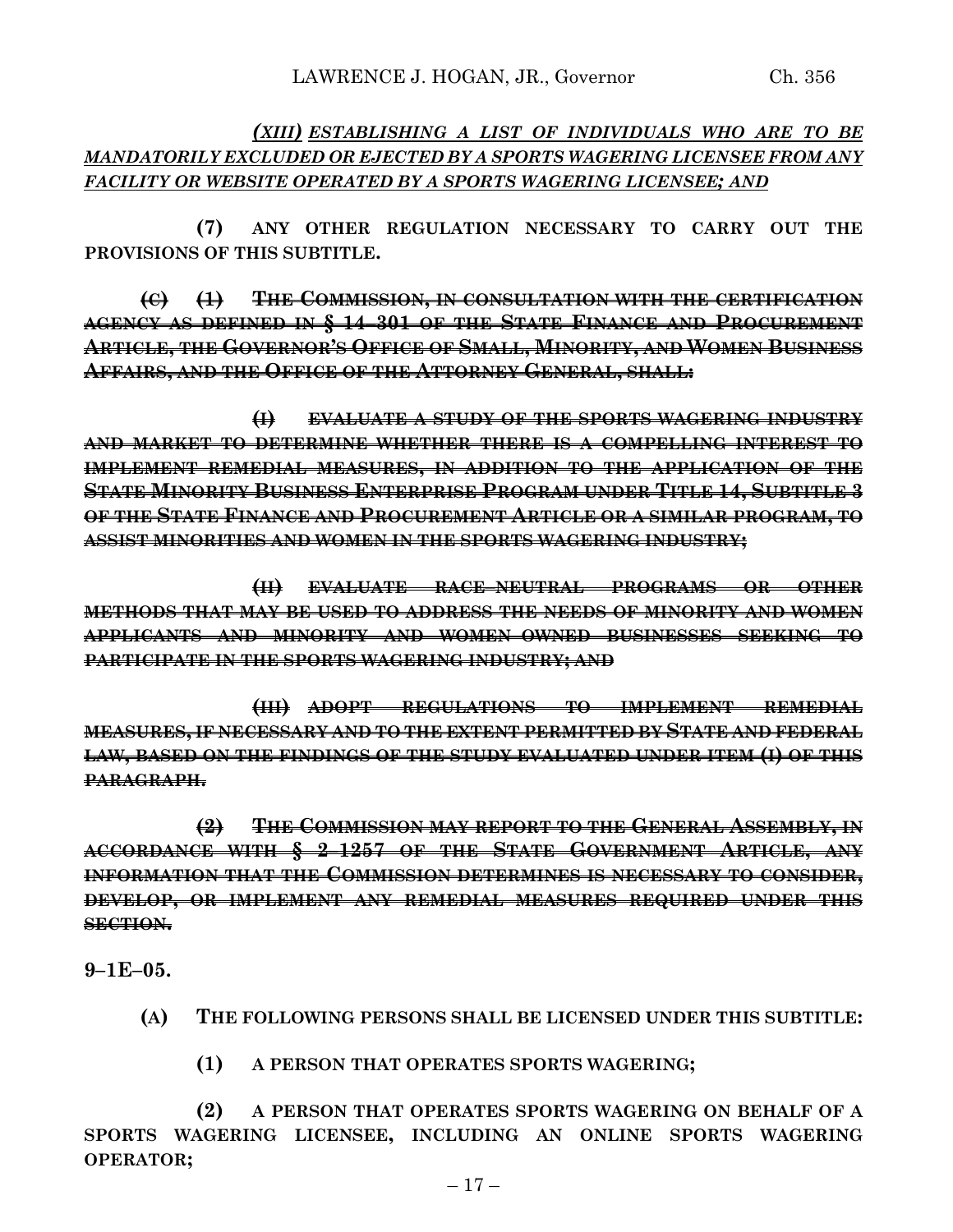**(3) A PERSON NOT LICENSED UNDER ITEM (1) OR (2) OF THIS SUBSECTION THAT MANAGES, OPERATES, SUPPLIES, PROVIDES SECURITY FOR, OR PROVIDES SERVICE, MAINTENANCE, OR REPAIRS FOR SPORTS WAGERING EQUIPMENT AND DEVICES; AND**

**(4) AN INDIVIDUAL DIRECTLY EMPLOYED IN THE OPERATION OF SPORTS WAGERING BY A SPORTS WAGERING LICENSEE IF THE INDIVIDUAL DOES NOT OTHERWISE HOLD A VALID LICENSE UNDER SUBTITLE 1A OF THIS TITLE.**

**(B) THE COMMISSION MAY BY REGULATION REQUIRE A PERSON THAT CONTRACTS WITH A LICENSEE AND THE PERSON'S EMPLOYEES TO OBTAIN A LICENSE UNDER THIS SUBTITLE IF THE COMMISSION DETERMINES THAT THE LICENSING REQUIREMENTS ARE NECESSARY IN ORDER TO PROTECT THE PUBLIC INTEREST AND ACCOMPLISH THE POLICIES ESTABLISHED BY THIS SUBTITLE.**

**(C)** *(1)* **FOR ALL LICENSES REQUIRED UNDER THIS SUBTITLE, IF AN APPLICANT HOLDS A VALID LICENSE IN** *THIS STATE OR* **ANOTHER STATE AND THE COMMISSION DETERMINES THAT THE LICENSING STANDARDS OF THE OTHER STATE** *ISSUING AGENCY* **ARE COMPREHENSIVE AND THOROUGH AND PROVIDE SIMILAR AND ADEQUATE SAFEGUARDS TO THOSE PROVIDED IN THIS SUBTITLE, THE COMMISSION MAY:**

**(1)** *(I)* **WAIVE SOME OR ALL OF THE REQUIREMENTS OF THIS SUBTITLE; AND**

**(2)** *(II)* **ISSUE A LICENSE TO THAT APPLICANT.**

*(2) EXCEPT AS PROVIDED UNDER THIS SUBTITLE OR IN REGULATION, THE COMMISSION MAY NOT WAIVE A REQUIREMENT UNDER PARAGRAPH (1) OF THIS SUBSECTION THAT RELATES TO:*

*(I) MINORITY BUSINESS ENTERPRISE PARTICIPATION GOALS AND PROCEDURES ESTABLISHED UNDER § 9–1E–07(B) OF THIS SUBTITLE; OR*

# *(II) A REQUIREMENT OF THE SPORTS WAGERING APPLICATION REVIEW COMMISSION UNDER § 9–1E–15 OF THIS SUBTITLE.*

**(D) (1) ON EXCEPT AS PROVIDED IN PARAGRAPH (3) OF THIS SUBSECTION, ON THE REQUEST OF AN APPLICANT, THE COMMISSION MAY GRANT AN EXEMPTION OR A WAIVER OF A LICENSING REQUIREMENT OR GROUNDS FOR DENIAL OF A LICENSE IF THE COMMISSION DETERMINES THAT THE REQUIREMENT OR GROUNDS FOR DENIAL OF A LICENSE AS APPLIED TO THE APPLICANT ARE NOT**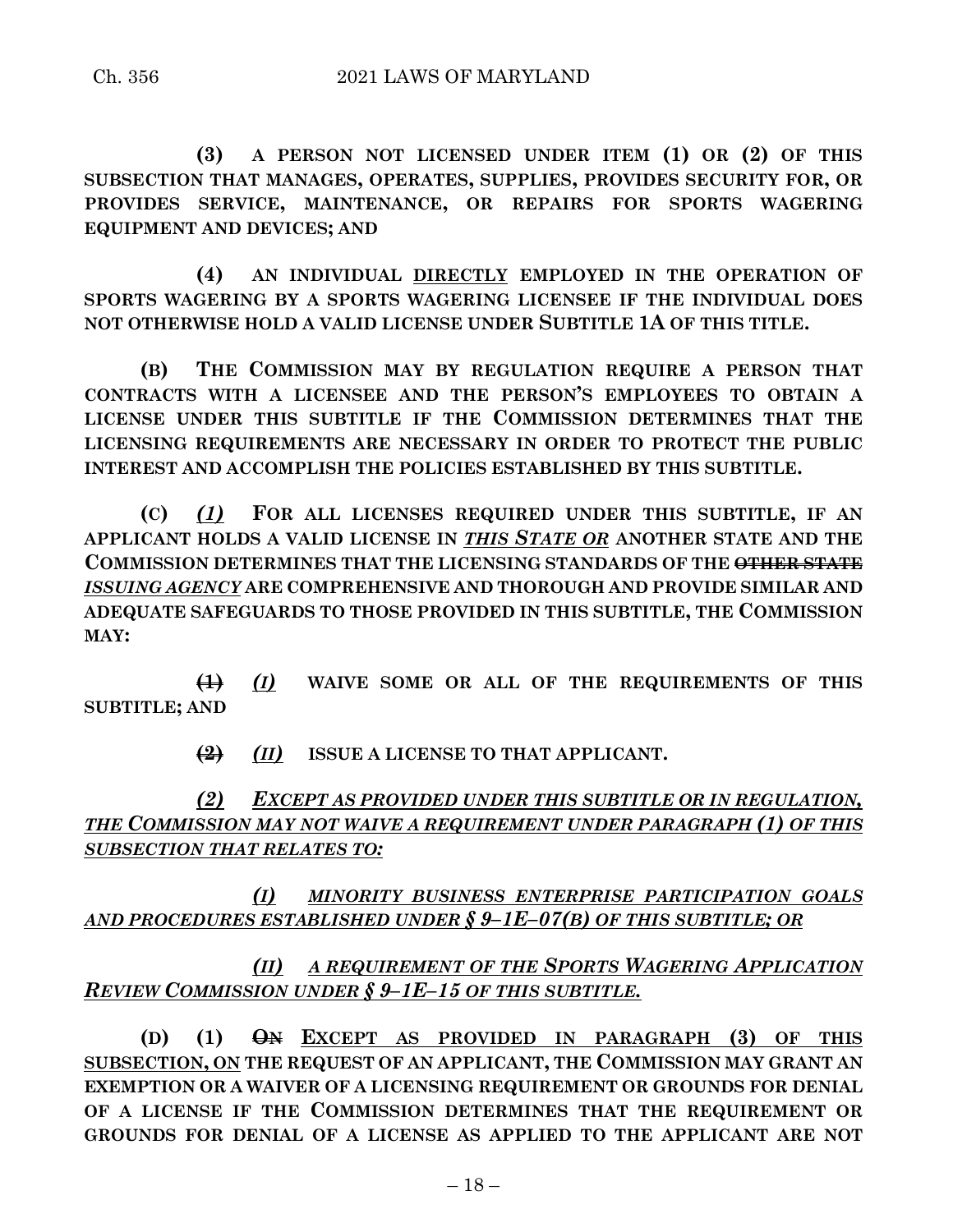**NECESSARY TO PROTECT THE PUBLIC INTEREST OR ACCOMPLISH THE POLICIES ESTABLISHED BY THIS SUBTITLE.**

**(2) ON GRANTING TO AN APPLICANT AN EXEMPTION OR A WAIVER UNDER THIS SUBSECTION, OR AT ANY TIME AFTER AN EXEMPTION OR A WAIVER HAS BEEN GRANTED, THE COMMISSION MAY:**

**(I) LIMIT OR PLACE RESTRICTIONS ON THE EXEMPTION OR WAIVER AS THE COMMISSION CONSIDERS NECESSARY IN THE PUBLIC INTEREST; AND**

**(II) REQUIRE THE PERSON THAT IS GRANTED THE EXEMPTION OR WAIVER TO COOPERATE WITH THE COMMISSION AND TO PROVIDE THE COMMISSION WITH ANY ADDITIONAL INFORMATION REQUIRED BY THE COMMISSION AS A CONDITION OF THE WAIVER OR EXEMPTION.**

**(3) EXCEPT AS PROVIDED UNDER THIS SUBTITLE OR IN REGULATION, THE COMMISSION MAY NOT GRANT AN EXEMPTION OR A WAIVER OF A LICENSING REQUIREMENT ADOPTED BY THE SPORTS WAGERING APPLICATION REVIEW COMMISSION IN ACCORDANCE WITH § 9–1E–15(H)(2) OF THIS SUBTITLE TO IMPLEMENT REMEDIAL MEASURES BASED ON THE FINDINGS OF A STUDY OF THE SPORTS WAGERING INDUSTRY AND MARKET.**

**9–1E–06.**

**(A) (1) THE ON AN AWARD OF A LICENSE BY THE SPORTS WAGERING APPLICATION REVIEW COMMISSION ESTABLISHED UNDER § 9–1E–15 OF THIS SUBTITLE MAY, THE COMMISSION SHALL:**

**(I) ISSUE A CLASS A** *A–1* **SPORTS WAGERING FACILITY LICENSE TO AN APPLICANT THAT MEETS THE REQUIREMENTS FOR LICENSURE UNDER THIS SUBTITLE WHO IS:**

**1. A VIDEO LOTTERY OPERATOR** *WITH MORE THAN 1,000 VIDEO LOTTERY TERMINALS* **OR;** *OR*

### **2. A HORSE RACING LICENSEE; OR**

**3.** *2.* **A. THE OWNER***, OR THE DESIGNEE OF THE OWNER,* **OF A STADIUM IN PRINCE GEORGE'S COUNTY THAT IS PRIMARILY USED FOR PROFESSIONAL FOOTBALL** *(NFL)***;**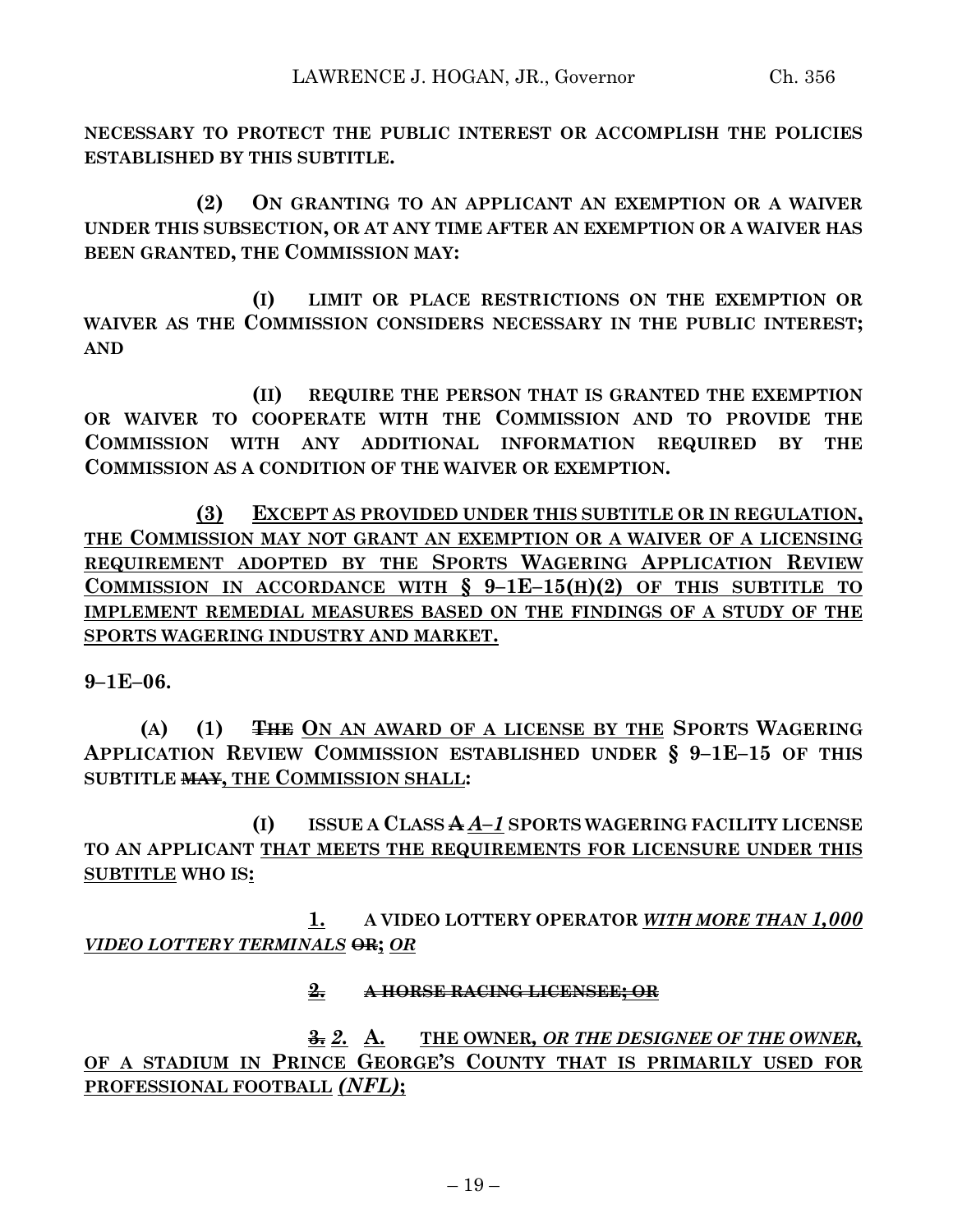# **B. THE OWNER***, OR THE DESIGNEE OF THE OWNER,* **OF A PROFESSIONAL FOOTBALL** *(NFL)* **FRANCHISE THAT IS A LESSEE OF A STADIUM IN BALTIMORE CITY; OR**

**C. THE OWNER***, OR THE DESIGNEE OF THE OWNER,* **OF A PROFESSIONAL MAJOR LEAGUE BASEBALL FRANCHISE THAT IS A LESSEE OF A STADIUM IN BALTIMORE CITY;**

**(II) SUBJECT TO PARAGRAPH (2) OF THIS SUBSECTION, ISSUE NOT MORE THAN FIVE 10 CLASS B SPORTS WAGERING FACILITY LICENSES TO ANY APPLICANT WHO MEETS THE REQUIREMENTS FOR LICENSURE UNDER THIS SUBTITLE; AND**

**(III) ISSUE NOT MORE THAN 10 15 MOBILE SPORTS WAGERING LICENSES TO ANY APPLICANT WHO MEETS THE REQUIREMENTS FOR LICENSURE UNDER THIS SUBTITLE.**

*D. THE OWNER, OR THE DESIGNEE OF THE OWNER, OF A PROFESSIONAL HOCKEY LEAGUE (NHL) FRANCHISE, THAT IS A LESSEE OF A STADIUM IN THE STATE;*

*E. THE OWNER, OR THE DESIGNEE OF THE OWNER, OF A PROFESSIONAL BASKETBALL ASSOCIATION (NBA) FRANCHISE, THAT IS A LESSEE OF A STADIUM IN THE STATE; OR*

*F. THE OWNER, OR THE DESIGNEE OF THE OWNER, OF A PROFESSIONAL SOCCER LEAGUE (MLS) FRANCHISE, THAT IS A LESSEE OF A STADIUM IN THE STATE;*

*(II) ISSUE A CLASS A–2 SPORTS WAGERING FACILITY LICENSE TO AN APPLICANT THAT MEETS THE REQUIREMENTS FOR LICENSURE UNDER THIS SUBTITLE WHO IS:*

*1. A VIDEO LOTTERY OPERATOR WITH 1,000 OR FEWER VIDEO LOTTERY TERMINALS; OR*

*2. A HORSE RACING LICENSEE;*

*(III) SUBJECT TO PARAGRAPHS (2) AND (3) OF THIS SUBSECTION, ISSUE A CLASS B–1 SPORTS WAGERING FACILITY LICENSE TO ANY APPLICANT WHO MEETS THE REQUIREMENTS FOR LICENSURE UNDER THIS SUBTITLE AND WHO IS NOT ELIGIBLE FOR A CLASS B–2 SPORTS WAGERING FACILITY LICENSE;*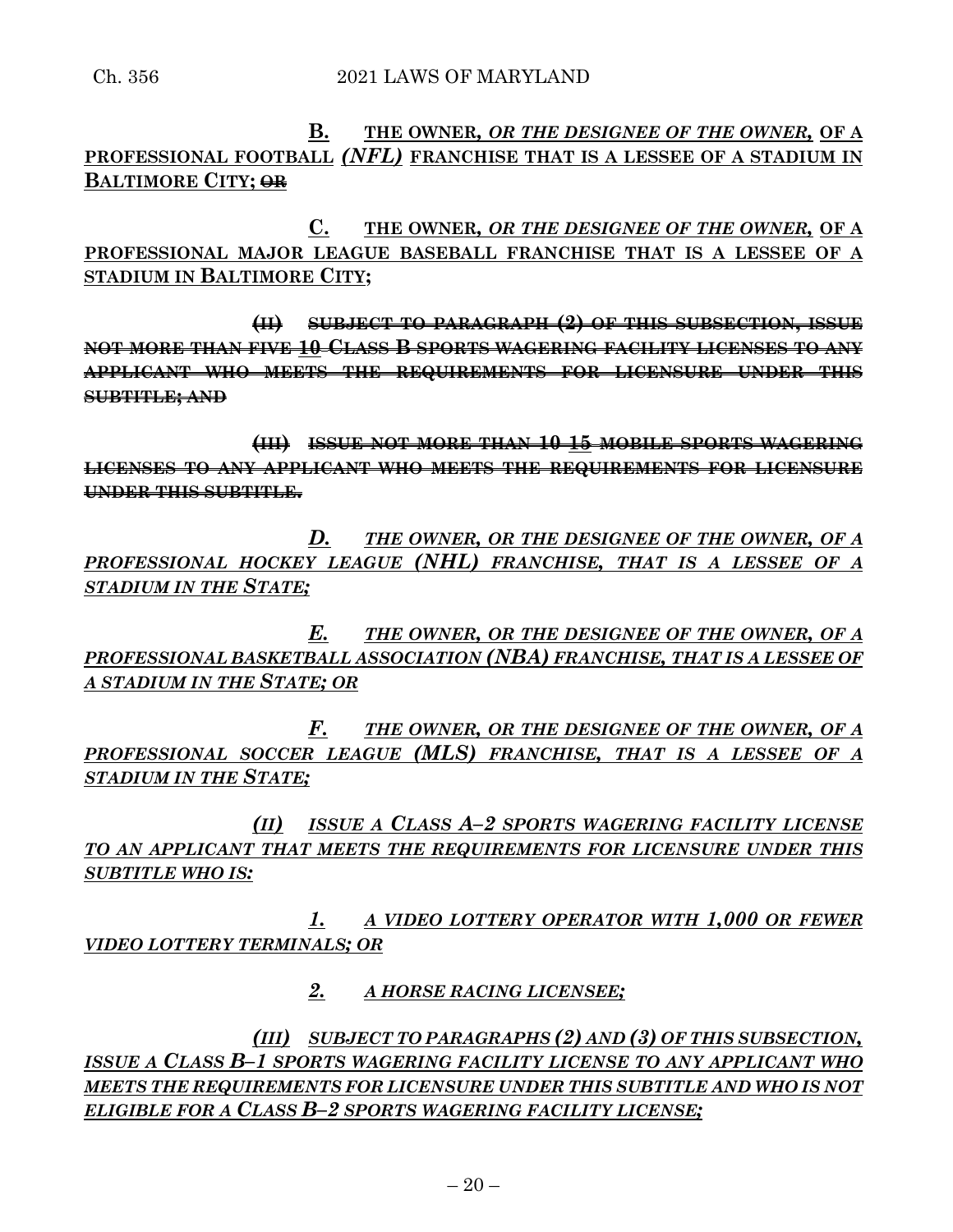*(IV) SUBJECT TO PARAGRAPHS (2) AND (3) OF THIS SUBSECTION, ISSUE A CLASS B–2 SPORTS WAGERING FACILITY LICENSE TO ANY APPLICANT WHO IS A PERSON WITH LESS THAN:*

*1. 25 FULL–TIME EQUIVALENT EMPLOYEES; OR*

*2. \$3,000,000 IN ANNUAL GROSS RECEIPTS; AND*

*(V) ISSUE NOT MORE THAN 60 MOBILE SPORTS WAGERING LICENSES TO ANY APPLICANT WHO MEETS THE REQUIREMENTS FOR LICENSURE UNDER THIS SUBTITLE.*

*(2) (I) THE COMMISSION SHALL ISSUE A CLASS B–1 OR CLASS B–2 SPORTS WAGERING FACILITY LICENSE TO AN APPLICANT THAT MEETS THE REQUIREMENTS FOR LICENSURE UNDER THIS SUBTITLE WHO IS:*

*1. THE HOLDER OF A LICENSE ISSUED BY THE STATE RACING COMMISSION UNDER § 11–524 OF THE BUSINESS REGULATION ARTICLE, INCLUDING A SUBSIDIARY OF THE LICENSE HOLDER;*

*2. A PERSON WHO IS THE OWNER OR LESSEE OF A FACILITY APPROVED FOR SATELLITE SIMULCAST BETTING BEFORE JANUARY 1, 2021, UNLESS THE SATELLITE SIMULCAST FACILITY IS LOCATED AT A VIDEO LOTTERY FACILITY OR A RACETRACK; AND*

*3. A PERSON WHO HOLDS A COMMERCIAL BINGO LICENSE, IF THE FACILITY AT WHICH THE PERSON OPERATES COMMERCIAL BINGO WAS PERMITTED TO OPERATE AT LEAST 200 ELECTRONIC BINGO MACHINES OR ELECTRONIC TIP JAR MACHINES ON JANUARY 1, 2021.*

*(II) IN ADDITION TO THE CLASS B–1 AND B–2 SPORTS WAGERING FACILITY LICENSES ISSUED IN ACCORDANCE WITH SUBPARAGRAPH (I) OF THIS PARAGRAPH, THE COMMISSION MAY ISSUE NOT MORE THAN 30 CLASS B–1 AND CLASS B–2 SPORTS WAGERING FACILITY LICENSES UNDER PARAGRAPH (1) OF THIS SUBSECTION.*

**(2)** *(3)* **THE SPORTS WAGERING APPLICATION REVIEW COMMISSION ESTABLISHED UNDER § 9–1E–15 OF THIS SUBTITLE MAY NOT ISSUE AWARD A CLASS B** *B–1 OR B–2* **SPORTS WAGERING FACILITY LICENSE TO AN APPLICANT:**

**(I) WHO IS ELIGIBLE TO APPLY FOR A CLASS A** *A–1 OR A–2* **SPORTS WAGERING FACILITY LICENSE UNDER PARAGRAPH (1) OF THIS SUBSECTION;**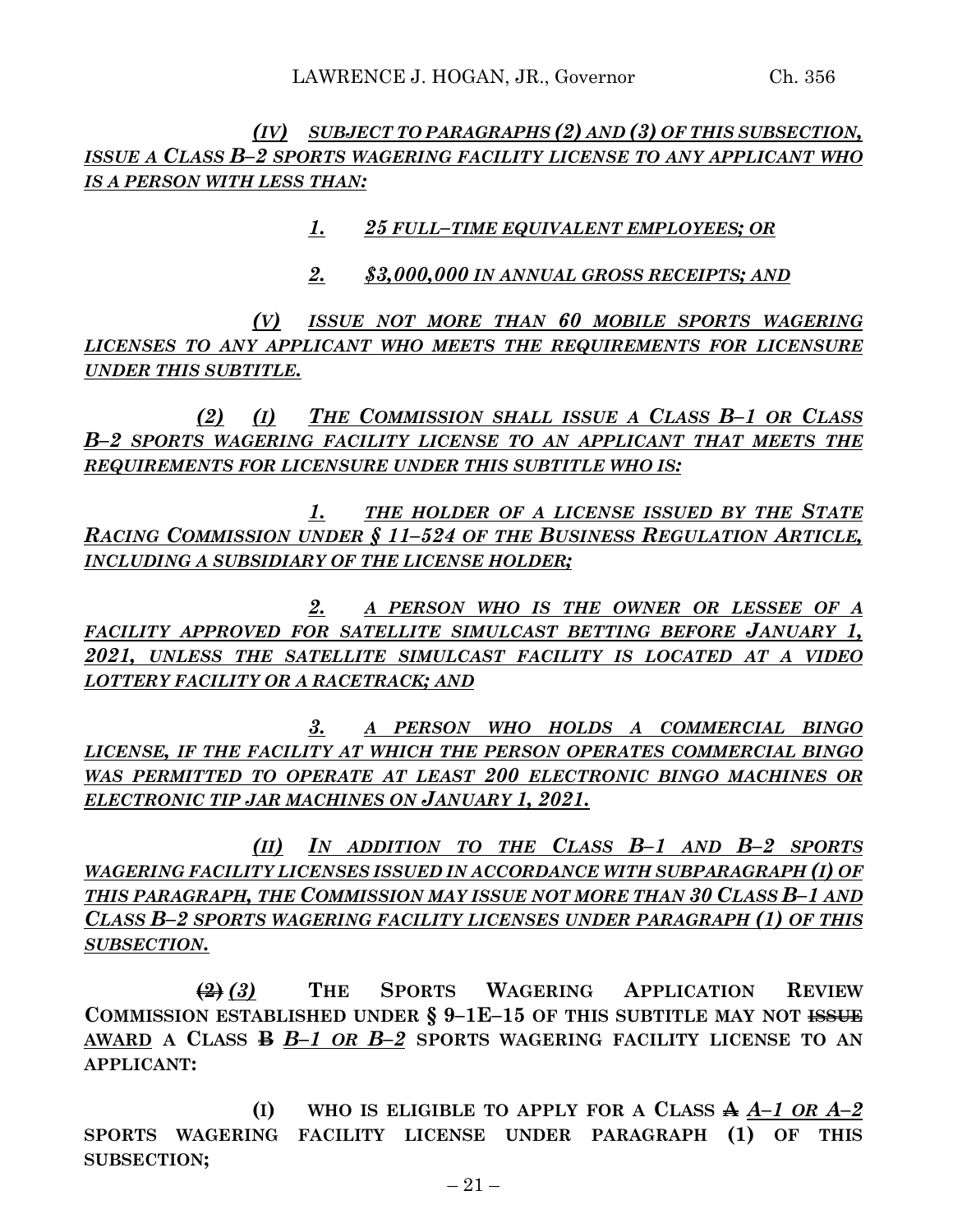**(II) WHO HOLDS A CLASS A** *A–1 OR A–2* **SPORTS WAGERING FACILITY LICENSE; OR**

**(III) WHOSE SPORTS WAGERING FACILITY WILL BE LOCATED:**

**1. WITHIN A 15–MILE RADIUS OF A CLASS A** *A–1 OR A–2* **SPORTS WAGERING FACILITY LOCATED IN ALLEGANY COUNTY, CECIL COUNTY, OR WORCESTER COUNTY; OR**

**2. WITHIN A 10–MILE 1.5–MILE RADIUS OF ANY A CLASS A** *A–1 OR A–2* **SPORTS WAGERING FACILITY LOCATED IN A COUNTY NOT DESCRIBED UNDER ITEM 1 OF THIS ITEM OR ANY OTHER CLASS B** *B–1 OR B–2* **SPORTS WAGERING FACILITY.**

**(3)** *(4)* **A FOR–PROFIT ENTITY, NONPROFIT ORGANIZATION, OR PUBLIC–PRIVATE PARTNERSHIP OPERATING AT THE RACING LOCATION DESCRIBED UNDER TITLE 11, SUBTITLE 7 OF THE BUSINESS REGULATION ARTICLE LOCATED ON LANDS OWNED BY THE DEPARTMENT OF NATURAL RESOURCES MAY APPLY FOR A CLASS B** *B–1 OR B–2* **SPORTS WAGERING FACILITY LICENSE.**

*(5) IF AN APPLICANT DESIGNATES AN ENTITY TO HOLD THE LICENSE UNDER PARAGRAPH (1)(I)2 OF THIS SUBSECTION, THE DESIGNEE SHALL BE CONSIDERED THE APPLICANT AND SUBJECT TO THE REQUIREMENTS OF THE APPLICATION PROCESS.*

**(3) (4)** *(6)* **AN IN ADDITION TO ANY OTHER PERSON, AN APPLICANT FOR OR HOLDER OF A CLASS A** *A–1, A–2, B–1, OR B–2* **SPORTS WAGERING FACILITY LICENSE OR A CLASS B SPORTS WAGERING FACILITY LICENSE MAY APPLY FOR A MOBILE SPORTS WAGERING LICENSE UNDER THIS SUBSECTION.**

**(B) AN APPLICANT FOR A SPORTS WAGERING LICENSE SHALL PAY TO THE COMMISSION AN APPLICATION FEE OF:**

**(1) \$250,000** *\$2,000,000* **FOR A CLASS A** *A–1* **SPORTS WAGERING FACILITY LICENSE;**

*(2) \$1,000,000 FOR A CLASS A–2 SPORTS WAGERING FACILITY LICENSE;*

**(2)** *(3)* **\$50,000** *\$250,000* **FOR A CLASS B** *B–1* **SPORTS WAGERING FACILITY LICENSE; AND**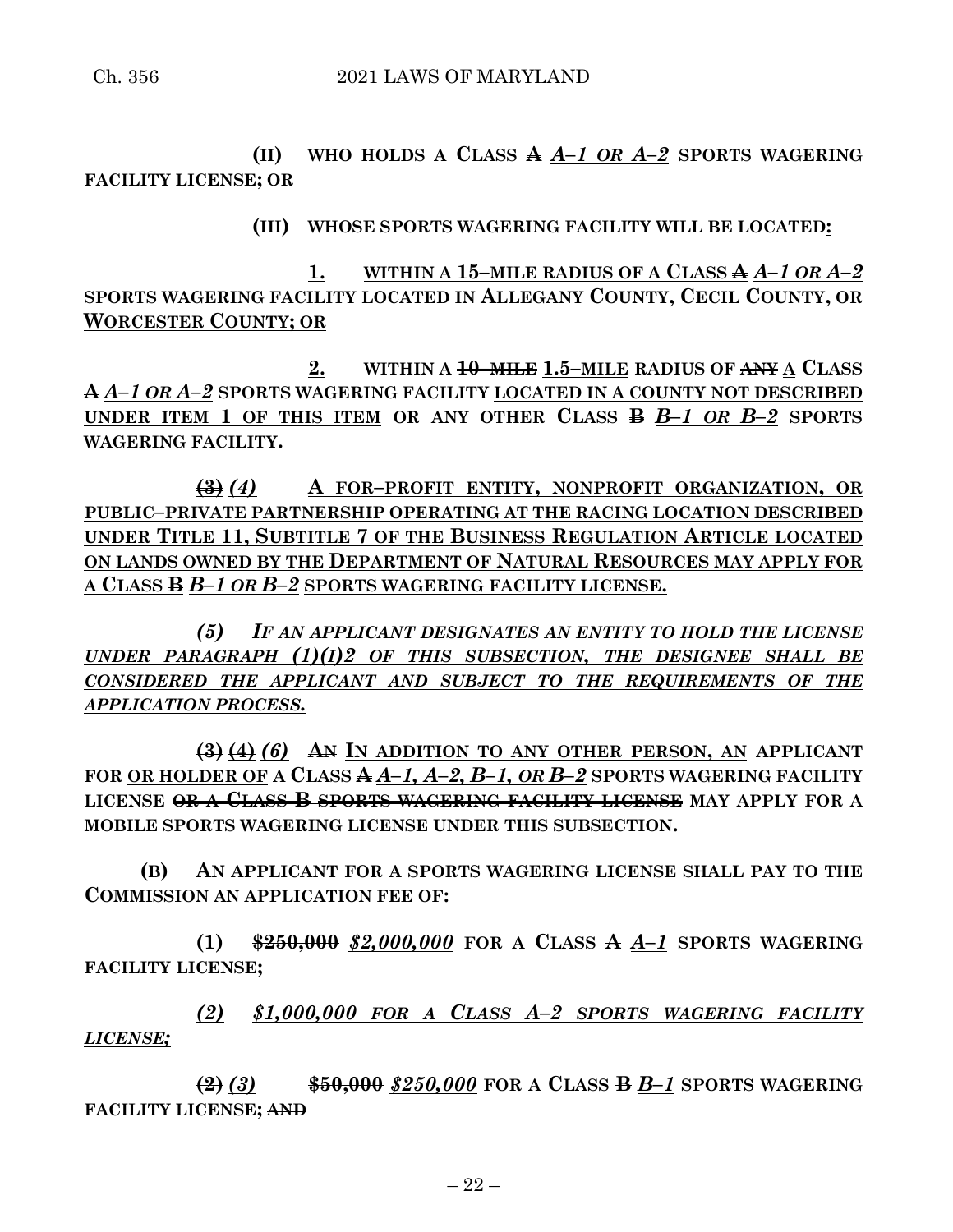# *(4) \$50,000 FOR A CLASS B–2 SPORTS WAGERING FACILITY LICENSE;*

*AND*

**(3)** *(5)* **\$500,000 FOR A MOBILE SPORTS WAGERING LICENSE.**

**(C) THE HOLDER OF A SPORTS WAGERING LICENSE SHALL PAY TO THE COMMISSION AN ANNUAL LICENSE FEE OF:**

**(1) \$50,000 FOR A CLASS A SPORTS WAGERING FACILITY LICENSE;**

**(2) \$10,000 FOR A CLASS B SPORTS WAGERING FACILITY LICENSE;**

**AND**

#### **(3) \$100,000 FOR A MOBILE SPORTS WAGERING LICENSE.**

**(D)** *(C)* **(1) THE TERM OF A SPORTS WAGERING LICENSE UNDER THIS SECTION IS 5 YEARS.**

**(2) ON APPLICATION BY THE SPORTS WAGERING LICENSEE AND PAYMENT OF THE LICENSE RENEWAL FEE UNDER PARAGRAPH (3) OF THIS SUBSECTION, THE COMMISSION MAY SHALL RENEW FOR 5 YEARS A SPORTS WAGERING LICENSE IF THE LICENSEE COMPLIES WITH ALL STATUTORY AND REGULATORY REQUIREMENTS.**

**(3) THE LICENSE RENEWAL FEE IS EQUAL TO 1% OF THE LICENSEE'S AVERAGE ANNUAL GROSS SPORTS WAGERING REVENUES PROCEEDS FROM SPORTS WAGERING FOR THE PRECEDING 5–YEAR 3–YEAR PERIOD LESS ANY PROCEEDS REMITTED BY THE LICENSEE IN ACCORDANCE WITH § 9–1E–12 OF THIS SUBTITLE.**

**(E)** *(D) (1)* **A SPORTS WAGERING LICENSEE MAY NOT BEGIN ACCEPTING WAGERS ON SPORTING EVENTS UNTIL THE APPLICATION FEE UNDER SUBSECTION (B) OF THIS SECTION IS PAID IN FULL** *AND THE APPLICANT REIMBURSES THE COMMISSION FOR EXPENSES RELATED TO PERFORMING BACKGROUND INVESTIGATIONS***.**

*(2) THE APPLICATION FEE UNDER SUBSECTION (B) OF THIS SECTION IS NONREFUNDABLE.*

**9–1E–07.**

**(A) AN APPLICANT FOR A LICENSE UNDER THIS SUBTITLE SHALL SUBMIT TO THE COMMISSION AN APPLICATION, ON OR BEFORE THE DATE SET BY THE COMMISSION:**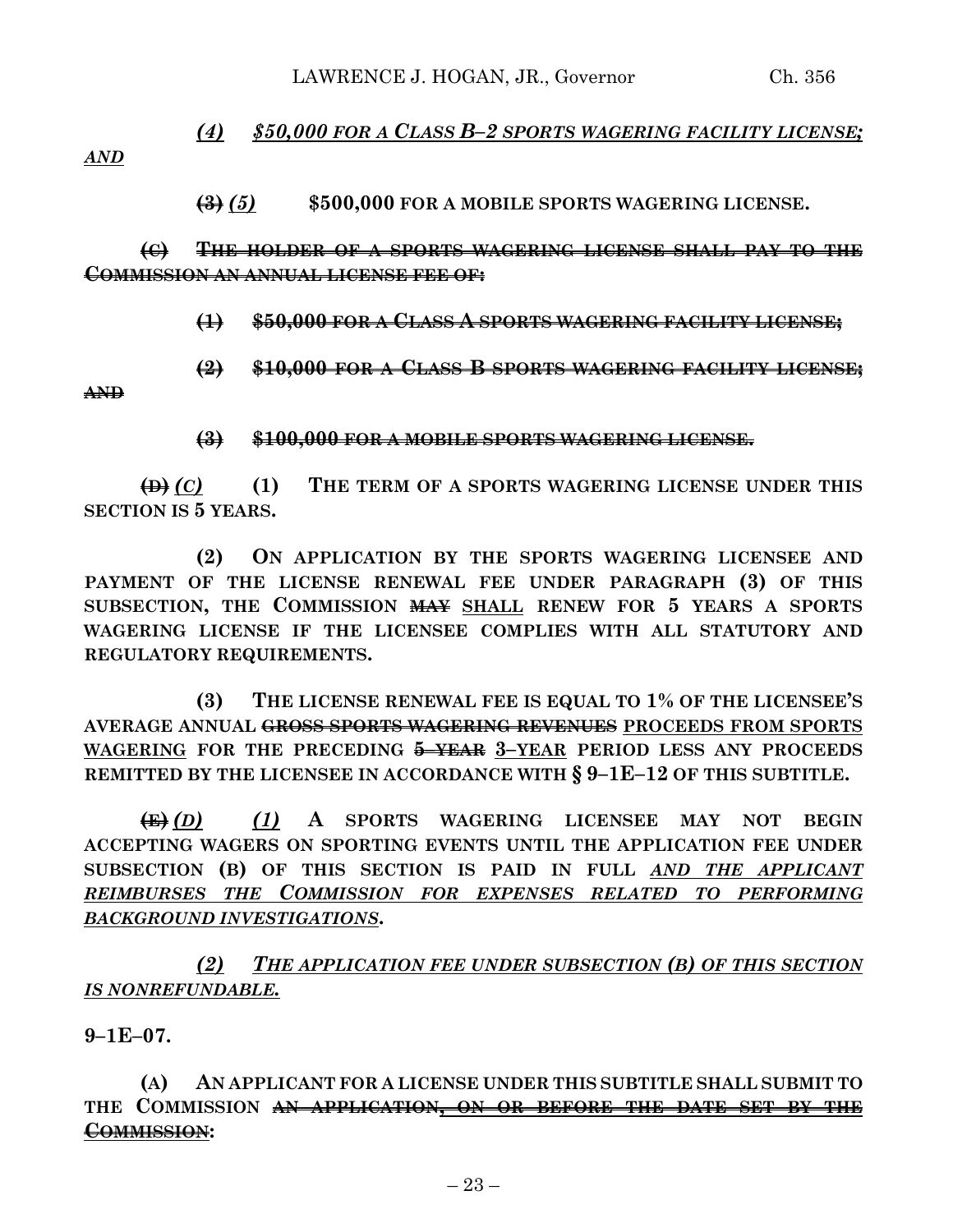**(1) AN APPLICATION IN THE FORM THAT THE COMMISSION REQUIRES; AND**

**(2) IF THE APPLICANT IS APPLYING FOR A SPORTS WAGERING LICENSE, AN AFFIDAVIT ATTESTING TO:**

**(I) THE NUMBER OF MINORITY AND WOMEN OWNERS OF THE APPLICANT;**

**(II) THE OWNERSHIP INTEREST OF ANY MINORITY AND WOMEN OWNERS OF THE APPLICANT;**

**(III) THE NUMBER OF MINORITY AND WOMEN EMPLOYEES OF THE APPLICANT; AND**

**(IV)** *THE NUMBER OF CURRENT CONTRACTS THE APPLICANT HAS WITH MINORITY– AND WOMEN–OWNED SUBCONTRACTORS; AND*

*(V)* **ANY OTHER INFORMATION CONSIDERED NECESSARY BY THE COMMISSION OR THE SPORTS WAGERING APPLICATION REVIEW COMMISSION ESTABLISHED UNDER § 9–1E–15 OF THIS SUBTITLE.**

**(2) ON OR BEFORE THE DATE SET BY THE COMMISSION.**

**(B) (1) A SPORTS WAGERING LICENSEE IS SUBJECT TO:**

**(I) THE MINORITY BUSINESS PARTICIPATION GOAL ESTABLISHED FOR A UNIT BY THE SPECIAL SECRETARY FOR THE OFFICE OF SMALL, MINORITY, AND WOMEN BUSINESS AFFAIRS UNDER § 14–302(A)(1)(II) OF THE STATE FINANCE AND PROCUREMENT ARTICLE; AND**

**(II) ANY OTHER CORRESPONDING PROVISIONS OF LAW UNDER TITLE 14, SUBTITLE 3 OF THE STATE FINANCE AND PROCUREMENT ARTICLE.**

**(2) THE MINORITY BUSINESS PARTICIPATION GOAL APPLIES TO:**

**(I) CONSTRUCTION RELATED TO SPORTS WAGERING; AND**

**(II) PROCUREMENT RELATED TO THE OPERATION OF SPORTS WAGERING, INCLUDING PROCUREMENT OF EQUIPMENT AND ONGOING SERVICES.**

**(B) (1) THE FINDINGS AND EVIDENCE RELIED ON BY THE GENERAL ASSEMBLY FOR THE CONTINUATION OF THE MINORITY BUSINESS ENTERPRISE**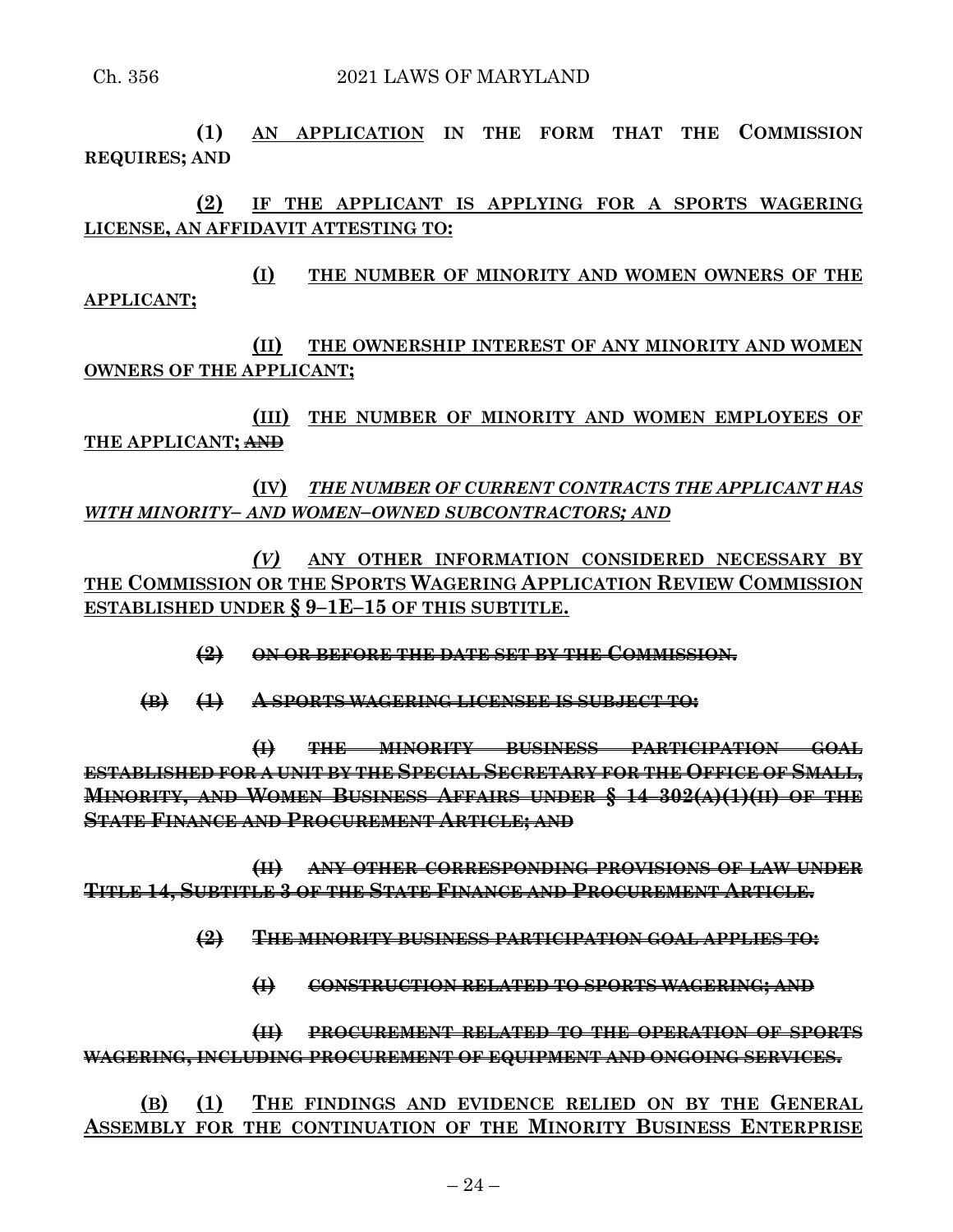**PROGRAM UNDER TITLE 14, SUBTITLE 3 OF THE STATE FINANCE AND PROCUREMENT ARTICLE ARE INCORPORATED IN THIS SUBSECTION.**

**(2) TO THE EXTENT PRACTICABLE AND AUTHORIZED BY THE UNITED STATES CONSTITUTION, A SPORTS WAGERING LICENSEE SHALL COMPLY WITH THE STATE'S MINORITY BUSINESS ENTERPRISE PROGRAM.**

**(3) (I) ON OR BEFORE 6 MONTHS AFTER THE ISSUANCE OF A SPORTS WAGERING LICENSE UNDER THIS SUBTITLE, THE GOVERNOR'S OFFICE OF SMALL, MINORITY, AND WOMEN BUSINESS AFFAIRS, IN CONSULTATION WITH THE OFFICE OF THE ATTORNEY GENERAL AND THE SPORTS WAGERING LICENSEE, SHALL ESTABLISH A CLEAR PLAN FOR SETTING REASONABLE AND APPROPRIATE MINORITY BUSINESS ENTERPRISE PARTICIPATION GOALS AND PROCEDURES FOR THE PROCUREMENT OF GOODS AND SERVICES RELATED TO SPORTS WAGERING, INCLUDING PROCUREMENT OF CONSTRUCTION, EQUIPMENT, AND ONGOING SERVICES.**

**(II) TO THE EXTENT PRACTICABLE, THE GOALS AND PROCEDURES SPECIFIED IN SUBPARAGRAPH (I) OF THIS PARAGRAPH SHALL BE BASED ON THE REQUIREMENTS OF TITLE 14, SUBTITLE 3 OF THE STATE FINANCE AND PROCUREMENT ARTICLE AND THE REGULATIONS IMPLEMENTING THAT SUBTITLE.**

**(3) (4) ON OR AFTER JULY 1, 2024, THE PROVISIONS OF THIS SUBSECTION AND ANY REGULATIONS ADOPTED UNDER THIS SUBSECTION SHALL BE OF NO EFFECT AND MAY NOT BE ENFORCED.**

**(C) (1) THIS SUBSECTION DOES NOT APPLY TO THE APPLICATION OR LICENSE RENEWAL FEES FOR A SPORTS WAGERING LICENSE REQUIRED UNDER § 9–1E–06 OF THIS SUBTITLE.**

**(2) (I) SUBJECT TO SUBPARAGRAPH (II) OF THIS PARAGRAPH, THE COMMISSION SHALL ADOPT REGULATIONS THAT ESTABLISH AN APPLICATION FEE AND LICENSE RENEWAL FEE FOR A LICENSE UNDER THIS SUBTITLE.**

**(II) THE APPLICATION FEE FOR AN ONLINE SPORTS WAGERING OPERATOR LICENSE MAY NOT BE LESS THAN \$5,000.**

**(3) AN APPLICANT SHALL SUBMIT THE APPLICATION FEE WITH THE APPLICATION.**

**(4) THE TERM OF THE LICENSE IS 5 YEARS.**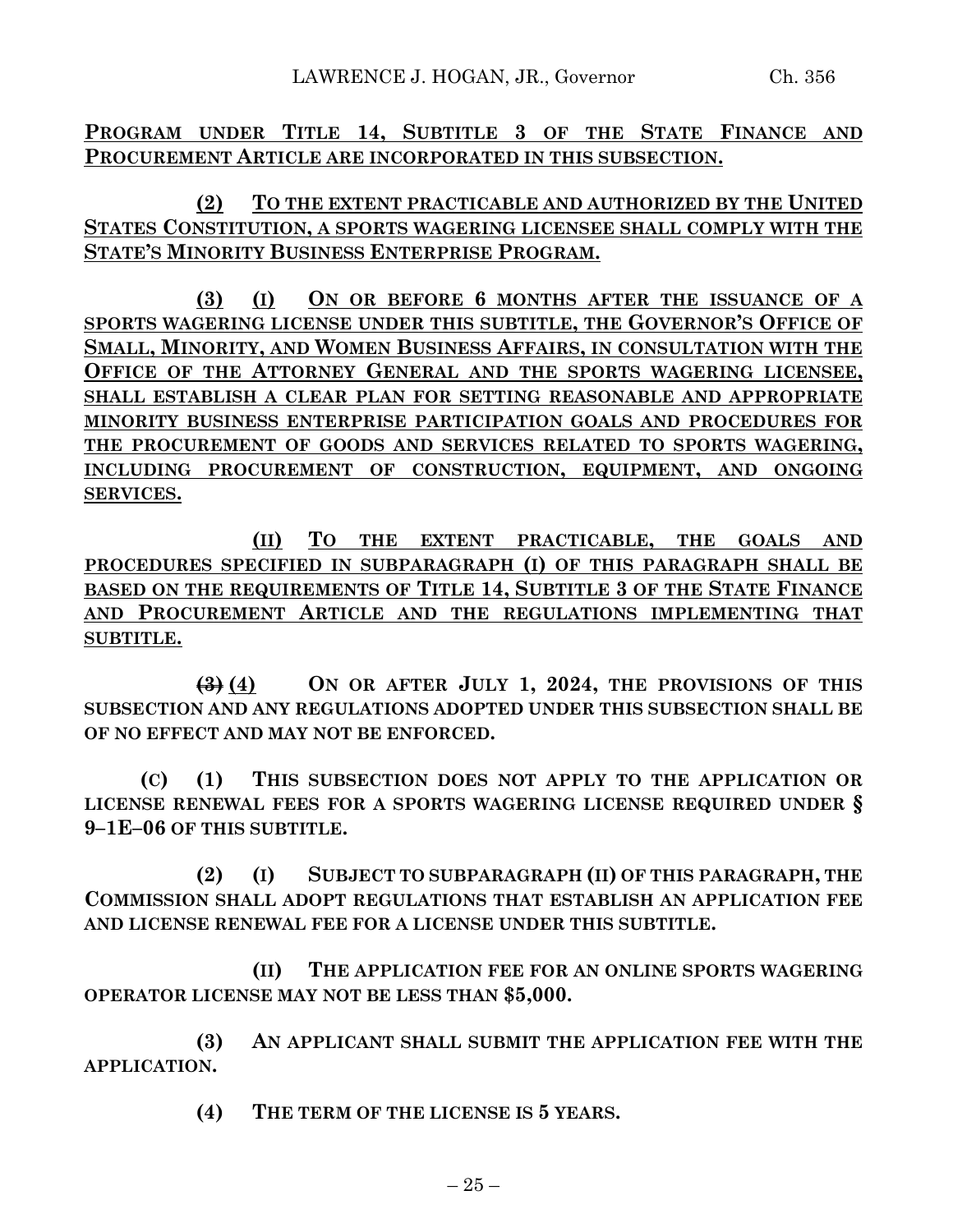**(D) ON A PROPERLY APPROVED TRANSMITTAL PREPARED BY THE COMMISSION, THE COMPTROLLER SHALL PAY THE FOLLOWING AMOUNTS FROM THE INITIAL LICENSE APPLICATION FEES, ANNUAL LICENSE FEES, AND LICENSE RENEWAL FEES COLLECTED BY THE COMMISSION UNDER THIS SECTION AND § 9–1E–06 OF THIS SUBTITLE:**

**(1) AN AMOUNT TO THE STATE LOTTERY AND GAMING CONTROL AGENCY NECESSARY TO REIMBURSE THE AGENCY FOR EXPENSES RELATED TO PERFORMING BACKGROUND INVESTIGATIONS AND OTHER ACTIVITIES RELATED TO THE ISSUANCE AND RENEWAL OF SPORTS WAGERING LICENSES; AND**

**(2)** *5% OF THE FEES COLLECTED FOR EACH CLASS A–1 AND A–2 SPORTS WAGERING FACILITY LICENSE TO THE SMALL, MINORITY–OWNED, AND WOMEN–OWNED BUSINESS SPORTS WAGERING ASSISTANCE FUND ESTABLISHED UNDER § 9–1E–16 OF THIS SUBTITLE; AND*

*(3)* **THE REMAINDER TO THE BLUEPRINT FOR MARYLAND'S FUTURE FUND ESTABLISHED UNDER § 5–219** *5–206* **OF THE EDUCATION ARTICLE.**

**(E) (1) APPLICANTS AND LICENSEES SHALL HAVE THE AFFIRMATIVE RESPONSIBILITY TO ESTABLISH BY CLEAR AND CONVINCING EVIDENCE THE APPLICANT'S OR LICENSEE'S QUALIFICATIONS.**

**(2) APPLICANTS AND LICENSEES SHALL PROVIDE INFORMATION REQUIRED BY THIS SUBTITLE AND SATISFY REQUESTS FOR INFORMATION RELATING TO QUALIFICATIONS IN THE FORM SPECIFIED BY THE COMMISSION, IF APPLICABLE.**

**(3) (I) APPLICANTS AND LICENSEES SHALL:**

**1. PROVIDE ASSISTANCE OR INFORMATION REQUIRED BY THE COMMISSION; AND**

**2. COOPERATE IN AN INQUIRY, AN INVESTIGATION, OR A HEARING CONDUCTED BY THE COMMISSION.**

**(II) ON ISSUANCE OF A FORMAL REQUEST TO ANSWER OR PRODUCE INFORMATION, EVIDENCE, OR TESTIMONY, IF AN APPLICANT OR A LICENSEE REFUSES TO COMPLY, THE APPLICATION OR LICENSE MAY BE DENIED, SUSPENDED, OR REVOKED BY THE COMMISSION.**

**(4) (I) IF THE APPLICANT IS AN INDIVIDUAL, THE APPLICANT SHALL BE PHOTOGRAPHED AND FINGERPRINTED FOR IDENTIFICATION AND INVESTIGATION PURPOSES.**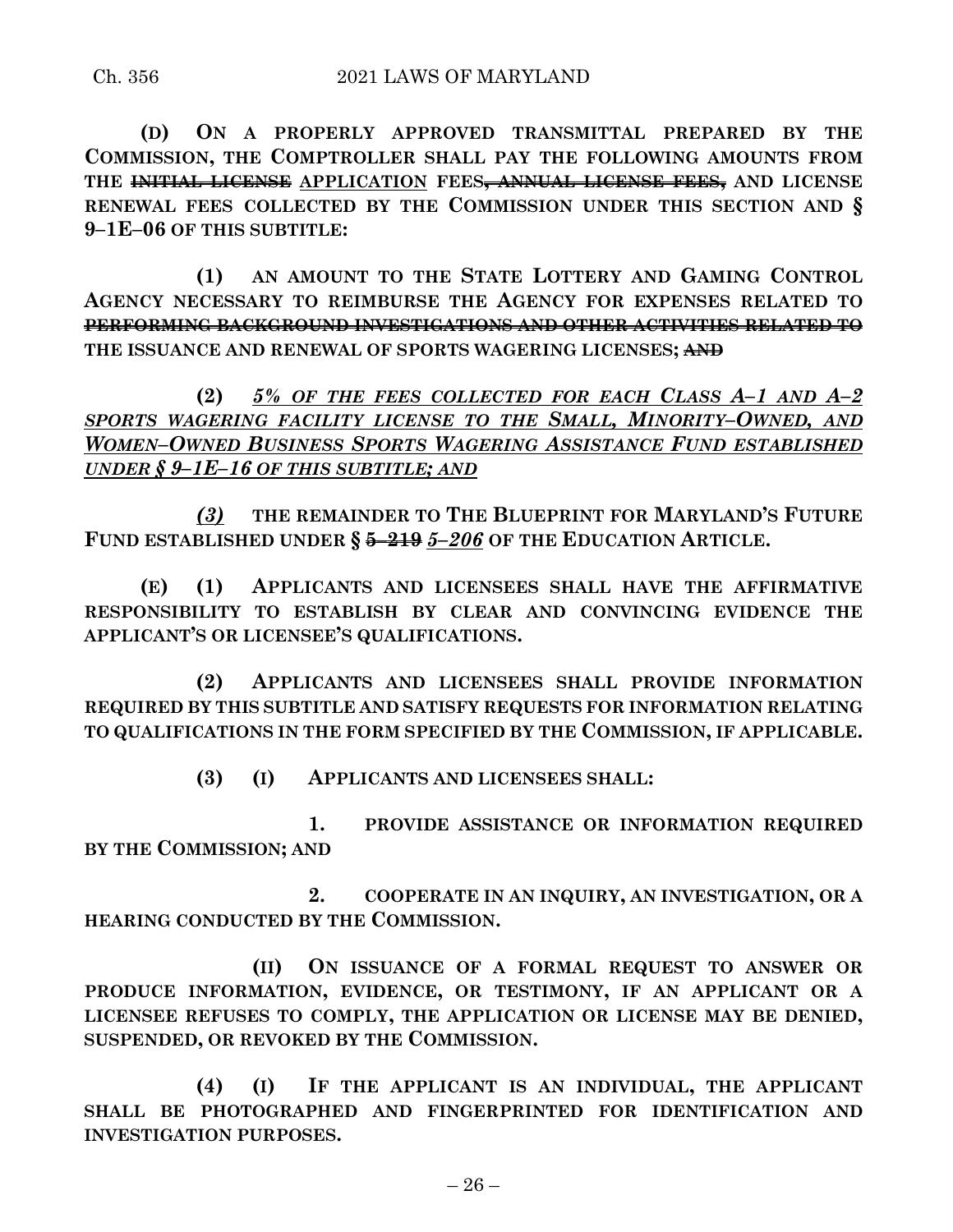**(II) IF THE APPLICANT IS NOT AN INDIVIDUAL, THE COMMISSION BY REGULATION MAY ESTABLISH THE CATEGORIES OF INDIVIDUALS WHO SHALL BE PHOTOGRAPHED AND FINGERPRINTED FOR IDENTIFICATION AND INVESTIGATION PURPOSES.**

**(5) (I) APPLICANTS AND LICENSEES SHALL INFORM THE COMMISSION OF AN ACT OR OMISSION THAT THE PERSON KNOWS OR SHOULD KNOW CONSTITUTES A VIOLATION OF THIS SUBTITLE OR THE REGULATIONS ADOPTED UNDER THIS SUBTITLE.**

**(II) APPLICANTS AND LICENSEES MAY NOT DISCRIMINATE AGAINST A PERSON WHO IN GOOD FAITH INFORMS THE COMMISSION OF AN ACT OR OMISSION THAT THE PERSON BELIEVES CONSTITUTES A VIOLATION OF THIS SUBTITLE OR THE REGULATIONS ADOPTED UNDER THIS SUBTITLE.**

**(6) APPLICANTS AND LICENSEES SHALL PRODUCE INFORMATION, DOCUMENTATION, AND ASSURANCES TO ESTABLISH THE FOLLOWING QUALIFICATION CRITERIA BY CLEAR AND CONVINCING EVIDENCE:**

**(I) THE FINANCIAL STABILITY, INTEGRITY, AND RESPONSIBILITY OF THE APPLICANT OR LICENSEE;**

**(II) THE INTEGRITY OF ANY FINANCIAL BACKERS, INVESTORS, MORTGAGEES, BONDHOLDERS, AND HOLDERS OF OTHER EVIDENCES OF INDEBTEDNESS THAT BEAR A RELATION TO THE APPLICATION;**

**(III) THE APPLICANT'S OR LICENSEE'S GOOD CHARACTER, HONESTY, AND INTEGRITY;**

**(IV) SUFFICIENT BUSINESS ABILITY AND EXPERIENCE OF THE APPLICANT OR LICENSEE; AND** 

**(V) THAT:**

**1. UNLESS THE APPLICANT OR LICENSEE ALREADY HAS A COLLECTIVE BARGAINING AGREEMENT, THE APPLICANT OR LICENSEE HAS ENTERED INTO A LABOR PEACE AGREEMENT WITH EACH LABOR ORGANIZATION THAT IS ACTIVELY ENGAGED IN REPRESENTING OR ATTEMPTING TO REPRESENT SPORTS WAGERING INDUSTRY WORKERS IN THE STATE;**

**2. THE LABOR PEACE AGREEMENT IS VALID AND ENFORCEABLE UNDER 29 U.S.C. § 158;**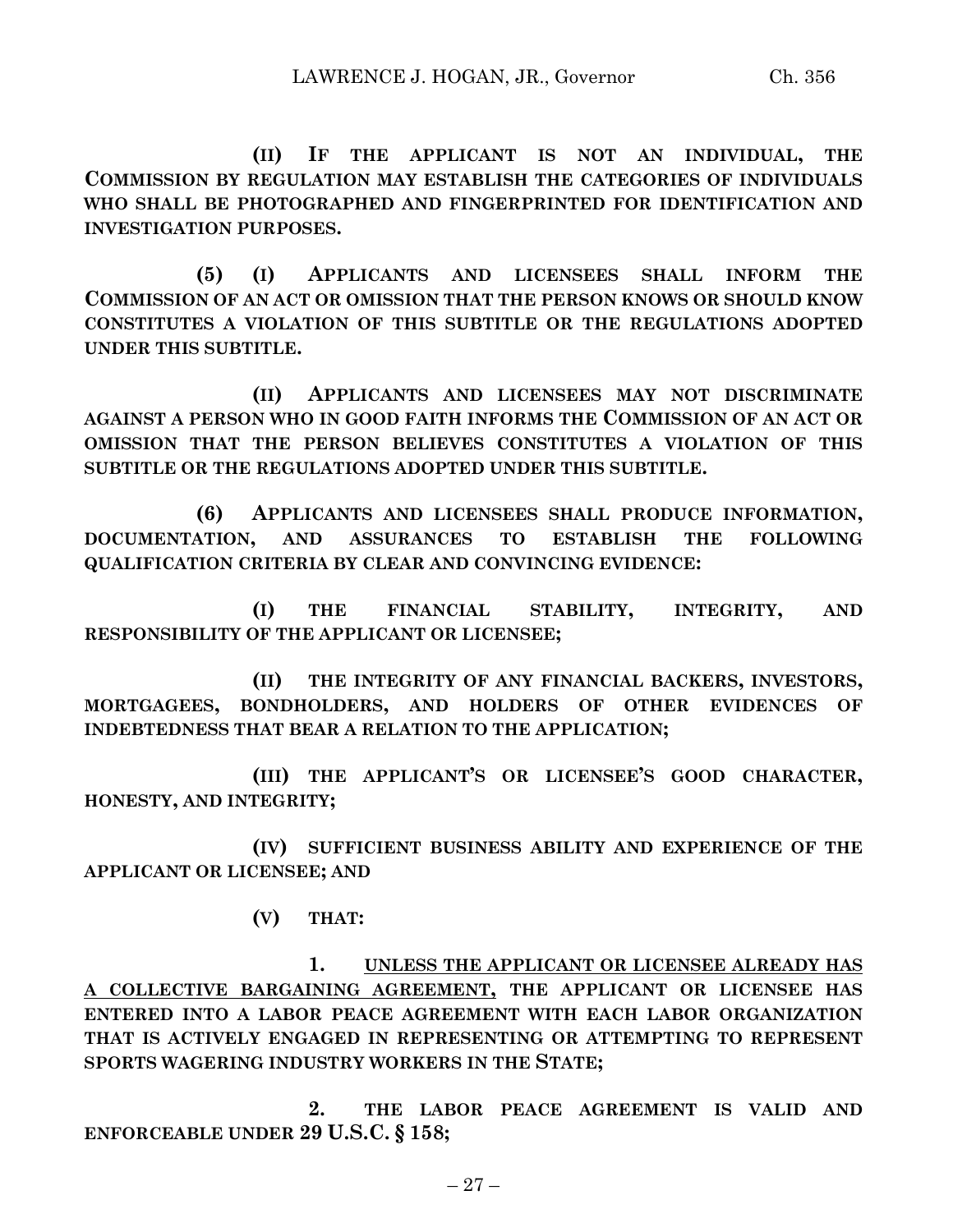**3. THE LABOR PEACE AGREEMENT PROTECTS THE STATE'S REVENUES BY PROHIBITING THE LABOR ORGANIZATION AND ITS MEMBERS FROM ENGAGING IN PICKETING, WORK STOPPAGES, BOYCOTTS, AND ANY OTHER ECONOMIC INTERFERENCE WITH THE OPERATION OF SPORTS WAGERING WITHIN THE FIRST 5 YEARS OF THE EFFECTIVE DATE OF A SPORTS WAGERING LICENSE; AND**

**4. THE LABOR PEACE AGREEMENT APPLIES TO ALL OPERATIONS CONDUCTED BY THE APPLICANT OR LICENSEE AT A FACILITY OR LOCATION WHERE SPORTS WAGERING IS CONDUCTED.**

**(F) (1) ON THE FILING OF AN APPLICATION FOR ANY LICENSE REQUIRED UNDER THIS SUBTITLE AND ANY SUPPLEMENTAL INFORMATION REQUIRED BY THE COMMISSION, THE COMMISSION SHALL CONDUCT A BACKGROUND INVESTIGATION ON THE QUALIFICATIONS OF THE APPLICANT AND ANY PERSON WHO IS REQUIRED TO BE QUALIFIED UNDER THIS SUBTITLE AS A CONDITION OF A LICENSE.**

**(2) THE COMMISSION MAY REFER AN APPLICATION FOR A LICENSE TO AN APPROVED VENDOR UNDER § 9–1A–20 OF THIS TITLE TO CONDUCT THE BACKGROUND INVESTIGATION FOR THE COMMISSION.**

**(G) (1) AFTER RECEIVING THE RESULTS OF THE BACKGROUND INVESTIGATION, THE COMMISSION MAY EITHER GRANT A LICENSE TO AN APPLICANT WHOM THE COMMISSION DETERMINES TO BE QUALIFIED OR DENY THE LICENSE TO AN APPLICANT WHOM THE COMMISSION DETERMINES TO BE NOT QUALIFIED OR DISQUALIFIED.**

**(2) IF AN APPLICATION FOR A LICENSE IS DENIED, THE COMMISSION SHALL PREPARE AND FILE AN ORDER DENYING THE LICENSE WITH A STATEMENT OF THE REASONS FOR THE DENIAL, INCLUDING THE SPECIFIC FINDINGS OF FACT.**

**(H) (1) AN INDIVIDUAL MAY NOT KNOWINGLY GIVE FALSE INFORMATION OR MAKE A MATERIAL MISSTATEMENT IN AN APPLICATION REQUIRED FOR ANY LICENSE UNDER THIS SUBTITLE OR IN ANY SUPPLEMENTAL INFORMATION REQUIRED BY THE COMMISSION.**

**(2) AN INDIVIDUAL WHO VIOLATES THIS SECTION IS GUILTY OF A MISDEMEANOR AND ON CONVICTION IS SUBJECT TO IMPRISONMENT NOT EXCEEDING 3 YEARS OR A FINE NOT EXCEEDING \$5,000 OR BOTH.**

*(I) (1) THE HOLDER OF A CLASS B–1 OR B–2 SPORTS WAGERING FACILITY LICENSE OR A MOBILE SPORTS WAGERING LICENSE MAY ONLY SELL OR TRANSFER OWNERSHIP OF THE LICENSE IF THE LICENSEE WAS ACTIVELY ENGAGED IN OPERATING SPORTS WAGERING IN THE STATE FOR AT LEAST 3 YEARS*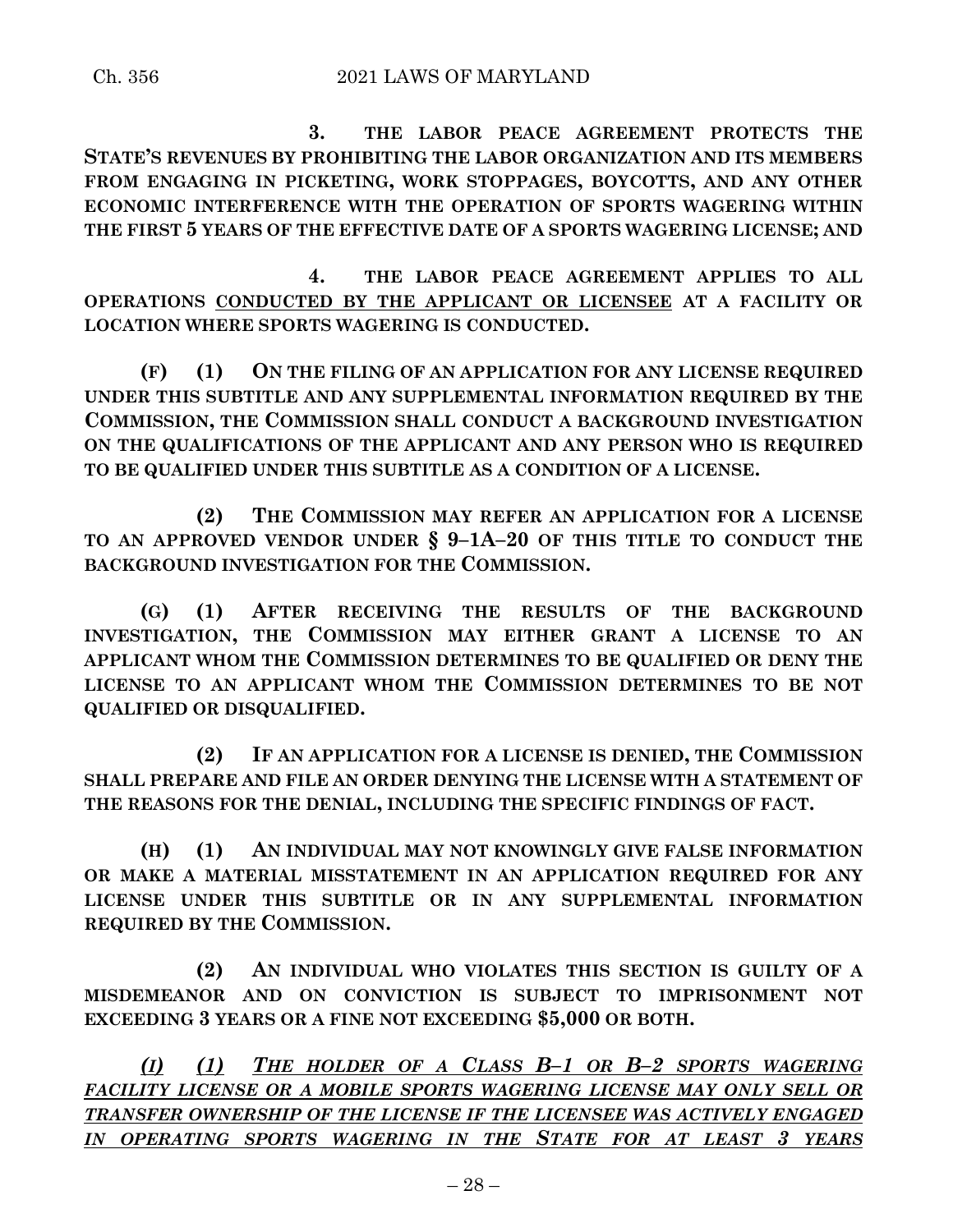## *IMMEDIATELY PRECEDING THE SALE OR TRANSFER OF THE OWNERSHIP OF THE LICENSE.*

# *(2) NOTHING IN PARAGRAPH (1) OF THIS SUBSECTION MAY BE CONSTRUED TO LIMIT THE ABILITY OF THE COMMISSION TO ENFORCE THIS SUBTITLE.*

**9–1E–08.**

**(A) THE COMMISSION MAY DENY A LICENSE TO AN APPLICANT FOR A LICENSE UNDER § 9–1E–05 OF THIS SUBTITLE, REPRIMAND OR FINE A LICENSEE, OR SUSPEND OR REVOKE A LICENSE FOR A VIOLATION OF:**

- **(1) THIS SUBTITLE;**
- **(2) A REGULATION ADOPTED UNDER THIS SUBTITLE; OR**
- **(3) A CONDITION THAT THE COMMISSION SETS.**

**(B) FOR EACH VIOLATION SPECIFIED IN SUBSECTION (A) OF THIS SECTION, THE COMMISSION MAY IMPOSE A PENALTY NOT EXCEEDING \$5,000.**

**(C) EACH DAY THAT A PERSON IS IN VIOLATION UNDER THIS SECTION SHALL BE CONSIDERED A SEPARATE VIOLATION.**

**(D) TO DETERMINE THE AMOUNT OF THE PENALTY IMPOSED UNDER SUBSECTION (B) OF THIS SECTION, THE COMMISSION SHALL CONSIDER:**

- **(1) THE SERIOUSNESS OF THE VIOLATION;**
- **(2) THE HARM CAUSED BY THE VIOLATION; AND**

**(3) THE GOOD FAITH OR LACK OF GOOD FAITH OF THE PERSON WHO COMMITTED THE VIOLATION.**

**(E) EXCEPT AS OTHERWISE PROVIDED IN THIS SUBTITLE, NOTHING CONTAINED IN THIS SUBTITLE ABROGATES OR LIMITS THE CRIMINAL LAWS OF THE STATE OR LIMITS THE AUTHORITY OF THE GENERAL ASSEMBLY TO ENACT STATUTES ESTABLISHING CRIMINAL OFFENSES AND PENALTIES RELATING TO SPORTS WAGERING OPERATIONS.**

**9–1E–09.**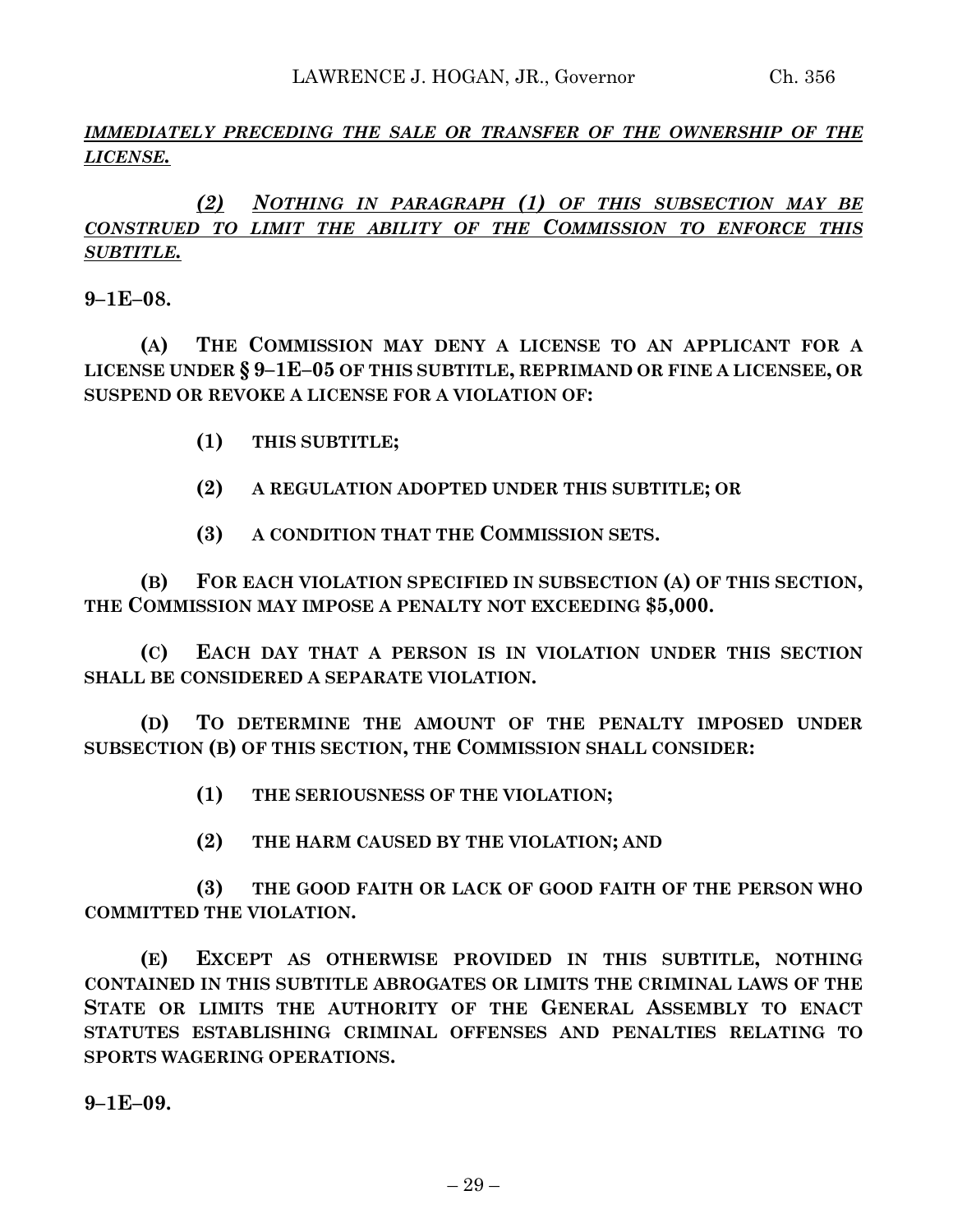**(A) A SPORTS WAGERING FACILITY LICENSEE MAY ACCEPT WAGERS ON SPORTING EVENTS THAT ARE MADE:**

**(1) BY AN INDIVIDUAL PHYSICALLY PRESENT:**

**(I) IN** *AT* **A VIDEO LOTTERY FACILITY, IF THE SPORTS WAGERING LICENSEE IS A VIDEO LOTTERY OPERATOR;**

**(II) AT PIMLICO RACE COURSE, ON LIVE RACING DAYS OR DAYS ON WHICH AN EVENT WITH AN ANTICIPATED ATTENDANCE OF AT LEAST 2,000 INDIVIDUALS IS HELD**<sup>,</sup> OR A RACE TRACK LOCATED AT LAUREL PARK OR IN **TIMONIUM, IF THE SPORTS WAGERING LICENSEE IS A HORSE RACING LICENSEE UNDER TITLE 11, SUBTITLE 5, PART II OF THE BUSINESS REGULATION ARTICLE;**

**(III) AT THE MARYLAND STATE FAIRGROUNDS IN TIMONIUM, IF THE SPORTS WAGERING LICENSEE IS A HORSE RACING LICENSEE UNDER TITLE 11, SUBTITLE 5, PART III OF THE BUSINESS REGULATION ARTICLE;**

**(IV) AT A FACILITY IDENTIFIED IN THE PERMIT ISSUED UNDER TITLE 11, SUBTITLE 8, PART III OF THE BUSINESS REGULATION ARTICLE TO HOLD SATELLITE SIMULCAST BETTING IN CHARLES COUNTY, IF THE SPORTS WAGERING LICENSEE IS A HORSE RACING LICENSEE;**

**(V)** *(III)* **SUBJECT TO SUBSECTION (D) OF THIS SECTION, AT A STADIUM PRIMARILY USED FOR PROFESSIONAL FOOTBALL OR** *(NFL),* **PROFESSIONAL MAJOR LEAGUE BASEBALL,** *PROFESSIONAL HOCKEY (NHL), PROFESSIONAL BASKETBALL (NBA), OR PROFESSIONAL SOCCER (MLS),* **IF THE SPORTS WAGERING LICENSEE IS THE OWNER OR A LESSEE** *OR THE DESIGNEE OF THE OWNER OR LESSEE* **OF THE STADIUM; OR**

*(IV) AT THE MARYLAND STATE FAIRGROUNDS IN TIMONIUM, IF THE SPORTS WAGERING LICENSEE IS THE HOLDER OF A LICENSE ISSUED BY THE STATE RACING COMMISSION UNDER § 11–524 OF THE BUSINESS REGULATION ARTICLE, OR A SUBSIDIARY OF THE LICENSE HOLDER;*

*(V) AT A SATELLITE SIMULCAST FACILITY, IF THE SPORTS WAGERING LICENSEE IS THE OWNER OR LESSEE OF A SATELLITE SIMULCAST FACILITY DESCRIBED UNDER § 9–1E–06(A)(2) OF THIS SUBTITLE;*

*(VI) AT A COMMERCIAL BINGO FACILITY WITH AT LEAST 200 ELECTRONIC BINGO MACHINES OR ELECTRONIC TIP JAR MACHINES, IF THE SPORTS WAGERING LICENSEE IS A COMMERCIAL BINGO OPERATOR DESCRIBED UNDER § 9–1E–06(A)(2) OF THIS SUBTITLE; OR*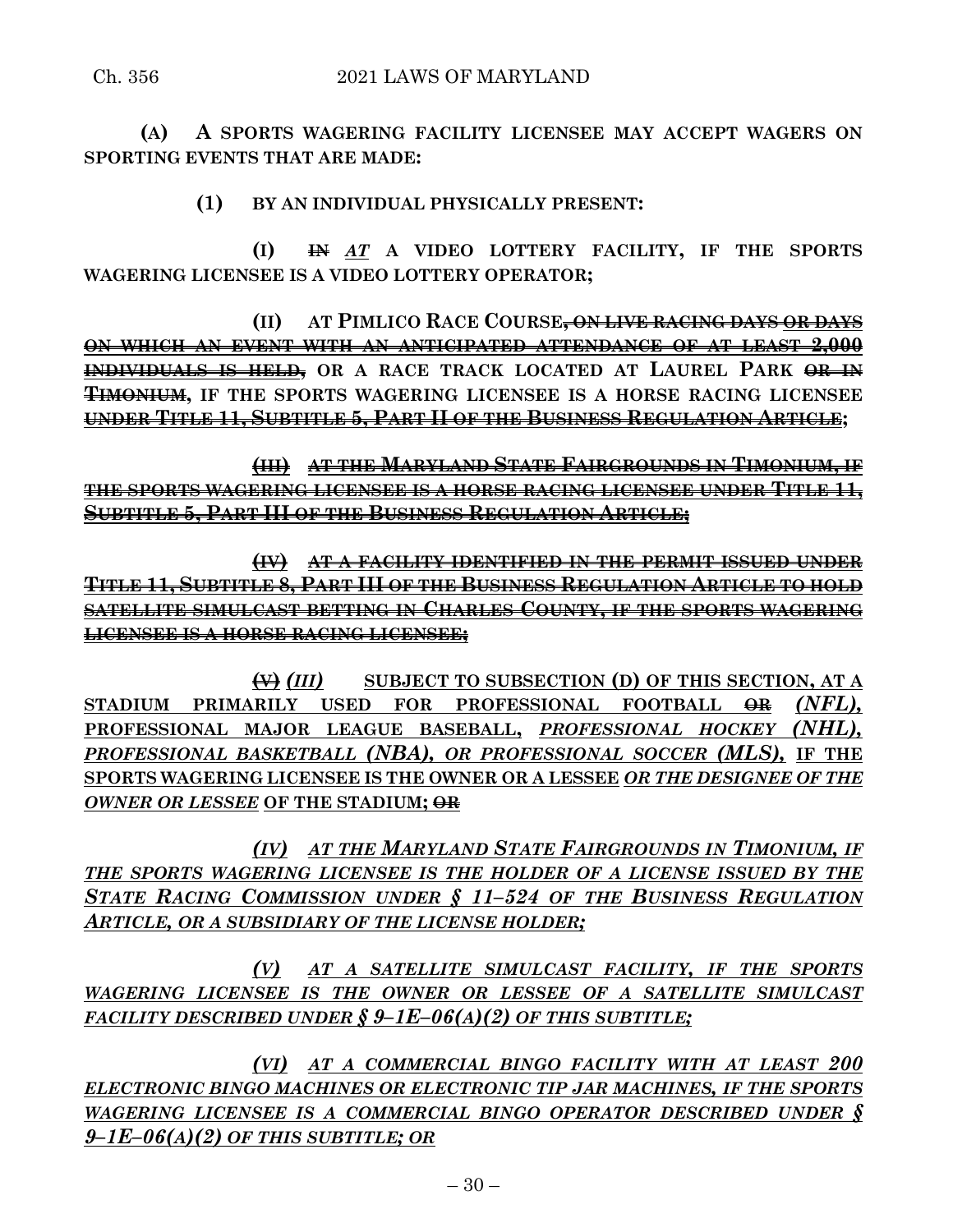**(III) (VI)** *(VII)* **SUBJECT TO SUBSECTION (E) OF THIS SECTION, AT THE FACILITY IDENTIFIED IN THE APPLICATION APPROVED BY THE SPORTS WAGERING APPLICATION REVIEW COMMISSION, IF THE SPORTS WAGERING LICENSEE IS A HOLDER OF A CLASS B** *B–1 OR B–2* **SPORTS WAGERING FACILITY LICENSE; OR**

**(IV) SUBJECT TO SUBSECTION (D) OF THIS SECTION, AT A STADIUM PRIMARILY USED FOR PROFESSIONAL FOOTBALL OR PROFESSIONAL BASEBALL IF THE SPORTS WAGERING LICENSEE IS THE OPERATOR OF A VIDEO LOTTERY FACILITY LOCATED IN THE SAME COUNTY AS THE STADIUM; OR**

**(2) ON A SELF–SERVICE KIOSK***, DEVICE,* **OR MACHINE, APPROVED BY THE COMMISSION, LOCATED IN A FACILITY OR AT A LOCATION IDENTIFIED UNDER ITEM (1) OF THIS SUBSECTION.**

**(B) A MOBILE SPORTS WAGERING LICENSEE MAY ACCEPT WAGERS ON SPORTING EVENTS THAT ARE MADE THROUGH ONLINE SPORTS WAGERING BY AN INDIVIDUAL PHYSICALLY LOCATED IN THE STATE.**

**(C) TO PARTICIPATE IN ONLINE SPORTS WAGERING UNDER THIS SECTION, AN INDIVIDUAL SHALL REGISTER:**

**(1) IF THE MOBILE SPORTS WAGERING LICENSEE IS ALSO A SPORTS WAGERING FACILITY LICENSEE, IN PERSON AT A FACILITY OR LOCATION IDENTIFIED UNDER SUBSECTION (A)(1) OF THIS SECTION; OR** 

**(2) ONLINE USING A WEBSITE OR MOBILE APPLICATION APPROVED BY THE COMMISSION.**

**(D) A SPORTS WAGERING LICENSEE AUTHORIZED TO ACCEPT IN–PERSON WAGERS AT A STADIUM UNDER SUBSECTION (A)(1)(IV) (A)(1)(V) OF THIS SECTION:**

**(1) MAY ACCEPT WAGERS AT THE STADIUM ONLY IN TICKETED AREAS AND ONLY ON LIVE GAME DAYS AND DAYS ON WHICH AN EVENT WITH AN ANTICIPATED ATTENDANCE OF AT LEAST 10,000 INDIVIDUALS IS HELD; AND**

**(2) SHALL OWN OR LEASE THE SPORTS WAGERING EQUIPMENT AT THE STADIUM AND SHALL, WITH ITS EMPLOYEES, OPERATE THE EQUIPMENT.**

*(D) (1) SUBJECT TO PARAGRAPH (2) OF THIS SUBSECTION, A SPORTS WAGERING FACILITY LICENSEE MAY CONTRACT WITH ANY OTHER SPORTS WAGERING FACILITY LICENSEE TO PROVIDE SPORTS WAGERING SERVICES ON BEHALF OF THE*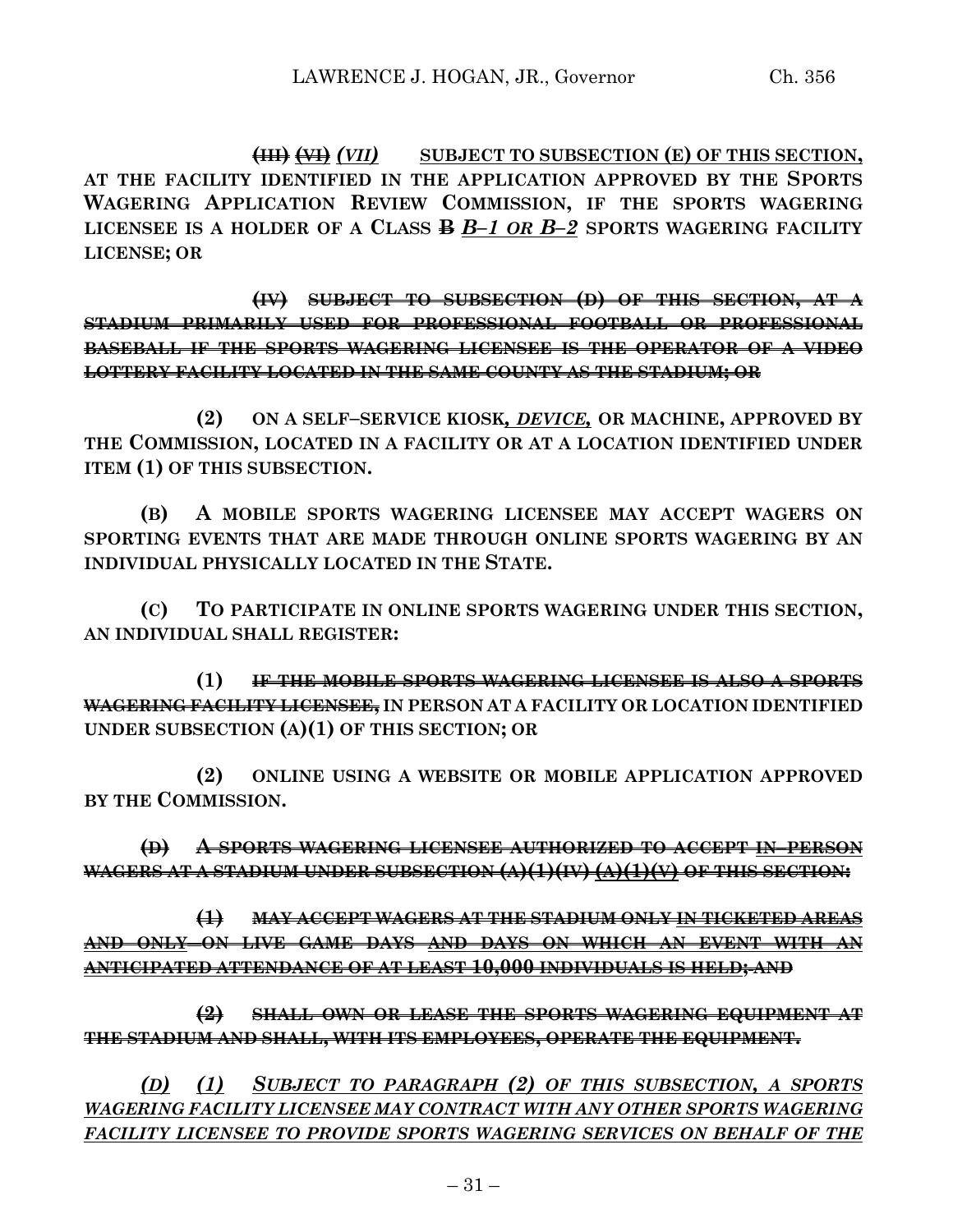## *LICENSEE AT A LOCATION WHERE THE LICENSEE IS AUTHORIZED TO ACCEPT WAGERS ON SPORTING EVENTS.*

*(2) IF A SPORTS WAGERING LICENSEE AUTHORIZED TO ACCEPT WAGERS AT A STADIUM UNDER SUBSECTION (A)(1)(III) OF THIS SECTION CONTRACTS WITH A VIDEO LOTTERY OPERATOR, OR AN AFFILIATE OR A SUBSIDIARY OF THAT VIDEO LOTTERY OPERATOR, TO PROVIDE SPORTS WAGERING SERVICES AT THE STADIUM, THE LICENSEE MAY CONTRACT ONLY WITH A VIDEO LOTTERY OPERATOR, OR AN AFFILIATE OR A SUBSIDIARY OF THAT VIDEO LOTTERY OPERATOR, THAT OPERATES A VIDEO LOTTERY FACILITY LOCATED IN THE SAME COUNTY AS THE STADIUM.*

**(E) A SPORTS WAGERING FACILITY LICENSEE AUTHORIZED TO ACCEPT IN–PERSON WAGERS AT THE RACING LOCATION DESCRIBED UNDER TITLE 11, SUBTITLE 7 OF THE BUSINESS REGULATION ARTICLE LOCATED ON LANDS OWNED BY THE DEPARTMENT OF NATURAL RESOURCES MAY ONLY ACCEPT WAGERS IN THE SPECIAL EVENT ZONE.**

**9–1E–10.**

- **(A) (1) A MOBILE SPORTS WAGERING LICENSEE:**
	- **(I) MAY CONDUCT AND OPERATE ONLINE SPORTS WAGERING;**

**OR**

**(II) SUBJECT TO PARAGRAPH (3) OF THIS SUBSECTION AND SUBSECTION (B) OF THIS SECTION, MAY ENTER INTO A CONTRACT WITH AN ONLINE SPORTS WAGERING OPERATOR TO CONDUCT ONLINE SPORTS WAGERING ON ITS BEHALF.**

**(2) A PERSON OTHER THAN THE MOBILE SPORTS WAGERING LICENSEE MAY NOT CONDUCT ONLINE SPORTS WAGERING, EXCEPT FOR TESTING PURPOSES, UNTIL THE PERSON RECEIVES FROM THE COMMISSION AN ONLINE SPORTS WAGERING LICENSE.**

**(3) (I) A MOBILE SPORTS WAGERING LICENSEE MAY NOT CONTRACT WITH MORE THAN ONE ONLINE SPORTS WAGERING OPERATOR TO CONDUCT ONLINE SPORTS WAGERING ON THE LICENSEE'S BEHALF.**

**(II) ALL MOBILE SPORTS WAGERING LICENSEES THAT ARE RELATED ENTITIES ARE TREATED AS A SINGLE MOBILE SPORTS WAGERING LICENSEE FOR PURPOSES OF THE LIMITATION UNDER SUBPARAGRAPH (I) OF THIS PARAGRAPH.**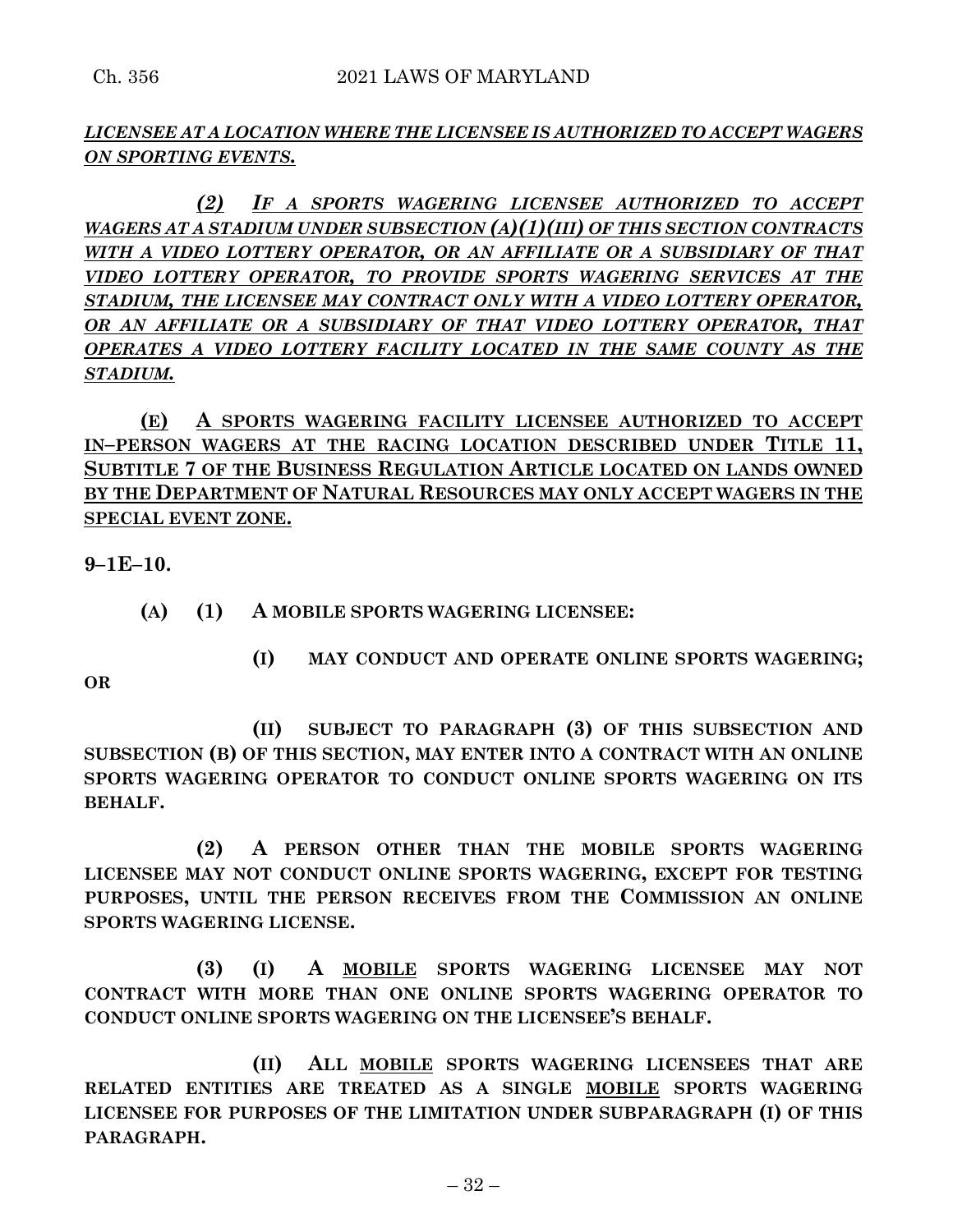**(B) (1) THE DUTIES AND RESPONSIBILITIES OF AN ONLINE SPORTS WAGERING OPERATOR MAY NOT BE ASSIGNED, DELEGATED, SUBCONTRACTED, OR TRANSFERRED TO A THIRD PARTY WITHOUT THE PRIOR APPROVAL OF THE COMMISSION.**

**(2) A THIRD PARTY MUST BE LICENSED AS AN ONLINE SPORTS WAGERING OPERATOR BEFORE OFFERING ONLINE SPORTS WAGERING.**

**(C) AN ONLINE SPORTS WAGERING OPERATOR MAY CONDUCT ONLINE SPORTS WAGERING ON BEHALF OF MORE THAN ONE MOBILE SPORTS WAGERING LICENSEE.**

**9–1E–11.**

**(A) AN INDIVIDUAL MAY NOT WAGER ON A SPORTING EVENT AND A SPORTS WAGERING LICENSEE MAY NOT ACCEPT A WAGER FROM AN INDIVIDUAL ON A SPORTING EVENT IF THE INDIVIDUAL:**

**(1) IS UNDER THE AGE OF 21 YEARS;**

**(2) IS NOT PHYSICALLY PRESENT IN THE STATE;**

**(3) IS AN ATHLETE, A COACH, A REFEREE, OR A DIRECTOR OR AN EMPLOYEE OF A SPORTS GOVERNING ENTITY OR ANY OF ITS MEMBER TEAMS;**

**(4) IS THE DIRECT OR INDIRECT LEGAL OR BENEFICIAL OWNER OF 10% OR MORE OF A SPORTS GOVERNING ENTITY OR ANY OF ITS MEMBER TEAMS IF ANY MEMBER TEAM OF THAT SPORTS GOVERNING ENTITY PARTICIPATES IN THE SPORTING EVENT;**

**(5) HAS ACCESS TO CERTAIN TYPES OF EXCLUSIVE INFORMATION ON ANY SPORTING EVENT OVERSEEN BY THAT INDIVIDUAL'S SPORTS GOVERNING ENTITY;**

**(6) HOLDS A POSITION OF AUTHORITY OR INFLUENCE SUFFICIENT TO EXERT INFLUENCE OVER THE PARTICIPANTS IN A SPORTING EVENT, INCLUDING COACHES, MANAGERS, HANDLERS, OR ATHLETIC TRAINERS;**

**(7) IS IDENTIFIED ON A MANDATORY OR VOLUNTARY SPORTS WAGERING EXCLUSION LIST MAINTAINED BY THE COMMISSION;**

**(8) IS THE OPERATOR, DIRECTOR, OFFICER, OWNER, OR EMPLOYEE OF THE SPORTS WAGERING LICENSEE OR ONLINE SPORTS WAGERING OPERATOR OR**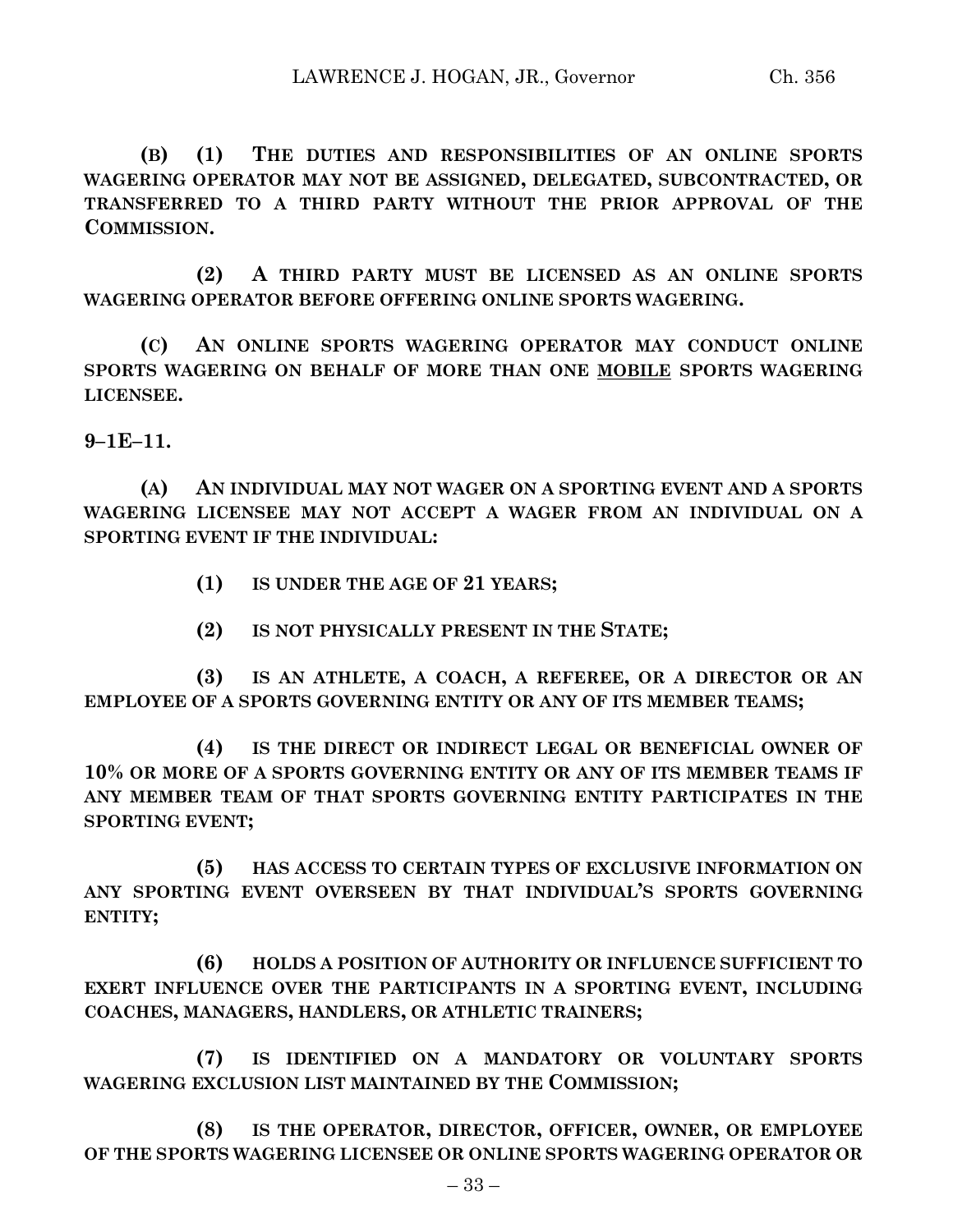**ANY RELATIVE OF THE LICENSEE OR OPERATOR LIVING IN THE SAME HOUSEHOLD AS THE LICENSEE OR OPERATOR;**

**(9) HAS ACCESS TO NONPUBLIC CONFIDENTIAL INFORMATION HELD BY THE SPORTS WAGERING LICENSEE OR ONLINE SPORTS WAGERING OPERATOR; OR**

**(10) IS A CATEGORY OF INDIVIDUALS PROHIBITED BY THE COMMISSION UNDER SUBSECTION (E) OF THIS SECTION FROM WAGERING ON A SPORTING EVENT.**

**(B) FOR ONLINE SPORTS WAGERING, A MOBILE SPORTS WAGERING LICENSEE SHALL:**

**(1) HAVE IN PLACE TECHNICAL AND OPERATIONAL MEASURES TO PREVENT ACCESS BY INDIVIDUALS WHO ARE UNDERAGE OR PHYSICALLY LOCATED OUTSIDE THE STATE, INCLUDING:**

**(I) AGE VERIFICATION PROCEDURES, WHICH MAY REQUIRE THE USE OF A REPUTABLE INDEPENDENT THIRD PARTY THAT IS IN THE BUSINESS OF VERIFYING AN INDIVIDUAL'S PERSONALLY IDENTIFIABLE INFORMATION; AND**

**(II) THE USE OF GEOLOCATION TECHNOLOGY TO VERIFY A BETTOR'S GEOGRAPHIC LOCATION;**

**(2) INCLUDE ON ITS ONLINE SPORTS WAGERING WEBSITE A DESCRIPTION OF THE POSSIBLE REPERCUSSIONS FOR AN UNDERAGE OR OUT–OF–STATE BETTOR, WHICH MAY INCLUDE IMMEDIATE STOPPAGE OF PLAY, ACCOUNT CLOSURE, AND FORFEITURE AND CONFISCATION OF WINNINGS; AND**

**(3) ESTABLISH PROCEDURES TO PREVENT PROHIBITED INDIVIDUALS FROM WAGERING ON SPORTING EVENTS.**

**(C) A SPORTS WAGERING LICENSEE SHALL:**

**(1) PROMPTLY REPORT TO THE COMMISSION:**

**(I) ANY CRIMINAL OR DISCIPLINARY PROCEEDINGS AGAINST THE LICENSEE OR ITS EMPLOYEES IN CONNECTION WITH THE LICENSEE'S SPORTS WAGERING OPERATION;**

**(II) ANY ABNORMAL BETTING ACTIVITY OR PATTERNS THAT MAY INDICATE A CONCERN ABOUT THE INTEGRITY OF A SPORTING EVENT;**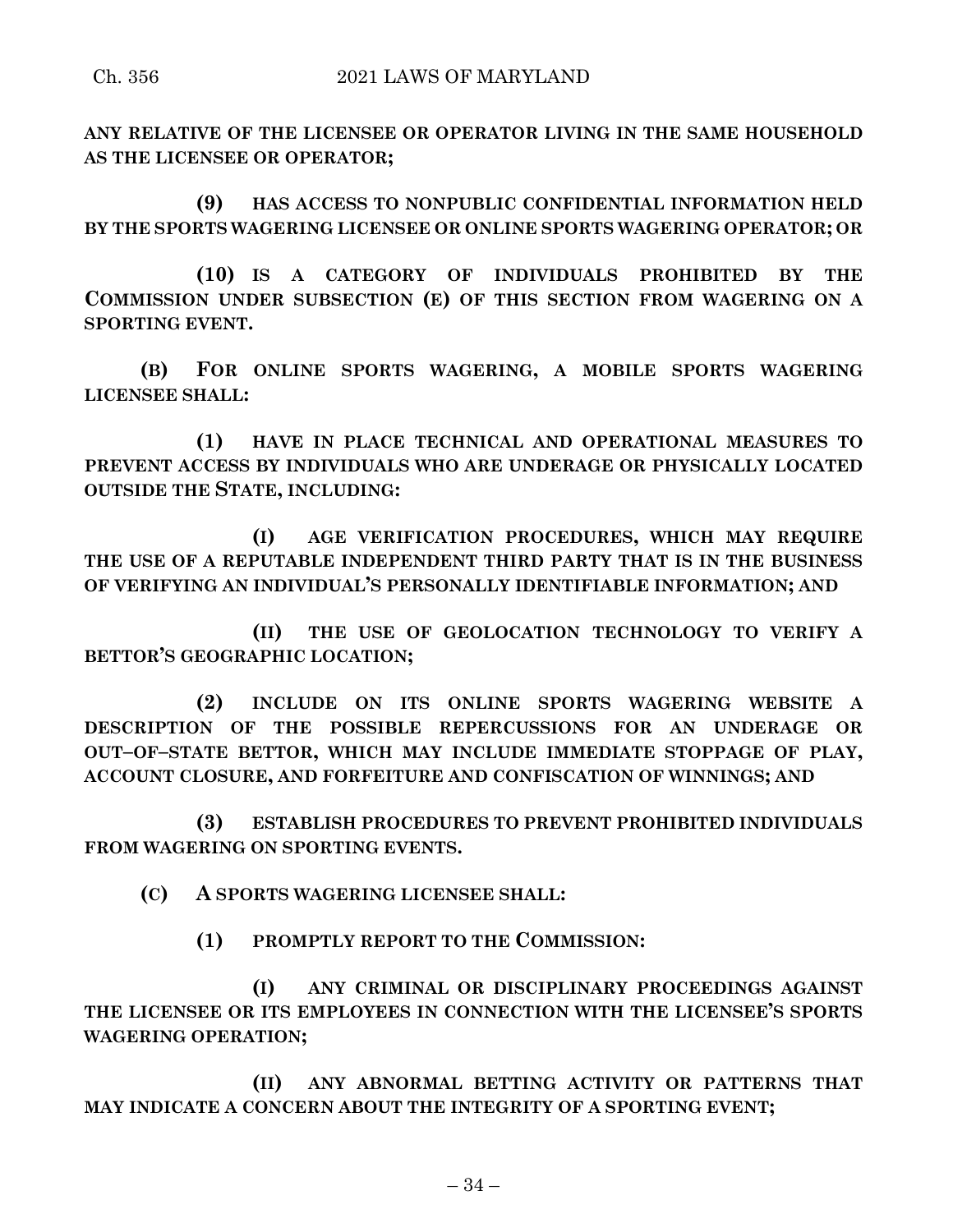**(III) ANY OTHER CONDUCT WITH THE POTENTIAL TO CORRUPT THE OUTCOME OF A SPORTING EVENT FOR PURPOSES OF FINANCIAL GAIN, INCLUDING MATCH FIXING; AND**

**(IV) ANY SUSPICIOUS OR ILLEGAL WAGERING ACTIVITIES, INCLUDING THE USE OF FUNDS DERIVED FROM ILLEGAL ACTIVITY, WAGERS TO CONCEAL OR LAUNDER FUNDS DERIVED FROM ILLEGAL ACTIVITY, USE OF AGENTS TO PLACE WAGERS, OR USE OF FALSE IDENTIFICATION; AND**

**(2) MAINTAIN RECORDS OF SPORTS WAGERING OPERATIONS IN ACCORDANCE WITH REGULATIONS ADOPTED BY THE COMMISSION.**

**(D) THE COMMISSION IS AUTHORIZED TO SHARE ANY INFORMATION UNDER THIS SECTION WITH ANY LAW ENFORCEMENT AGENCY, SPORTS TEAM, SPORTS GOVERNING ENTITY, OR REGULATORY AGENCY THE COMMISSION DEEMS APPROPRIATE.**

**(E) (1) IN THIS SUBSECTION, "INTERESTED PARTY" MEANS:**

**(I) A SPORTS WAGERING LICENSEE;**

**(II) A PROFESSIONAL SPORTS TEAM, LEAGUE, ASSOCIATION, OR GOVERNING ENTITY; OR** 

**(III) AN INSTITUTION OF HIGHER EDUCATION.**

**(2) IF AN INTERESTED PARTY BELIEVES THAT A TYPE OR FORM OF WAGERING OR A CATEGORY OF INDIVIDUALS WAGERING ON SPORTING EVENTS IS CONTRARY TO PUBLIC POLICY, IS UNFAIR TO CONSUMERS, OR AFFECTS THE INTEGRITY OF A PARTICULAR SPORT OR THE SPORTS WAGERING INDUSTRY, THE INTERESTED PARTY MAY SUBMIT TO THE COMMISSION, IN WRITING, A REQUEST TO PROHIBIT THE TYPE OR FORM OF SPORTS WAGERING OR THE CATEGORY OF INDIVIDUALS FROM WAGERING ON SPORTING EVENTS.**

**(3) THE AFTER CONDUCTING A PUBLIC HEARING ON A REQUEST SUBMITTED UNDER PARAGRAPH (2) OF THIS SUBSECTION, THE COMMISSION MAY GRANT A THE REQUEST SUBMITTED UNDER PARAGRAPH (2) OF THIS SUBSECTION ON A SHOWING OF GOOD CAUSE BY THE INTERESTED PARTY.**

**(4) THE COMMISSION SHALL RESPOND TO A REQUEST UNDER THIS SUBSECTION CONCERNING A PARTICULAR SPORTING EVENT BEFORE THE START OF THE SPORTING EVENT TO THE GREATEST EXTENT FEASIBLE, OR AS SOON AS PRACTICABLE.**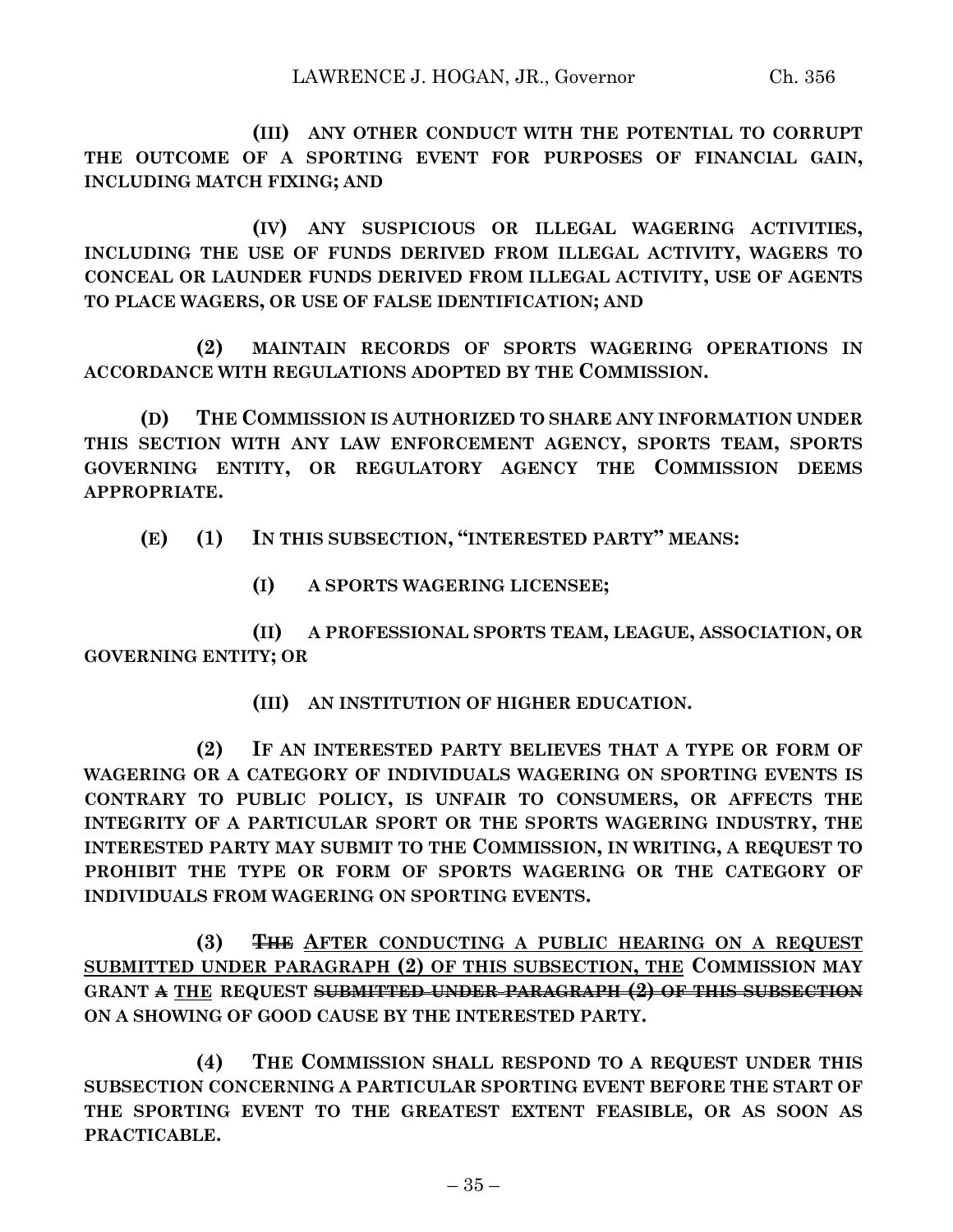## **9–1E–12.**

**(A) (1) THE COMMISSION SHALL ACCOUNT TO THE COMPTROLLER FOR ALL OF THE REVENUE UNDER THIS SUBTITLE.**

**(2) THE PROCEEDS FROM SPORTS WAGERING, LESS THE AMOUNT RETAINED BY THE LICENSEE UNDER SUBSECTION (B)(1) OF THIS SECTION, SHALL BE UNDER THE CONTROL OF THE COMPTROLLER AND DISTRIBUTED AS PROVIDED UNDER SUBSECTION (B) OF THIS SECTION.**

**(B) (1) (I) EXCEPT AS PROVIDED IN SUBPARAGRAPHS (II) AND (III)** *(II), (III), AND (IV)* **OF THIS PARAGRAPH, ALL PROCEEDS FROM SPORTS WAGERING SHALL BE ELECTRONICALLY TRANSFERRED DAILY MONTHLY INTO THE STATE LOTTERY FUND ESTABLISHED UNDER SUBTITLE 1 OF THIS TITLE.**

**(II) A** *CLASS A–1 AND A–2* **SPORTS WAGERING FACILITY LICENSEE SHALL RETAIN 85% OF THE PROCEEDS FROM SPORTS WAGERING CONDUCTED AT THE LOCATIONS DESCRIBED IN § 9–1E–09(A) OF THIS SUBTITLE.**

**(III) A MOBILE SPORTS WAGERING LICENSEE SHALL RETAIN:**

**1. OF THE FIRST \$5,000,000 OF PROCEEDS FROM ONLINE SPORTS WAGERING RECEIVED BY THE SPORTS WAGERING LICENSEE DURING THE CALENDAR YEAR, 85% OF THE PROCEEDS; AND**

**2. OF ANY PROCEEDS FROM ONLINE SPORTS WAGERING RECEIVED BY THE SPORTS WAGERING LICENSEE DURING THE CALENDAR YEAR EXCEEDING \$5,000,000, 82.5% OF THE PROCEEDS.**

*(III) A CLASS B–1 AND B–2 SPORTS WAGERING FACILITY LICENSEE SHALL RETAIN 85% OF THE PROCEEDS FROM SPORTS WAGERING CONDUCTED AT THE LOCATION DESCRIBED IN THE LICENSEE'S APPLICATION.*

# *(IV) A MOBILE SPORTS WAGERING LICENSEE SHALL RETAIN 85% OF THE PROCEEDS FROM ONLINE SPORTS WAGERING RECEIVED BY THE LICENSEE.*

**(2) ALL PROCEEDS FROM SPORTS WAGERING IN THE STATE LOTTERY FUND ESTABLISHED UNDER SUBTITLE 1 OF THIS TITLE SHALL BE DISTRIBUTED ON A MONTHLY BASIS, ON A PROPERLY APPROVED TRANSMITTAL PREPARED BY THE COMMISSION TO THE BLUEPRINT FOR MARYLAND'S FUTURE FUND ESTABLISHED UNDER § 5–219** *5–206* **OF THE EDUCATION ARTICLE.**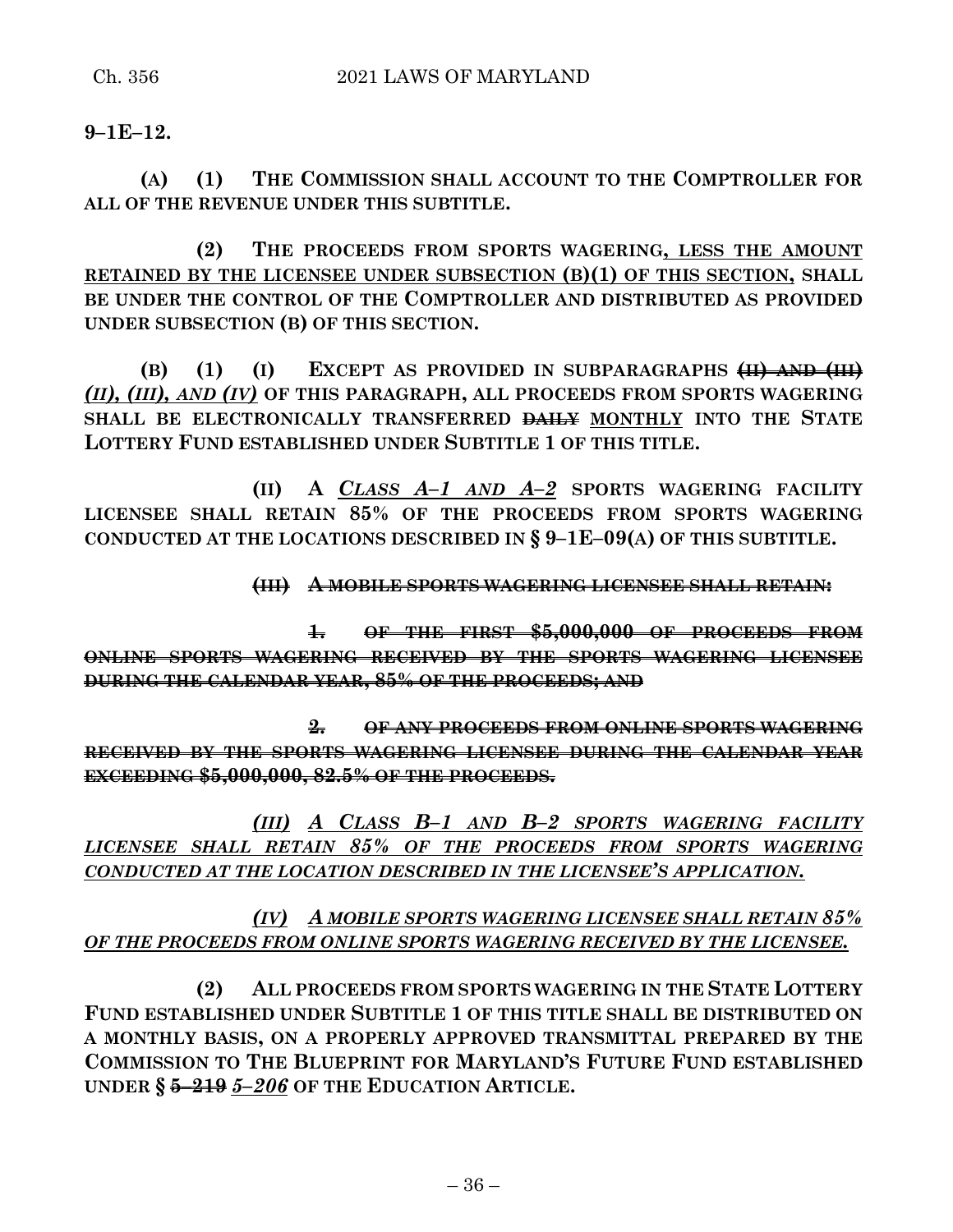**(C) A WINNING WAGER ON A SPORTING EVENT THAT IS NOT CLAIMED BY THE WINNER WITHIN 182 DAYS AFTER THE WAGER IS WON SHALL:**

**(1) BECOME THE PROPERTY OF THE STATE; AND**

**(2) BE DISTRIBUTED TO THE BLUEPRINT FOR MARYLAND'S FUTURE FUND ESTABLISHED UNDER § 5–219 OF THE EDUCATION ARTICLE THE PROBLEM GAMBLING FUND ESTABLISHED UNDER § 9–1A–33 OF THIS TITLE.**

**(D) IF A SPORTS WAGERING LICENSEE RETURNS TO SUCCESSFUL PLAYERS MORE THAN THE AMOUNT OF MONEY WAGERED ON ANY DAY IN ANY MONTH, THE LICENSEE MAY SUBTRACT THAT AMOUNT FROM THE PROCEEDS OF UP TO 90 FOLLOWING DAYS THE THREE FOLLOWING MONTHS.**

**9–1E–13.**

**(A) ALL WAGERS ON SPORTING EVENTS AUTHORIZED UNDER THIS SUBTITLE SHALL BE INITIATED, RECEIVED, AND OTHERWISE MADE WITHIN THE STATE UNLESS OTHERWISE DETERMINED BY THE COMMISSION IN ACCORDANCE WITH APPLICABLE FEDERAL AND STATE LAWS.**

**(B) CONSISTENT WITH THE INTENT OF THE UNITED STATES CONGRESS AS ARTICULATED IN THE UNLAWFUL INTERNET GAMBLING ENFORCEMENT ACT OF 2006, THE INTERMEDIATE ROUTING OF ELECTRONIC DATA RELATING TO A LAWFUL INTRASTATE WAGER AUTHORIZED UNDER THIS SUBTITLE MAY NOT DETERMINE THE LOCATION IN WHICH THE WAGER IS INITIATED, RECEIVED, OR OTHERWISE MADE.**

**(C) NOTWITHSTANDING THE PROVISIONS OF THIS SUBTITLE, A WAGER ON A SPORTING EVENT MAY BE ACCEPTED OR POOLED WITH A WAGER FROM AN INDIVIDUAL WHO IS NOT PHYSICALLY PRESENT IN THE STATE IF THE COMMISSION DETERMINES THAT ACCEPTING OR POOLING THE WAGER IS NOT INCONSISTENT WITH FEDERAL LAW OR THE LAW OF THE JURISDICTION, INCLUDING ANY FOREIGN NATION, IN WHICH THE INDIVIDUAL IS LOCATED, OR THAT SUCH WAGERING IS CONDUCTED IN ACCORDANCE WITH A RECIPROCAL AGREEMENT TO WHICH THE STATE IS A PARTY THAT IS NOT INCONSISTENT WITH FEDERAL LAW.**

**9–1E–14.**

**(A) ON OR BEFORE JULY 1 EACH YEAR, EACH SPORTS WAGERING LICENSEE SHALL REPORT TO THE COMMISSION ON:**

**(1) THE NUMBER OF MINORITY AND WOMEN OWNERS OF THE APPLICANT** *LICENSEE***;**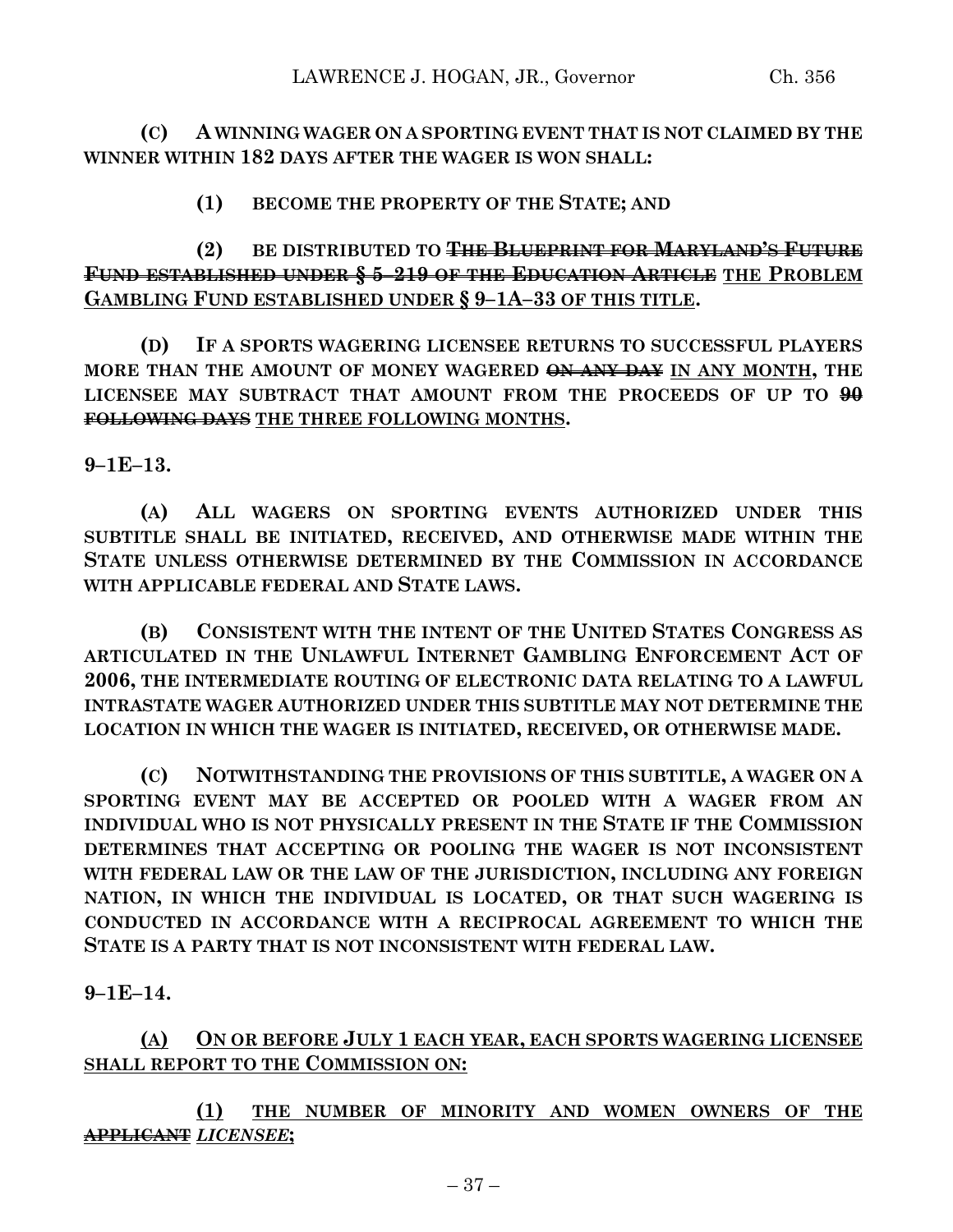**(2) THE OWNERSHIP INTEREST OF ANY MINORITY AND WOMEN OWNERS OF THE APPLICANT** *LICENSEE***;**

**(3) THE NUMBER OF MINORITY AND WOMEN EMPLOYEES OF THE APPLICANT** *LICENSEE;*

*(4) THE NUMBER OF CURRENT CONTRACTS THE LICENSEE HAS WITH MINORITY– AND WOMEN–OWNED SUBCONTRACTORS***; AND**

**(4)** *(5)* **ANY OTHER INFORMATION CONSIDERED NECESSARY BY THE COMMISSION.**

**(B) ON OR BEFORE DECEMBER 1 EACH YEAR, THE COMMISSION SHALL REPORT TO THE GOVERNOR AND, IN ACCORDANCE WITH § 2–1257 OF THIS ARTICLE, TO THE GENERAL ASSEMBLY ON:**

**(1) THE OPERATION OF SPORTS WAGERING IN THE STATE; AND**

**(2) SPORTS WAGERING REVENUES FROM THE IMMEDIATELY PRECEDING FISCAL YEAR, INCLUDING THE HANDLE, HOLD, HOLD PERCENTAGE, AND PROCEEDS, BROKEN DOWN BY CATEGORIES DEFINED BY THE COMMISSION.**

*(C) (1) SUBJECT TO PARAGRAPH (2) OF THIS SUBSECTION, ON OR BEFORE DECEMBER 1, 2025, THE COMMISSION SHALL REPORT TO THE GENERAL ASSEMBLY, IN ACCORDANCE WITH § 2–1257 OF THE STATE GOVERNMENT ARTICLE, ON THE RACIAL, ETHNIC, GENDER, AND GEOGRAPHIC DIVERSITY OF HOLDERS OF CLASS B–1 AND B–2 SPORTS WAGERING FACILITY LICENSES AND MOBILE SPORTS WAGERING LICENSES UNDER THIS SUBTITLE, THE LEVEL OF MARKET SATURATION OF SPORTS WAGERING IN THE STATE, AND WHETHER THE NUMBER OF CLASS B–1 AND B–2 SPORTS WAGERING FACILITY LICENSES AND MOBILE SPORTS WAGERING LICENSES THAT MAY BE ISSUED UNDER THIS SUBTITLE SHOULD BE INCREASED IN ORDER TO ADDRESS THE DEMAND FOR SPORTS WAGERING IN THE STATE.*

*(2) BEFORE THE COMMISSION SUBMITS THE REPORT DESCRIBED UNDER PARAGRAPH (1) OF THIS SUBSECTION, THE COMMISSION SHALL PROVIDE THE LEGISLATIVE POLICY COMMITTEE WITH AT LEAST 30 DAYS TO SUBMIT COMMENTS TO THE COMMISSION.*

**9–1E–15.**

**(A) THERE IS A SPORTS WAGERING APPLICATION REVIEW COMMISSION.**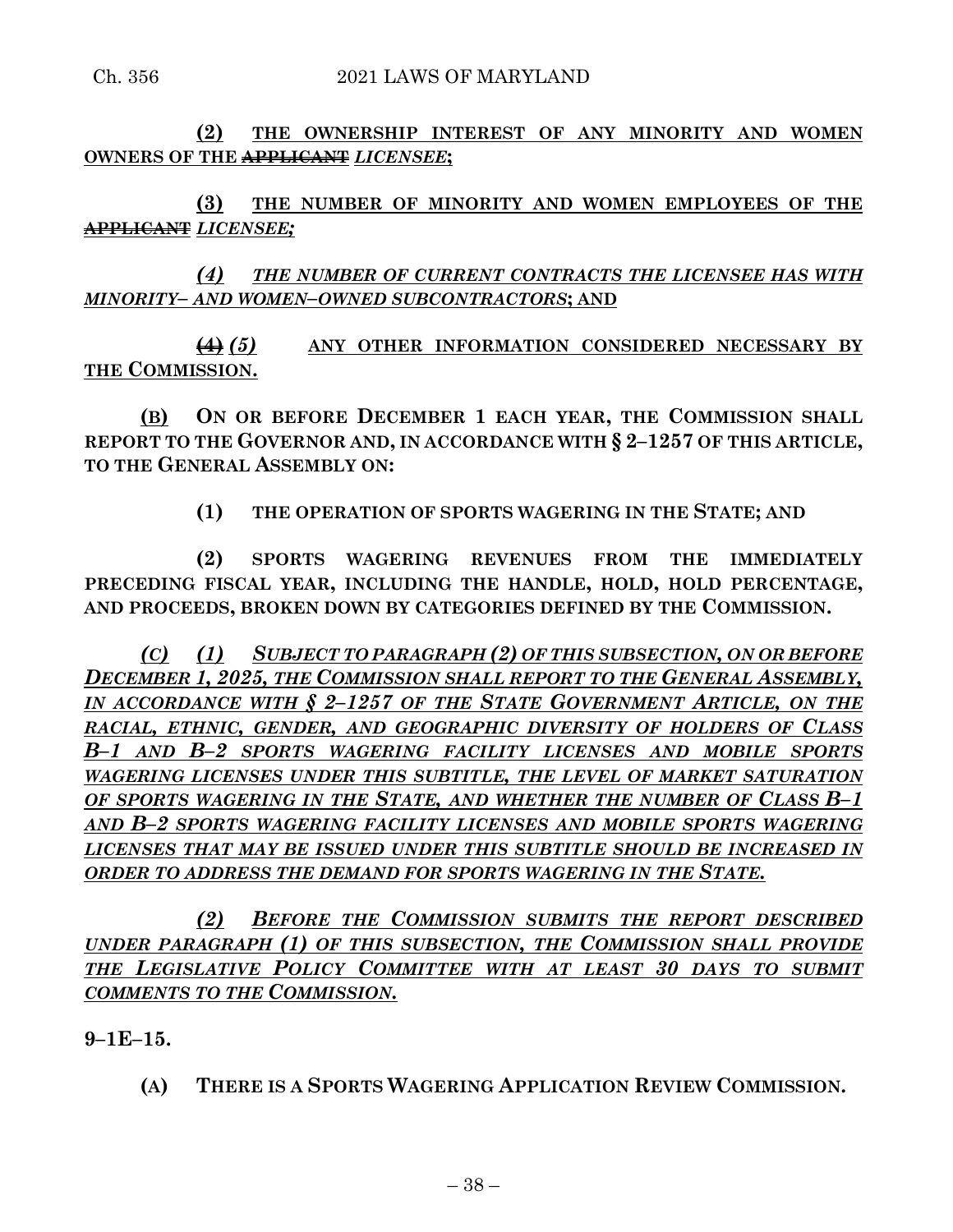**(B) (1) THE SPORTS WAGERING APPLICATION REVIEW COMMISSION CONSISTS OF THE FOLLOWING SEVEN MEMBERS:**

**(I) THE CHAIR OF THE COMMISSION, OR THE CHAIR'S DESIGNEE;**

**(II) TWO MEMBERS APPOINTED BY THE GOVERNOR;**

**(III) TWO MEMBERS APPOINTED BY THE PRESIDENT OF THE SENATE, WHO MAY NOT BE MEMBERS OF THE SENATE; AND**

**(IV) TWO MEMBERS APPOINTED BY THE SPEAKER OF THE HOUSE, WHO MAY NOT BE MEMBERS OF THE HOUSE OF DELEGATES.**

**(2) THE MEMBERSHIP OF THE SPORTS WAGERING APPLICATION REVIEW COMMISSION APPOINTED UNDER THIS SUBSECTION SHOULD REFLECT THE RACE, GENDER, AND GEOGRAPHIC DIVERSITY OF THE POPULATION OF THE STATE.**

**(3) THE GOVERNOR SHALL DESIGNATE A CHAIR OF THE SPORTS WAGERING APPLICATION REVIEW COMMISSION FROM AMONG THE MEMBERS DESCRIBED UNDER PARAGRAPH (1)(I) AND (II) OF THIS SUBSECTION.**

**(4) THE GOVERNOR, IN CONSULTATION WITH THE PRESIDENT OF THE SENATE AND THE SPEAKER OF THE HOUSE, MAY REMOVE A MEMBER OF THE SPORTS WAGERING APPLICATION REVIEW COMMISSION FOR INEFFICIENCY, MISCONDUCT IN OFFICE, OR NEGLECT OF DUTY.**

**(C) A MEMBER OF THE SPORTS WAGERING APPLICATION REVIEW COMMISSION:**

- **(1) SHALL BE AT LEAST 21 YEARS OLD;**
- **(2) SHALL BE A CITIZEN OF THE UNITED STATES;**
- **(3) SHALL BE A RESIDENT OF THE STATE;**

**(4) SHALL BE KNOWLEDGEABLE AND EXPERIENCED IN FISCAL MATTERS AND SHALL HAVE AT LEAST 10 YEARS OF SUBSTANTIAL EXPERIENCE:**

**(I) AS AN EXECUTIVE WITH FIDUCIARY RESPONSIBILITIES IN CHARGE OF A LARGE ORGANIZATION OR FOUNDATION;**

**(II) IN AN ACADEMIC FIELD RELATING TO FINANCE OR ECONOMICS; OR**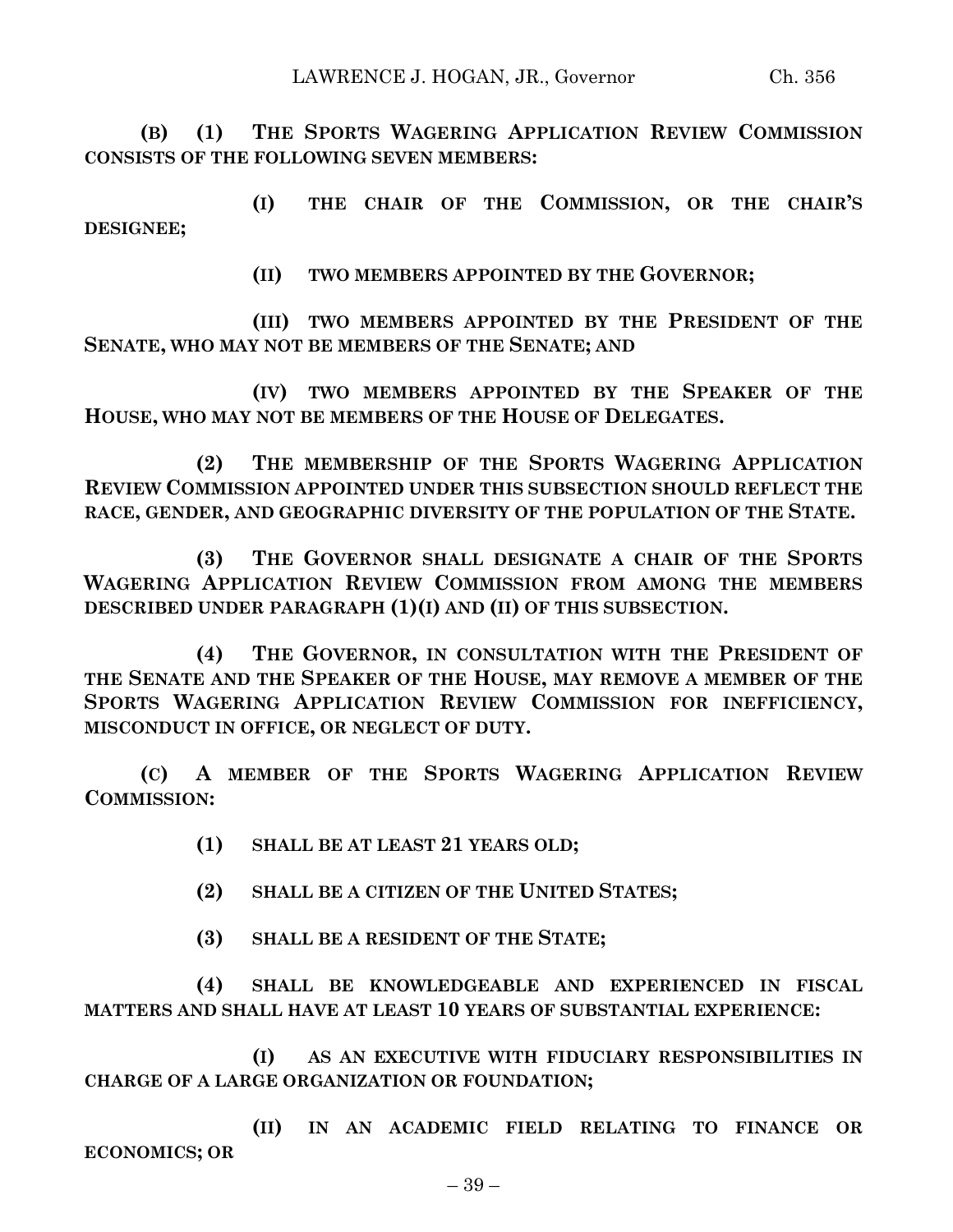**(III) AS AN ECONOMIST, A FINANCIAL ANALYST, OR AN ACCOUNTANT, OR AS A PROFESSIONAL IN A SIMILAR PROFESSION RELATING TO FISCAL MATTERS OR ECONOMICS;**

**(5) MAY NOT HAVE BEEN CONVICTED OF OR GRANTED PROBATION BEFORE JUDGMENT FOR A SERIOUS CRIME OR A CRIME THAT INVOLVES GAMBLING OR MORAL TURPITUDE;**

**(6) MAY NOT HAVE AN OFFICIAL RELATIONSHIP TO A PERSON THAT IS APPLYING FOR OR HOLDS A LICENSE UNDER THIS SUBTITLE OR SUBTITLE 1D OF THIS TITLE;**

**(7) MAY NOT HAVE ANY DIRECT OR INDIRECT FINANCIAL INTEREST, OWNERSHIP, OR MANAGEMENT, INCLUDING HOLDING ANY STOCKS, BONDS, OR OTHER SIMILAR FINANCIAL INTERESTS IN ANY GAMING ACTIVITIES, INCLUDING HORSE RACING, VIDEO LOTTERY TERMINALS, FANTASY COMPETITIONS, OR LOTTERY;**

**(8) MAY NOT RECEIVE OR SHARE IN, DIRECTLY OR INDIRECTLY, THE RECEIPTS OR PROCEEDS OF ANY GAMING ACTIVITIES, INCLUDING HORSE RACING OR LOTTERY;**

**(9) MAY NOT HAVE A BENEFICIAL INTEREST IN ANY CONTRACT FOR THE MANUFACTURE OR SALE OF GAMING DEVICES, THE CONDUCT OF ANY GAMING ACTIVITY, OR THE PROVISION OF ANY INDEPENDENT CONSULTING SERVICES IN CONNECTION WITH ANY GAMING ESTABLISHMENT OR GAMING ACTIVITY;**

**(10) MAY NOT BE AN ELECTED OFFICIAL OF STATE OR LOCAL GOVERNMENT; AND**

**(11) SHALL FILE A FINANCIAL DISCLOSURE STATEMENT WITH THE STATE ETHICS COMMISSION IN ACCORDANCE WITH TITLE 15, SUBTITLE 6 OF THIS ARTICLE.**

**(D) A MEMBER OF THE SPORTS WAGERING APPLICATION REVIEW COMMISSION:**

**(1) MAY NOT RECEIVE COMPENSATION FOR SERVING ON THE SPORTS WAGERING LICENSE REVIEW COMMISSION; BUT**

**(2) IS ENTITLED TO REIMBURSEMENT FOR EXPENSES UNDER THE STANDARD STATE TRAVEL REGULATIONS, AS PROVIDED IN THE STATE BUDGET.**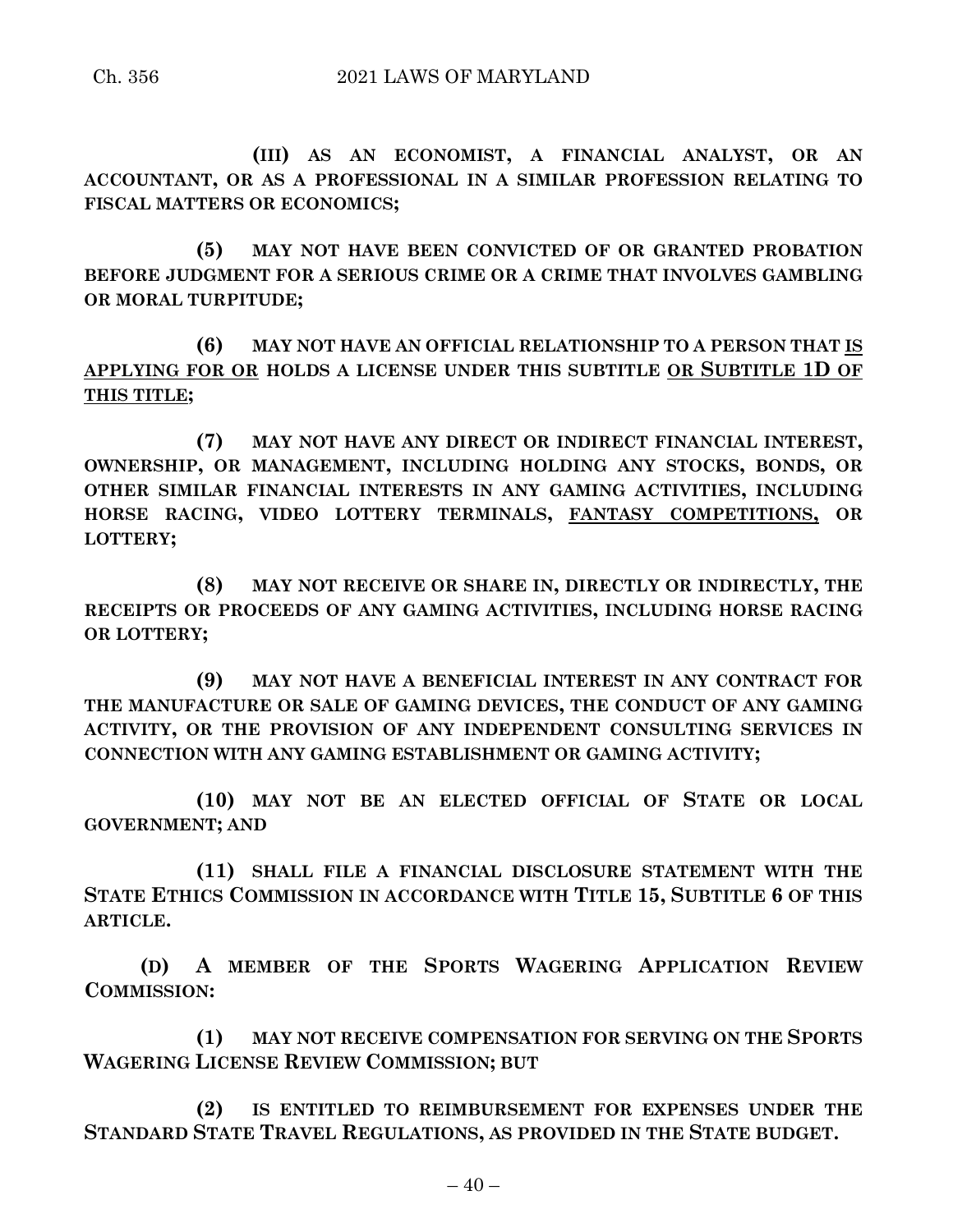**(E) (1) THE COMMISSION AND THE DEPARTMENT OF LEGISLATIVE SERVICES SHALL PROVIDE STAFF TO THE SPORTS WAGERING APPLICATION REVIEW COMMISSION.**

**(2) THE DEPARTMENT OF LEGISLATIVE SERVICES SHALL CONTRACT WITH AN INDEPENDENT CONSULTANT THAT HAS AT LEAST 10 YEARS OF SUBSTANTIAL EXPERIENCE IN CONSULTING ON MATTERS RELATING TO THE GAMING INDUSTRY TO ASSIST THE SPORTS WAGERING APPLICATION REVIEW COMMISSION IN THE REVIEW AND ANALYSIS OF APPLICATIONS SUBMITTED UNDER THIS SECTION.**

**(F) THE SPORTS WAGERING APPLICATION REVIEW COMMISSION:**

**(1) SHALL REVIEW APPLICATIONS FOR LICENSURE SPORTS WAGERING LICENSES SUBMITTED IN ACCORDANCE WITH § 9–1E–06 OF THIS SUBTITLE; AND**

*(2) SHALL AWARD:*

*(I) A CLASS A–1 OR A–2 FACILITY LICENSE TO ANY APPLICANT THAT MEETS THE REQUIREMENTS FOR LICENSURE UNDER THIS SUBTITLE; AND*

*(II) A CLASS B–1 OR B–2 FACILITY LICENSE TO ANY APPLICANT THAT IS DESCRIBED UNDER § 9–1E–06(A)(2)(I) OF THIS SUBTITLE AND MEETS THE REQUIREMENTS FOR LICENSURE UNDER THIS SUBTITLE; AND*

**(2) MAY AWARD NOT MORE THAN FIVE 10 CLASS B SPORTS WAGERING FACILITY LICENSES AND 10 15 MOBILE SPORTS WAGERING LICENSES TO QUALIFIED APPLICANTS, THROUGH A COMPETITIVE PROCESS CONSISTENT WITH THE PROCESS FOR COMPETITIVE SEALED PROPOSALS UNDER TITLE 13 OF THE STATE FINANCE AND PROCUREMENT ARTICLE.**

*(3) MAY NOT AWARD A CLASS B–1 OR B–2 SPORTS WAGERING FACILITY LICENSE, OTHER THAN TO AN APPLICANT DESCRIBED UNDER § 9–1E–06(A)(2)(I) OF THIS SUBTITLE, OR A MOBILE SPORTS WAGERING LICENSE UNTIL AFTER THE SPORTS WAGERING APPLICATION REVIEW COMMISSION ADOPTS THE REGULATIONS REQUIRED UNDER SUBSECTION (H) OF THIS SECTION.*

**(G) NOTHING IN THIS SUBTITLE MAY BE CONSTRUED TO PREEMPT THE EXCLUSIVE AUTHORITY OF THE SPORTS WAGERING APPLICATION REVIEW COMMISSION TO AWARD SPORTS WAGERING LICENSES IN ACCORDANCE WITH THIS SUBTITLE.**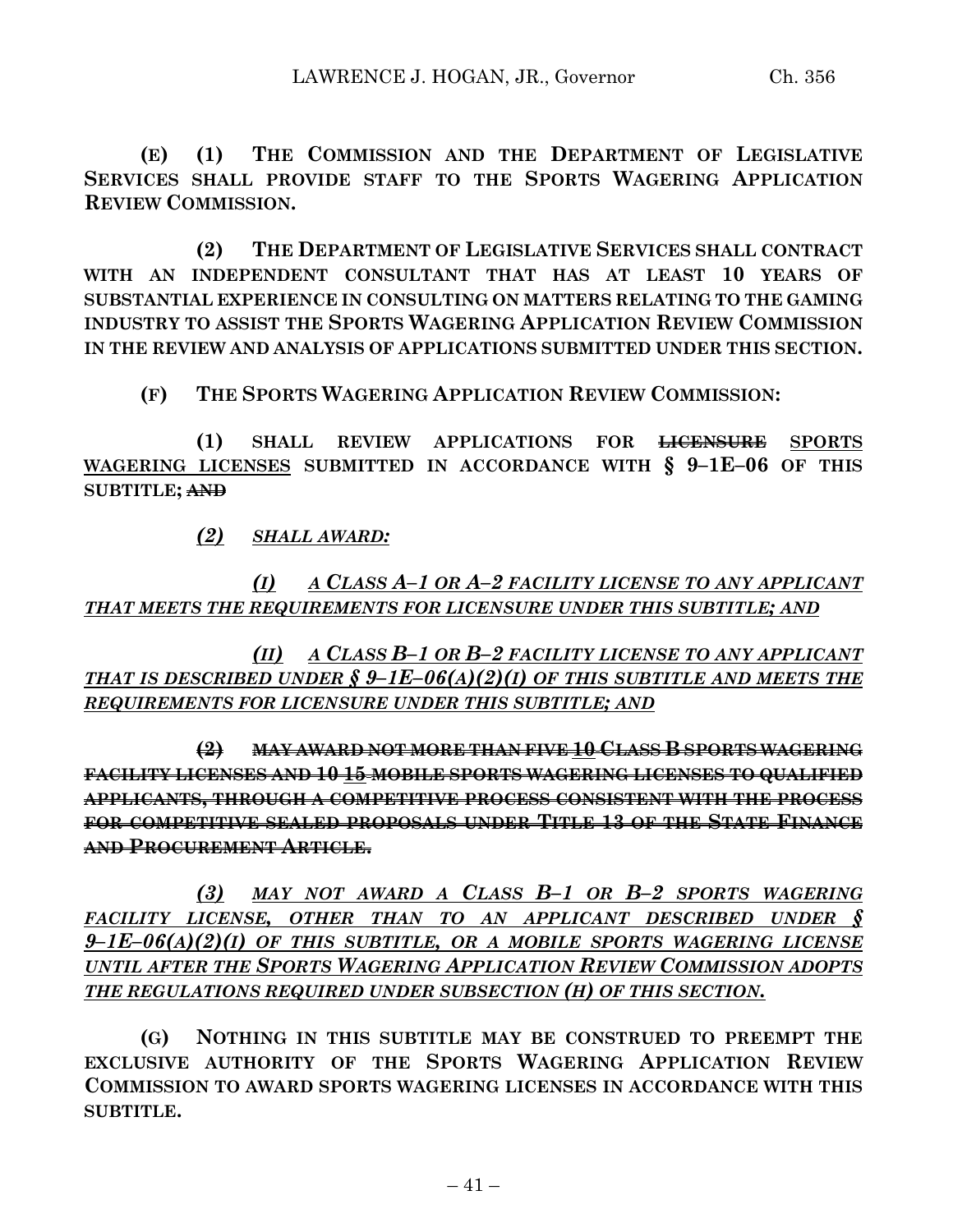**(H) (1)** *THIS SUBSECTION APPLIES ONLY TO CLASS B–1 OR B–2 SPORTS WAGERING FACILITY LICENSES, OTHER THAN LICENSES ISSUED TO AN APPLICANT DESCRIBED UNDER § 9–1E–06(A)(2)(I) OF THIS SUBTITLE, AND MOBILE SPORTS WAGERING LICENSES.*

*(2)* **SUBJECT TO PARAGRAPH (2)** *(3)* **OF THIS SUBSECTION, THE SPORTS WAGERING APPLICATION REVIEW COMMISSION SHALL ADOPT REGULATIONS GOVERNING THE EVALUATION OF APPLICATIONS FOR** *CLASS B–1 OR B–2 SPORTS WAGERING FACILITY LICENSES, OTHER THAN LICENSES ISSUED TO AN APPLICANT DESCRIBED UNDER § 9–1E–06(A)(2)(I) OF THIS SUBTITLE, AND MOBILE* **LICENSURE SPORTS WAGERING LICENSES SUBMITTED IN ACCORDANCE WITH § 9–1E–06 OF THIS SUBTITLE.**

**(2)** *(3)* **THE SPORTS WAGERING APPLICATION REVIEW COMMISSION, IN CONSULTATION WITH THE CERTIFICATION AGENCY AS DEFINED IN § 14–301 OF THE STATE FINANCE AND PROCUREMENT ARTICLE, THE GOVERNOR'S OFFICE OF SMALL, MINORITY, AND WOMEN BUSINESS AFFAIRS, AND THE OFFICE OF THE ATTORNEY GENERAL, SHALL:**

**(I) EVALUATE A STUDY OF THE SPORTS WAGERING INDUSTRY AND MARKET TO DETERMINE WHETHER THERE IS A COMPELLING INTEREST TO IMPLEMENT REMEDIAL MEASURES, IN ADDITION TO THE APPLICATION OF THE STATE MINORITY BUSINESS ENTERPRISE PROGRAM UNDER TITLE 14, SUBTITLE 3 OF THE STATE FINANCE AND PROCUREMENT ARTICLE OR A SIMILAR PROGRAM, TO ASSIST MINORITIES AND WOMEN IN THE SPORTS WAGERING INDUSTRY;**

**(II) EVALUATE RACE–NEUTRAL PROGRAMS OR OTHER METHODS THAT MAY BE USED TO ADDRESS THE NEEDS OF MINORITY AND WOMEN APPLICANTS MINORITIES, WOMEN, AND MINORITY AND WOMEN–OWNED BUSINESSES SEEKING TO PARTICIPATE IN THE SPORTS WAGERING INDUSTRY, INCLUDING THROUGH THE OWNERSHIP OF ENTITIES LICENSED TO CONDUCT SPORTS WAGERING UNDER THIS SUBTITLE; AND**

**(III)** *CONSIDER WHETHER AN APPLICANT FOR A CLASS B–1 OR B–2 SPORTS WAGERING FACILITY LICENSE INTENDS TO CONDUCT SPORTS WAGERING AT A FACILITY LOCATED IN AN OPPORTUNITY ZONE OR AN ENTERPRISE ZONE;*

*(IV) CONSIDER ALLOWING EARLY ACCESS TO THE MOBILE SPORTS WAGERING MARKET TO ENTITIES WITH A MEANINGFUL PARTNERSHIP WITH MINORITIES, WOMEN, AND MINORITY– AND WOMEN–OWNED BUSINESSES; AND*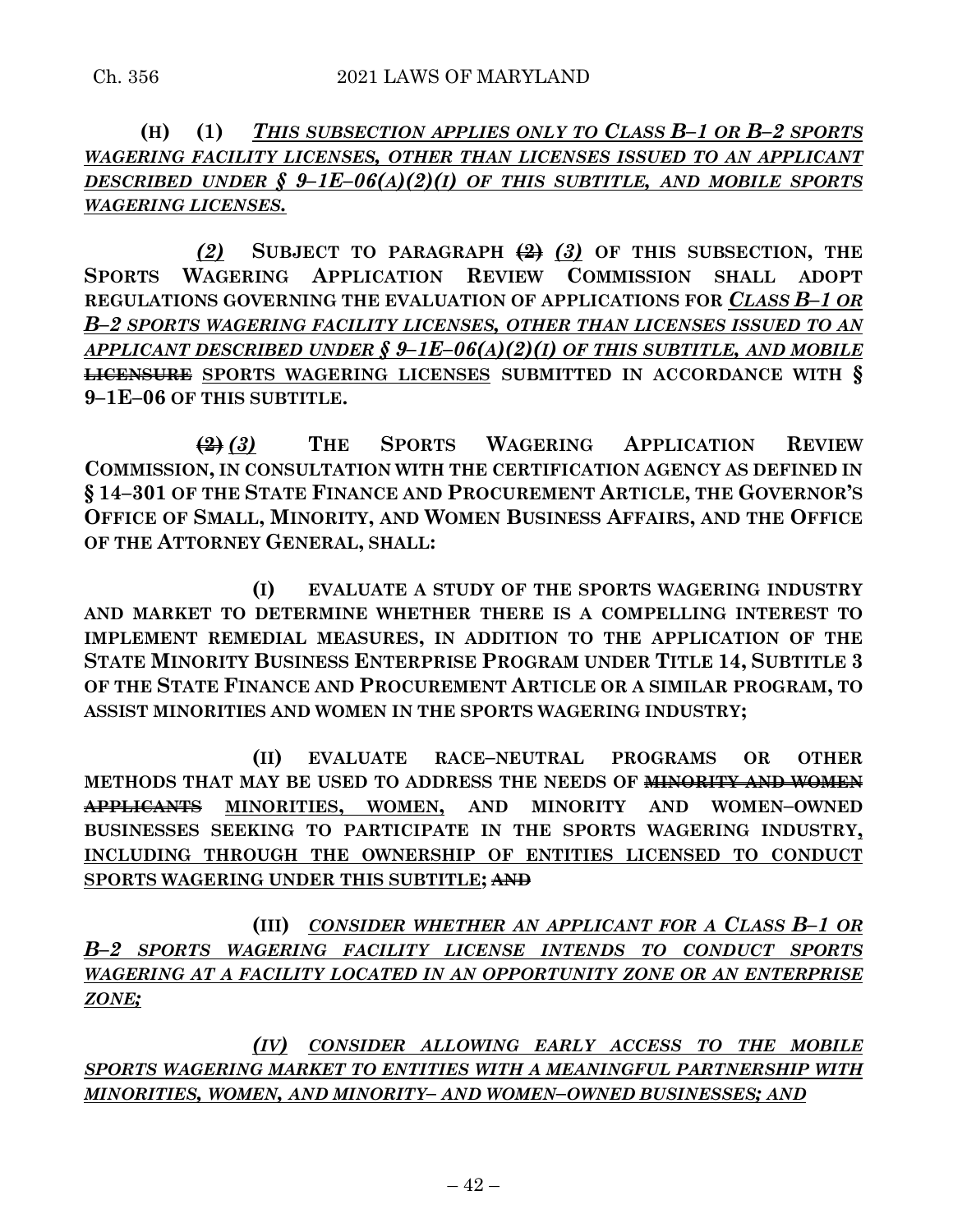*(V)* **ADOPT** *EMERGENCY* **REGULATIONS TO IMPLEMENT REMEDIAL MEASURES, IF NECESSARY AND TO THE EXTENT PERMITTED BY STATE AND FEDERAL LAW, BASED ON THE FINDINGS OF THE STUDY EVALUATED UNDER ITEM (I) OF THIS PARAGRAPH.**

**(3)** *(4)* **THE SPORTS WAGERING APPLICATION REVIEW COMMISSION SHALL:**

**(I) TO THE EXTENT PERMITTED BY FEDERAL AND STATE LAW, ACTIVELY SEEK TO ACHIEVE RACIAL, ETHNIC, AND GENDER DIVERSITY WHEN AWARDING LICENSES; AND**

**(II) ENCOURAGE APPLICANTS WHO QUALIFY AS A MINORITY BUSINESS ENTERPRISE, AS DEFINED IN § 14–301 OF THE STATE FINANCE AND PROCUREMENT ARTICLE, OR WHO ARE SMALL, MINORITY, OR WOMEN–OWNED BUSINESS ENTITIES TO APPLY FOR SPORTS WAGERING LICENSES UNDER THIS SUBTITLE.**

**(I) (1) IF AN APPLICANT IS SEEKING INVESTORS IN THE ENTITY APPLYING FOR A SPORTS WAGERING LICENSE, THE APPLICANT SHALL TAKE THE FOLLOWING STEPS BEFORE BEING AWARDED A LICENSE BY THE SPORTS WAGERING APPLICATION REVIEW COMMISSION:**

**(I) MAKE SERIOUS, GOOD–FAITH EFFORTS TO SOLICIT AND INTERVIEW A REASONABLE NUMBER OF MINORITY AND WOMEN INVESTORS; AND**

**(II) AS PART OF THE APPLICATION, SUBMIT A STATEMENT THAT LISTS THE NAMES AND ADDRESSES OF ALL MINORITY AND WOMEN INVESTORS INTERVIEWED AND WHETHER OR NOT ANY OF THOSE INVESTORS HAVE PURCHASED AN EQUITY SHARE IN THE ENTITY SUBMITTING AN APPLICATION.**

**(2) IF AN APPLICANT IS AWARDED A LICENSE BY THE SPORTS WAGERING APPLICATION REVIEW COMMISSION, THE APPLICANT SHALL SIGN A MEMORANDUM OF UNDERSTANDING WITH THE SPORTS WAGERING APPLICATION REVIEW COMMISSION THAT REQUIRES THE AWARDEE TO AGAIN MAKE SERIOUS, GOOD–FAITH EFFORTS TO INTERVIEW MINORITY AND WOMEN INVESTORS IN ANY FUTURE ATTEMPTS TO RAISE VENTURE CAPITAL OR ATTRACT NEW INVESTORS TO THE ENTITY AWARDED THE LICENSE.**

**(3) THE GOVERNOR'S OFFICE OF SMALL, MINORITY, AND WOMEN BUSINESS AFFAIRS, IN CONSULTATION WITH THE OFFICE OF THE ATTORNEY GENERAL, SHALL PROVIDE ASSISTANCE TO ALL POTENTIAL APPLICANTS AND**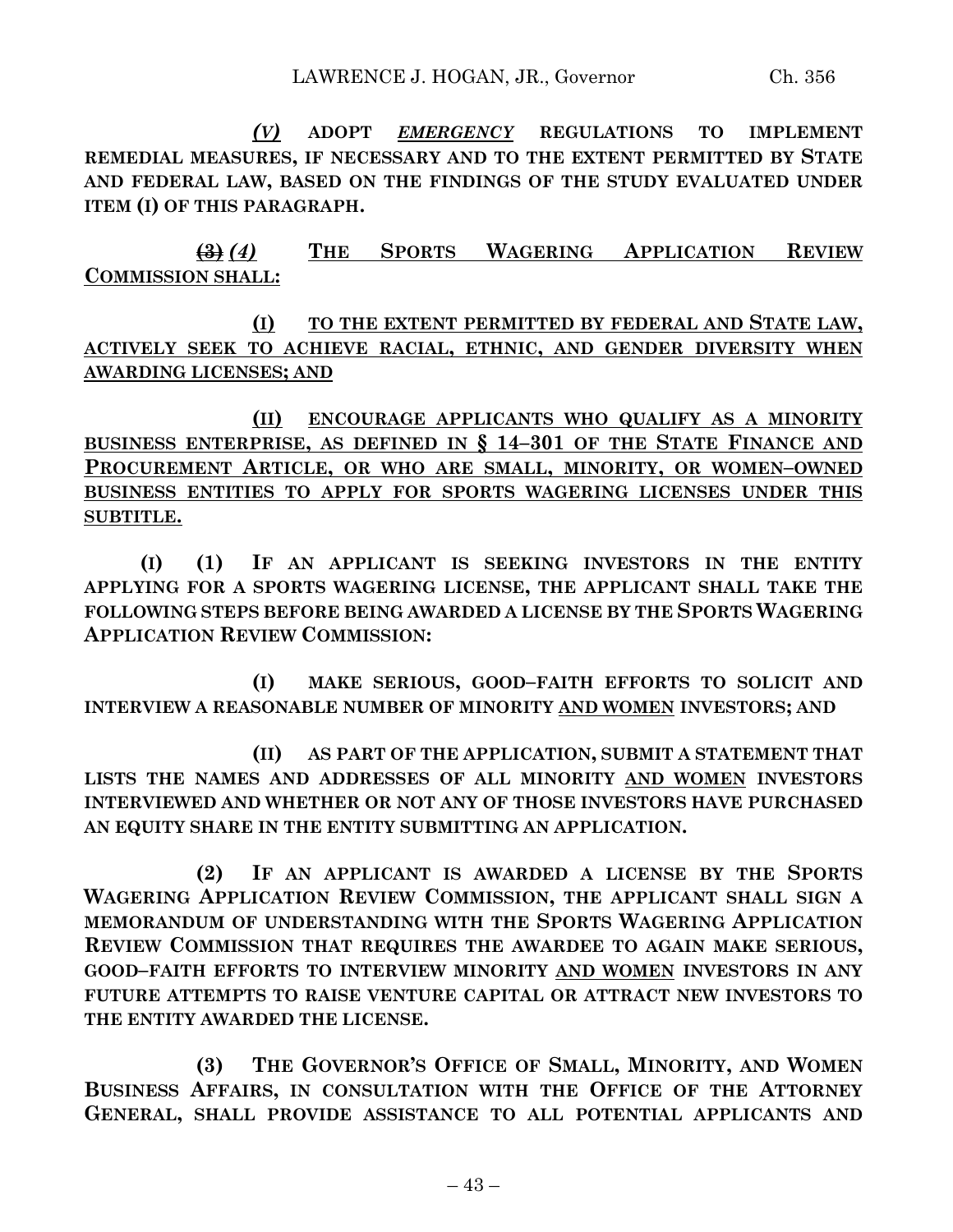**POTENTIAL MINORITY AND WOMEN INVESTORS TO SATISFY THE REQUIREMENTS UNDER PARAGRAPHS (1)(I) AND (2) OF THIS SUBSECTION.**

**(J) THE SPORTS WAGERING APPLICATION REVIEW COMMISSION MAY NOT AWARD A SPORTS WAGERING LICENSE TO A PERSON THAT IS NOT QUALIFIED UNDER THIS SECTION OR THIS SUBTITLE.**

**(K) (1) THE SPORTS WAGERING APPLICATION REVIEW COMMISSION SHALL REFER TO THE STATE LOTTERY AND GAMING CONTROL COMMISSION THE NAME AND ALL RELEVANT INFORMATION CONCERNING A PERSON THAT MAKES AN APPLICATION UNDER THIS SECTION.**

**(2) ON RECEIPT OF THE INFORMATION IN PARAGRAPH (1) OF THIS SUBSECTION, THE STATE LOTTERY AND GAMING CONTROL COMMISSION SHALL EVALUATE WHETHER AN APPLICANT IS QUALIFIED TO HOLD A SPORTS WAGERING LICENSE UNDER THIS SUBTITLE.**

**(3) ON COMPLETION OF ITS DETERMINATION, THE STATE LOTTERY AND GAMING CONTROL COMMISSION SHALL NOTIFY THE SPORTS WAGERING APPLICATION REVIEW COMMISSION OF ITS EVALUATION AS TO WHETHER AN APPLICANT IS QUALIFIED TO HOLD A SPORTS WAGERING LICENSE UNDER THIS SUBTITLE.**

**(L) AFTER AN AWARD OF A SPORTS WAGERING LICENSE UNDER THIS SECTION, THE SPORTS WAGERING APPLICATION REVIEW COMMISSION SHALL NOTIFY THE STATE LOTTERY AND GAMING CONTROL COMMISSION OF THE SUCCESSFUL APPLICANTS.**

**(M) AFTER AN AWARD OF A SPORTS WAGERING LICENSE UNDER THIS SECTION, THE STATE LOTTERY AND GAMING CONTROL COMMISSION SHALL:**

**(1) ISSUE THE SPORTS WAGERING LICENSE** *IN ACCORDANCE WITH THE PROVISIONS OF THIS SUBTITLE***; AND**

**(2) BE RESPONSIBLE FOR ALL MATTERS RELATING TO REGULATION OF THE LICENSEE.**

**(N) (1) AN UNSUCCESSFUL APPLICANT FOR A SPORTS WAGERING LICENSE UNDER THIS SECTION MAY SEEK, UNDER TITLE 15 OF THE STATE FINANCE AND PROCUREMENT ARTICLE, REVIEW BY THE STATE BOARD OF CONTRACT APPEALS OF THE AWARDING OF THE SPORTS WAGERING LICENSE BY THE SPORTS WAGERING APPLICATION REVIEW COMMISSION.**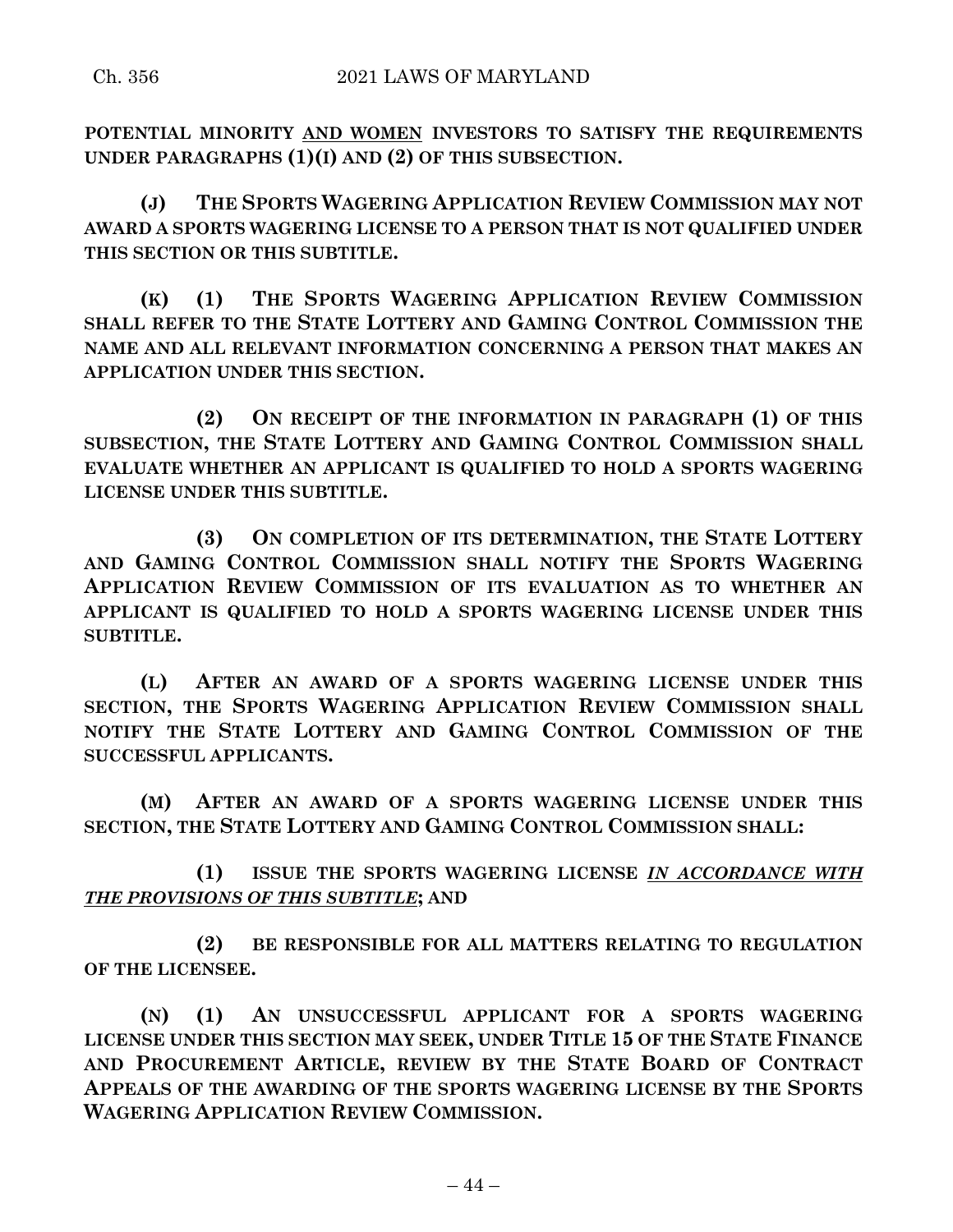## **(2) A PROCEEDING UNDER THIS SUBSECTION SHALL:**

- **(I) TAKE PRECEDENCE ON THE BOARD'S DOCKET;**
- **(II) BE HEARD AT THE EARLIEST PRACTICABLE DATE; AND**
- **(III) BE EXPEDITED IN EVERY WAY.**

**(O) (1) NOTHING IN THIS SUBTITLE MAY BE CONSTRUED TO REQUIRE THE SPORTS WAGERING APPLICATION REVIEW COMMISSION TO AWARD ALL FIVE 10 CLASS B SPORTS WAGERING FACILITY LICENSES OR ALL 10 15 MOBILE SPORTS WAGERING LICENSES AUTHORIZED UNDER THIS SUBTITLE.**

**(2) NOTWITHSTANDING ANY OF THE PROVISIONS OF THIS SUBTITLE, THE SPORTS WAGERING APPLICATION REVIEW COMMISSION MAY NOT AWARD A SPORTS WAGERING LICENSE UNDER THIS SUBTITLE UNLESS THE SPORTS WAGERING APPLICATION REVIEW COMMISSION DETERMINES AND DECLARES THAT AN APPLICANT SELECTED FOR AWARD OF THE LICENSE IS IN THE PUBLIC INTEREST AND IS CONSISTENT WITH THE PURPOSES OF THIS SUBTITLE.**

**(P) THE SPORTS WAGERING APPLICATION REVIEW COMMISSION MAY AWARD A SPORTS WAGERING LICENSE THAT IS REVOKED OR SURRENDERED UTILIZING THE CRITERIA ESTABLISHED IN THIS SUBTITLE.**

**(Q) (1) EXCEPT AS PROVIDED IN PARAGRAPH (2) OF THIS SUBSECTION, THE SPORTS WAGERING APPLICATION REVIEW COMMISSION SHALL TERMINATE ON JANUARY 1, 2028.**

**(2) THE GOVERNOR MAY RECONSTITUTE THE SPORTS WAGERING APPLICATION REVIEW COMMISSION, WHICH SHALL INCLUDE THE APPOINTMENT OF NEW MEMBERS BASED ON THE CRITERIA ESTABLISHED UNDER SUBSECTIONS (B) AND (C) OF THIS SECTION:**

**(I) 1 YEAR PRIOR TO THE EXPIRATION OF A SPORTS WAGERING LICENSE; OR**

**(II) FOLLOWING THE REVOCATION OR SURRENDER OF A SPORTS WAGERING LICENSE.**

# *9–1E–16.*

*(A) IN THIS SECTION, "FUND" MEANS THE SMALL, MINORITY–OWNED, AND WOMEN–OWNED BUSINESS SPORTS WAGERING ASSISTANCE FUND.*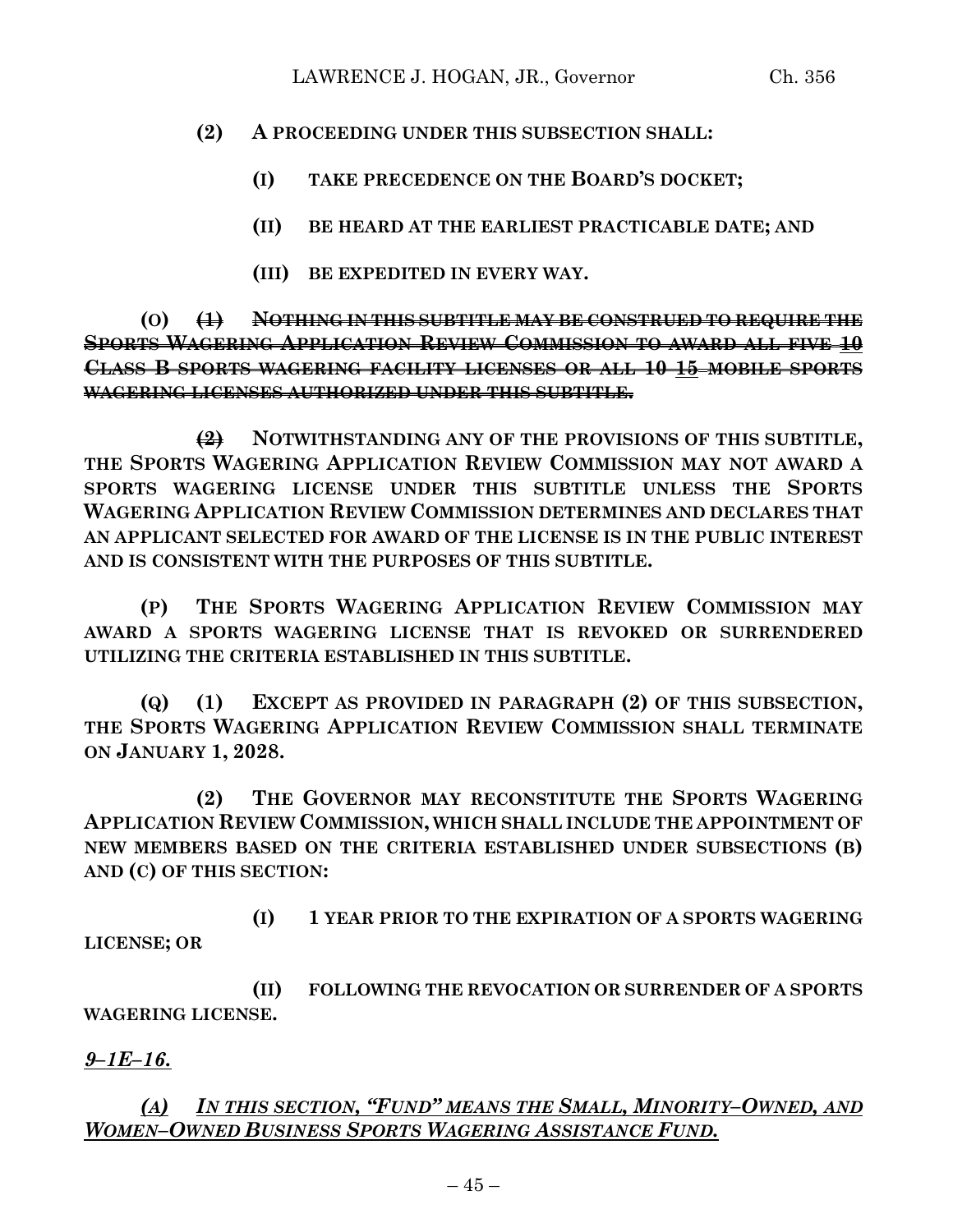*(B) THERE IS A SMALL, MINORITY–OWNED, AND WOMEN–OWNED BUSINESS SPORTS WAGERING ASSISTANCE FUND.*

*(C) THE PURPOSE OF THE FUND IS TO ASSIST SMALL, MINORITY–OWNED, AND WOMEN–OWNED BUSINESSES ENTERING THE SPORTS WAGERING MARKET.*

*(D) THE DEPARTMENT OF COMMERCE SHALL ADMINISTER THE FUND.*

*(E) (1) THE FUND IS A SPECIAL, NONLAPSING FUND THAT IS NOT SUBJECT TO § 7–302 OF THE STATE FINANCE AND PROCUREMENT ARTICLE.*

*(2) THE STATE TREASURER SHALL HOLD THE FUND SEPARATELY, AND THE COMPTROLLER SHALL ACCOUNT FOR THE FUND.*

*(F) THE FUND CONSISTS OF:*

*(1) REVENUE DISTRIBUTED TO THE FUND UNDER § 9–1E–07(D) OF THIS SUBTITLE;*

*(2) MONEY APPROPRIATED IN THE STATE BUDGET TO THE FUND; AND*

*(3) ANY OTHER MONEY FROM ANY OTHER SOURCE ACCEPTED FOR THE BENEFIT OF THE FUND.*

*(G) THE FUND MAY BE USED ONLY FOR GRANTS OR LOANS TO SMALL, MINORITY–OWNED, OR WOMEN–OWNED BUSINESSES FOR:*

*(1) SPORTS WAGERING LICENSE APPLICATION ASSISTANCE;*

*(2) ASSISTANCE WITH SPORTS WAGERING OPERATIONS; OR*

*(3) TARGETED TRAINING TO SUPPORT PARTICIPATION IN THE SPORTS WAGERING INDUSTRY.*

*(H) (1) THE STATE TREASURER SHALL INVEST THE MONEY OF THE FUND IN THE SAME MANNER AS OTHER STATE MONEY MAY BE INVESTED.*

*(2) ANY INTEREST EARNINGS OF THE FUND SHALL BE CREDITED TO THE GENERAL FUND OF THE STATE.*

*(I) EXPENDITURES FROM THE FUND MAY BE MADE ONLY IN ACCORDANCE WITH THE STATE BUDGET.*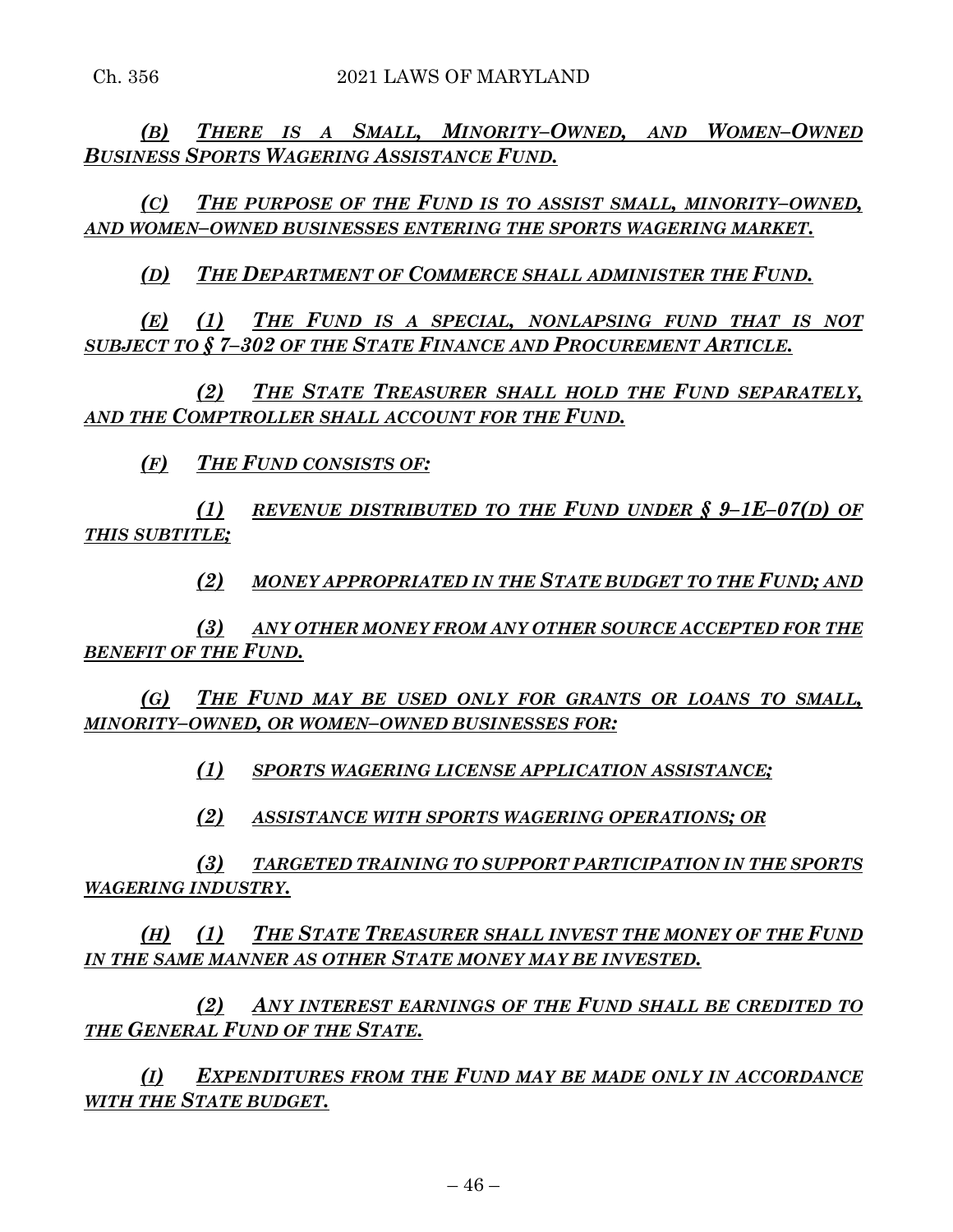SECTION 3. AND BE IT FURTHER ENACTED, That it is the intent of the General Assembly that the Sports Wagering Application Review Commission established under § 9–1E–15 of the State Government Article, as enacted by Section 2 of this Act, shall:

(1) evaluate the studies of the sports and event wagering industry conducted by National Economic Research Associates, Inc., and Keen Independent Research and any other information that the Commission deems necessary;

(2) examine the factors examined and remedial measures implemented by the Natalie M. LaPrade Medical Cannabis Commission with respect to the licensure of medical cannabis growers, processors, and dispensaries and determine whether similar factors and remedial measures may be applied to the sports wagering industry; and

(3) in order to maintain the competitiveness of the State's gaming program, conduct its work as expeditiously as possible and in a manner that is in the best interests of Maryland and its citizens.

SECTION 4. AND BE IT FURTHER ENACTED, That the certification agency designated by the Board of Public Works under § 14–303(b) of the State Finance and Procurement Article to certify and decertify minority business enterprises, in consultation with the Office of the Attorney General and the Governor's Office of Small, Minority, and Women Business Affairs, shall:

(1) initiate an analysis of the following to evaluate compliance with any federal and constitutional requirements:

 $(i)$  the Minority Business Enterprise Program requirements of  $\frac{1}{2}$ 10A–404 of the State Finance and Procurement Article and § 9–1E–07(b) of the State Government Article, as enacted by Section 2 of this Act;

(ii) any remedial measures implemented in accordance with § 9–1E–15 of the State Government Article, as enacted by Section 2 of this Act; and

(iii) the disparity study submitted pursuant to Chapter 340 of the Acts of the General Assembly of 2017 to evaluate compliance with the requirements of any federal and constitutional requirements and; and

(2) submit a report on the analysis to the Legislative Policy Committee of the General Assembly, in accordance with § 2–1257 of the State Government Article, on or before December 1, 2023.

*SECTION 5. AND BE IT FURTHER ENACTED, That:*

*(a) For fiscal year 2023, the Governor shall include in the annual budget bill an appropriation in the amount of:*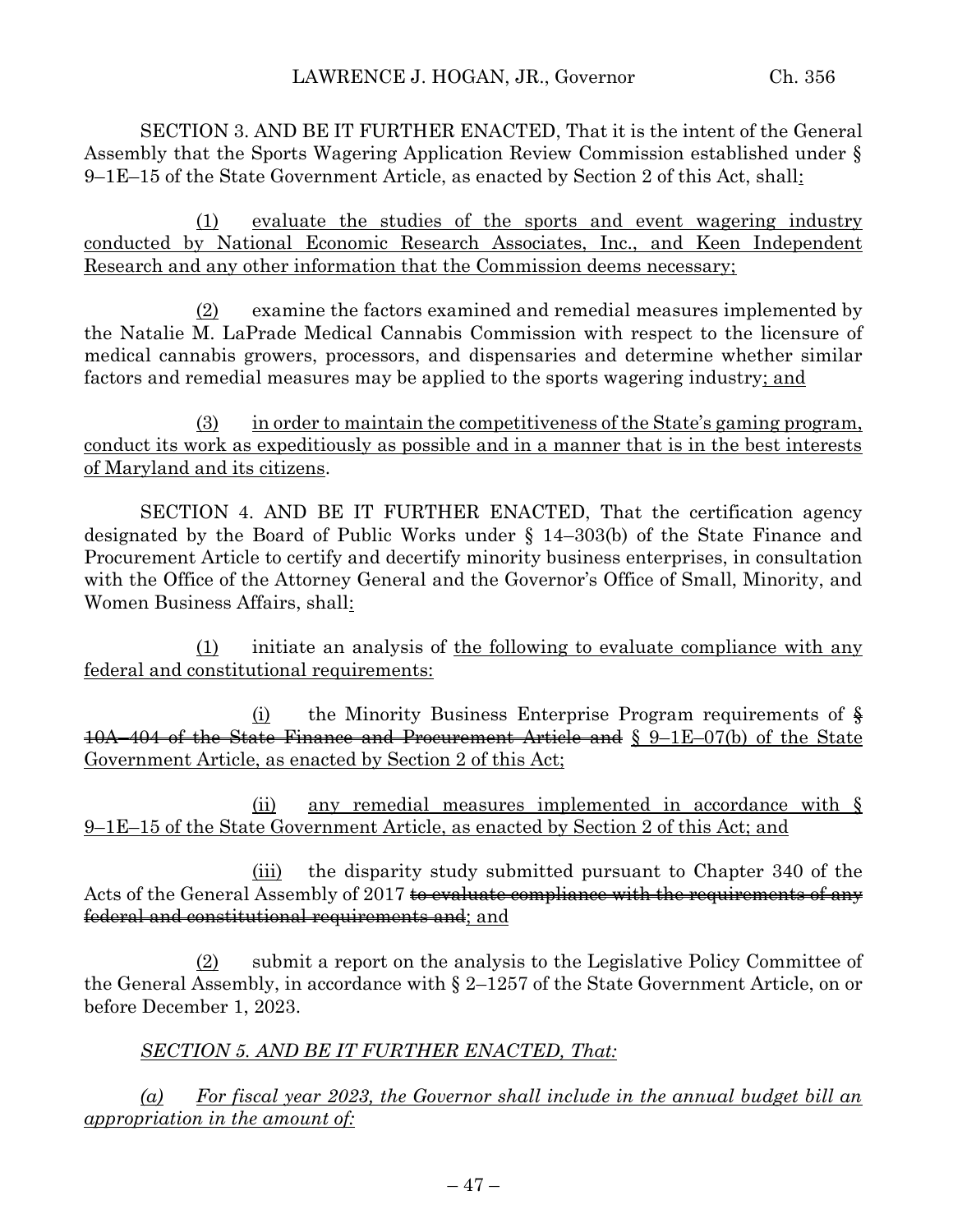*(1) \$1,500,000 for Morgan State University; and*

*(2) \$1,500,000 for Bowie State University.*

*(b) The appropriation required under subsection (a) of this section shall be used to establish a Center for the Study of Data Analytics and Sports Gaming at each university.*

*(c) The Center shall study and analyze emerging sports technologies, e–sports, operations management, policy, and regulation, and support scholarly inquiry on the dimensions and impacts of gaming to academic, industry, nonprofit, and government audiences.*

*SECTION 6. AND BE IT FURTHER ENACTED, That for fiscal year 2022 only and from only those additional revenues resulting from this Act that are credited to the Blueprint for Maryland's Future Fund for fiscal year 2022, and from no other funds, and subject to the provisions of law relating to budgetary procedure to the extent applicable, the amounts specified below are hereby appropriated and authorized to be disbursed to the following programs authorized by Chapter 36 of the Acts of the General Assembly of 2021 in the following priority order from as much of those additional revenues as are received by the State:* 

- *(1) Accountability and Implementation Board – \$4,800,000;*
- *(2) Model Curriculum and Instructional Materials – \$2,500,000;*
- *(3) Expert Review Teams – \$1,300,000;*
- *(4) Career and Technology Education Committee – \$700,000;*
- *(5) Blueprint for Maryland's Future Program Training – \$2,000,000;*

*(6) Maryland State Department of Education Financial System – \$2,500,000; and*

*(7) An educational organization that received funding under the Funding for Educational Organizations (R00A03) – Other Institutions (R00A03.03) in fiscal year 2020 but not in fiscal years 2021 or 2022 – \$500,000.*

## SECTION 5. AND BE IT FURTHER ENACTED, That this Act shall take effect June  $+2021.$

*SECTION 7. AND BE IT FURTHER ENACTED, That, if any provision of this Act or the application thereof to any person or circumstance is held invalid for any reason in a court of competent jurisdiction, the invalidity does not affect other provisions or any other application of this Act that can be given effect without the invalid provision or application, and for this purpose the provisions of this Act are declared severable.*